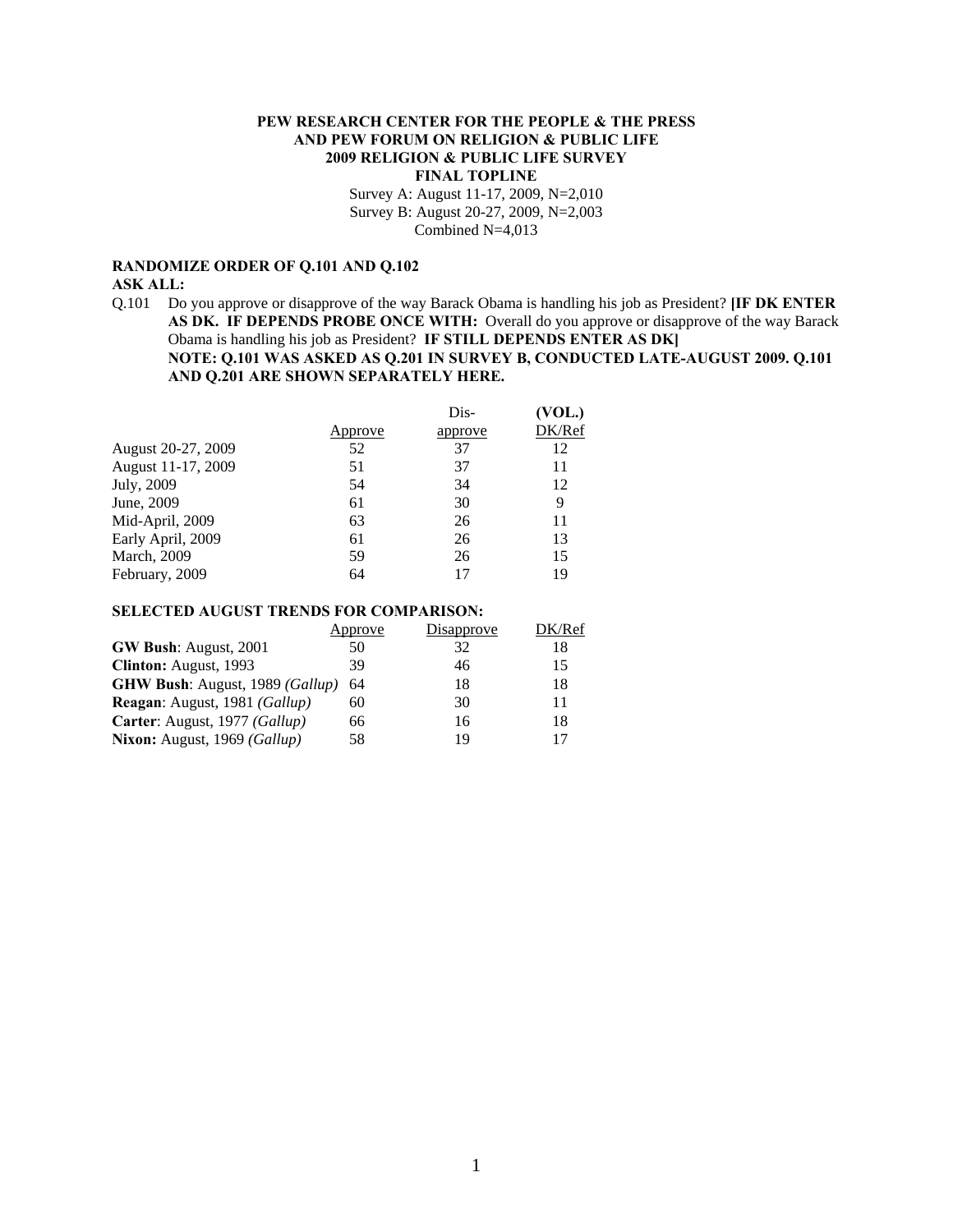#### **RANDOMIZE ORDER OF Q.101 AND Q.102 ASK ALL:**

Q.102 All in all, are you satisfied or dissatisfied with the way things are going in this country today? **NOTE: Q.102 WAS ASKED AS Q.202 IN SURVEY B, CONDUCTED LATE-AUGUST 2009. Q.102 AND Q.202 ARE SHOWN SEPARATELY HERE.**

|                      | Satis- | Dis-           | (VOL.)         |                              | Satis- | Dis-           | (VOL.)                   |
|----------------------|--------|----------------|----------------|------------------------------|--------|----------------|--------------------------|
|                      |        | fied satisfied | DK/Ref         |                              |        | fied satisfied | DK/Ref                   |
| August 20-27, 2009   | 28     | 65             | 7              | January, 2003                | 44     | 50             | 6                        |
| August, 11-17, 2009  | 28     | 65             | 7              | November, 2002               | 41     | 48             | 11                       |
| July, 2009           | 28     | 66             | 6              | September, 2002              | 41     | 55             | $\overline{4}$           |
| June, 2009           | 30     | 64             | 5              | Late August, 2002            | 47     | 44             | 9                        |
| May, 2009            | 34     | 58             | 8              | May, 2002                    | 44     | 44             | 12                       |
| April, 2009          | 23     | 70             | 7              | March, 2002                  | 50     | 40             | 10                       |
| January, 2009        | 20     | 73             | $\tau$         | Late September, 2001         | 57     | 34             | 9                        |
| December, 2008       | 13     | 83             | $\overline{4}$ | Early September, 2001        | 41     | 53             | 6                        |
| Early October, 2008  | 11     | 86             | 3              | June, 2001                   | 43     | 52             | 5                        |
| Mid-September, 2008  | 25     | 69             | 6              | March, 2001                  | 47     | 45             | 8                        |
| August, 2008         | 21     | 74             | 5              | February, 2001               | 46     | 43             | 11                       |
| July, 2008           | 19     | 74             | 7              | January, 2001                | 55     | 41             | $\overline{4}$           |
| June, 2008           | 19     | 76             | 5              | October, 2000 $(RVs)$        | 54     | 39             | 7                        |
| Late May, 2008       | 18     | 76             | 6              | September, 2000              | 51     | 41             | 8                        |
| <b>March</b> , 2008  | 22     | 72             | 6              | June, 2000                   | 47     | 45             | 8                        |
| Early February, 2008 | 24     | 70             | 6              | April, 2000                  | 48     | 43             | 9                        |
| Late December, 2007  | 27     | 66             | 7              | August, 1999                 | 56     | 39             | 5                        |
| October, 2007        | 28     | 66             | 6              | January, 1999                | 53     | 41             | 6                        |
| February, 2007       | 30     | 61             | 9              | November, 1998               | 46     | 44             | 10                       |
| Mid-January, 2007    | 32     | 61             | $\tau$         | Early September, 1998        | 54     | 42             | $\overline{4}$           |
| Early January, 2007  | 30     | 63             | $\tau$         | Late August, 1998            | 55     | 41             | $\overline{4}$           |
| December, 2006       | 28     | 65             | $\tau$         | Early August, 1998           | 50     | 44             | 6                        |
| Mid-November, 2006   | 28     | 64             | 8              | February, 1998               | 59     | 37             | $\overline{\mathcal{L}}$ |
| Early October, 2006  | 30     | 63             | 7              | January, 1998                | 46     | 50             | 4                        |
| July, 2006           | 30     | 65             | 5              | September, 1997              | 45     | 49             | 6                        |
| May, 2006            | 29     | 65             | 6              | August, 1997                 | 49     | 46             | 5                        |
| March, 2006          | 32     | 63             | 5              | January, 1997                | 38     | 58             | 4                        |
| January, 2006        | 34     | 61             | 5              | July, 1996                   | 29     | 67             | 4                        |
| Late November, 2005  | 34     | 59             | 7              | March, 1996                  | 28     | 70             | $\overline{c}$           |
| Early October, 2005  | 29     | 65             | 6              | October, 1995                | 23     | 73             | $\overline{\mathcal{L}}$ |
| July, 2005           | 35     | 58             | 7              | June, 1995                   | 25     | 73             | $\overline{c}$           |
| Late May, 2005       | 39     | 57             | $\overline{4}$ | April, 1995                  | 23     | 74             | 3                        |
| February, 2005       | 38     | 56             | 6              | July, 1994                   | 24     | 73             | 3                        |
| January, 2005        | 40     | 54             | 6              | March, 1994                  | 24     | 71             | 5                        |
| December, 2004       | 39     | 54             | 7              | October, 1993                | 22     | 73             | 5                        |
| Mid-October, 2004    | 36     | 58             | 6              | September, 1993              | 20     | 75             | 5                        |
| July, 2004           | 38     | 55             | 7              | May, 1993                    | 22     | 71             | $\tau$                   |
| May, 2004            | 33     | 61             | 6              | January, 1993                | 39     | 50             | 11                       |
| Late February, 2004  | 39     | 55             | 6              | January, 1992                | 28     | 68             | $\overline{\mathcal{L}}$ |
| Early January, 2004  | 45     | 48             | 7              | November, 1991               | 34     | 61             | 5                        |
| December, 2003       | 44     | 47             | $\mathbf{9}$   | Late February, 1991 (Gallup) | 66     | 31             | 3                        |
| October, 2003        | 38     | 56             | 6              | August, 1990                 | 47     | 48             | 5                        |
| August, 2003         | 40     | 53             | 7              | May, 1990                    | 41     | 54             | 5                        |
| April 8, 2003        | 50     | 41             | $\mathfrak g$  | January, 1989                | 45     | 50             | $\mathfrak s$            |
|                      |        |                |                | September, 1988 (RVs)        | 50     | 45             | 5                        |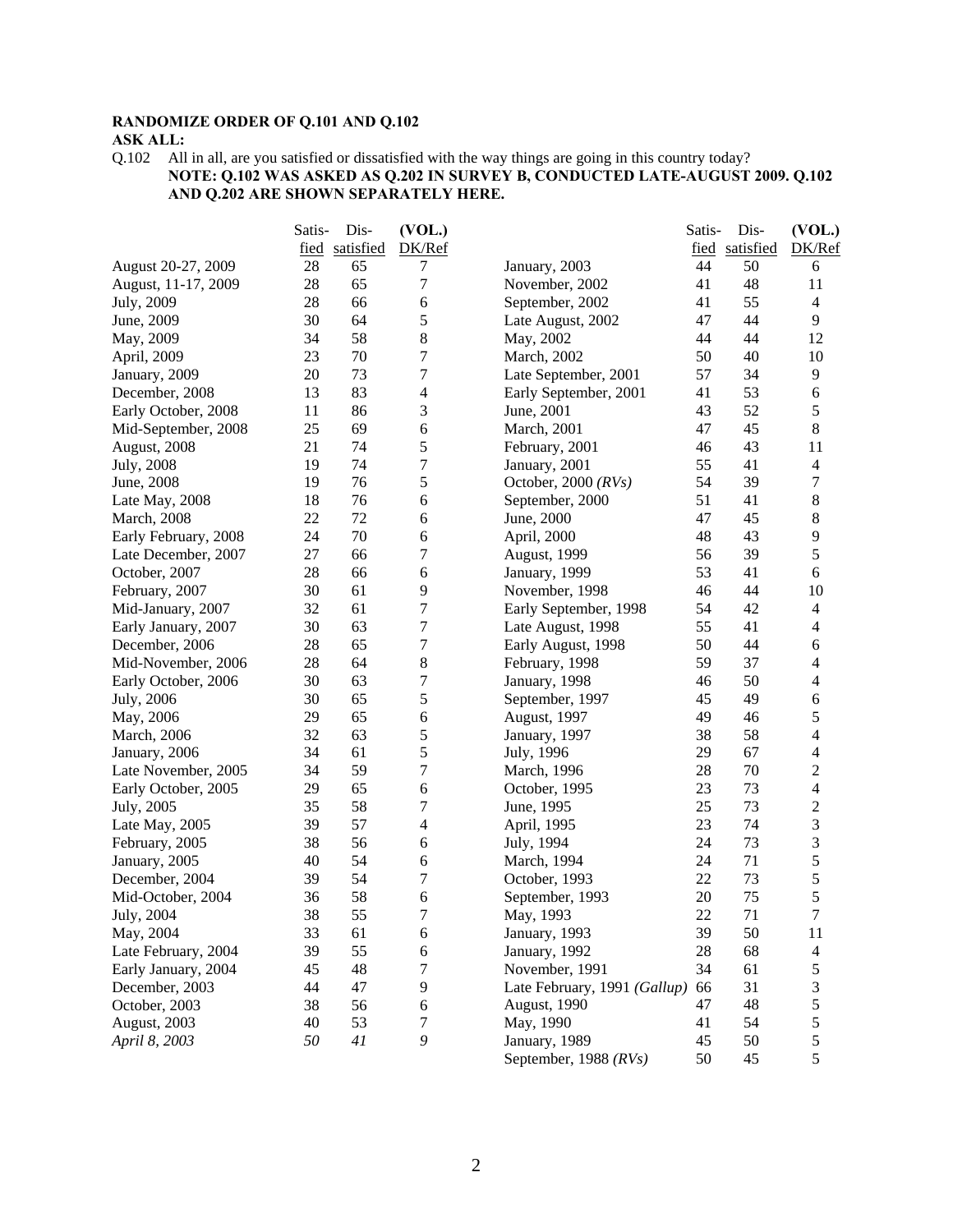# **NO QUESTIONS 103 AND 104**

# **RANDOMIZE Q.105-Q.106/Q.107-Q.108 IN BLOCKS**

# **ASK ALL SURVEY A:**

Now thinking about the nation's economy…

Q.105 How would you rate economic conditions in this country today… as excellent, good, only fair, or poor?

|                                  |                |                | Only        |             | (VOL.)         |
|----------------------------------|----------------|----------------|-------------|-------------|----------------|
|                                  | Excellent      | Good           | <b>Fair</b> | <u>Poor</u> | DK/Ref         |
| August 11-17, 2009               | *              | 8              | 38          | 52          | $\overline{2}$ |
| June, 2009                       | 1              | 8              | 39          | 52          | 1              |
| March, 2009                      | $\ast$         | 6              | 25          | 68          | 1              |
| February, 2009                   | *              | 4              | 24          | 71          | 1              |
| December, 2008                   | *              | $\overline{7}$ | 33          | 59          | 1              |
| November, 2008                   | 1              | 6              | 28          | 64          | 1              |
| Late October, 2008               | *              | 7              | 25          | 67          | 1              |
| Early October, 2008              | 1              | 8              | 32          | 58          | 1              |
| Late September, 2008             | *              | 7              | 27          | 65          | 1              |
| July, 2008                       | 1              | 9              | 39          | 50          | 1              |
| April, 2008                      | 1              | 10             | 33          | 56          | *              |
| March, 2008                      | 1              | 10             | 32          | 56          | 1              |
| Early February, 2008             | 1              | 16             | 36          | 45          | $\overline{2}$ |
| January, 2008                    | 3              | 23             | 45          | 28          | $\mathbf{1}$   |
| November, 2007                   | 3              | 20             | 44          | 32          | 1              |
| September, 2007                  | 3              | 23             | 43          | 29          | $\overline{c}$ |
| June, 2007                       | 6              | 27             | 40          | 25          | $\overline{2}$ |
| February, 2007                   | 5              | 26             | 45          | 23          | $\mathbf{1}$   |
| December, 2006                   | 6              | 32             | 41          | 19          | $\overline{c}$ |
| Early November, 2006 (RVs)       | 9              | 35             | 37          | 17          | $\overline{c}$ |
| Late October, 2006               | 6              | 27             | 40          | 25          | $\overline{c}$ |
| September, 2006                  | 5              | 32             | 41          | 20          | $\overline{2}$ |
| March, 2006                      | 4              | 29             | 44          | 22          | $\mathbf{1}$   |
| January, 2006                    | 4              | 30             | 45          | 19          | $\overline{2}$ |
| Early October, 2005              | $\overline{c}$ | 23             | 45          | 29          | $\mathbf{1}$   |
| Mid-September, 2005              | 3              | 28             | 44          | 24          | 1              |
| Mid-May, 2005                    | 3              | 29             | 47          | 20          | 1              |
| January, 2005                    | $\overline{3}$ | 36             | 45          | 15          | 1              |
| December, 2004                   | 3              | 33             | 43          | 20          | 1              |
| Early November, 2004 (RVs)       | 5              | 31             | 37          | 26          | 1              |
| Mid-September, 2004              | 4              | 34             | 40          | 20          | $\overline{c}$ |
| August, 2004                     | 3              | 30             | 45          | 21          | $\mathbf{1}$   |
| Late April, 2004                 | $\overline{4}$ | 34             | 38          | 22          | $\overline{2}$ |
| Late February, 2004 <sup>1</sup> | $\overline{2}$ | 29             | 42          | 26          | 1              |

 $\overline{a}$ 

<sup>1</sup> Earlier trends available from Gallup.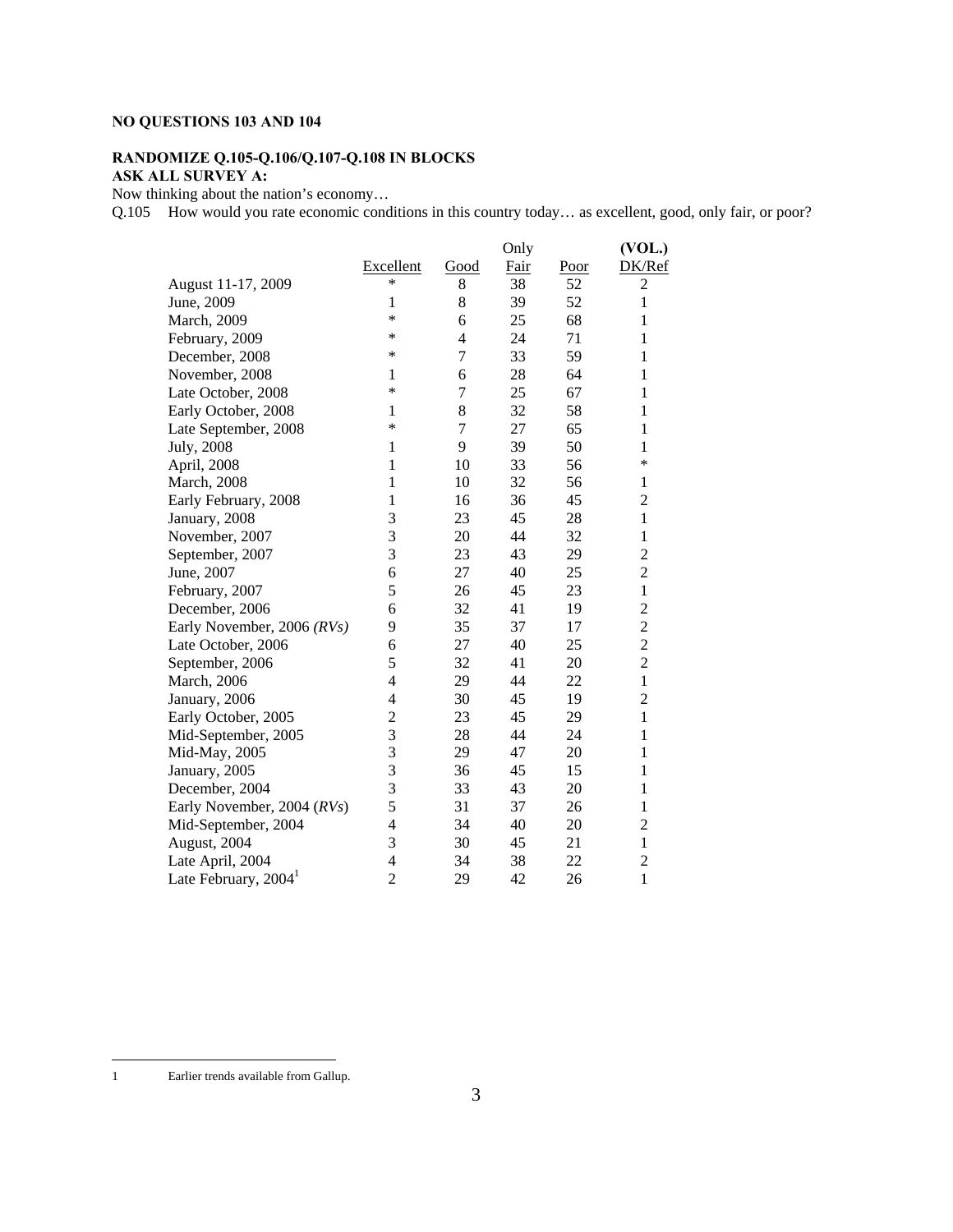# **RANDOMIZE Q.105-Q.106/Q.107-Q.108 IN BLOCKS ASK ALL SURVEY A:**

Q.106 A year from now, do you expect that economic conditions in the country as a whole will be better than they are at present, or worse, or just about the same as now?

|                              |                |                |                                                    | (VOL.)         |
|------------------------------|----------------|----------------|----------------------------------------------------|----------------|
|                              | Better         | Worse          | Same                                               | DK/Ref         |
| August 11-17, 2009           | 45             | 19             | 33                                                 | 3              |
| June, 2009                   | 48             | 16             | 34                                                 | $\overline{c}$ |
| March, 2009                  | 41             | 19             | 37                                                 | 3              |
| February, 2009               | 40             | 18             | 38                                                 | 4              |
| December, 2008               | 43             | 17             | 36                                                 | 4              |
| Early October, 2008          | 46             | 16             | 30                                                 | 8              |
| July, 2008                   | 30             |                | 41                                                 | 8              |
| <b>March</b> , 2008          | 33             | 22             | 39                                                 | 6              |
| January, 2008                | 20             |                | 48                                                 | 6              |
| September, 2007              | 19             |                | 53                                                 | 5              |
| June, 2007                   | 16             |                |                                                    | 5              |
| February, 2007               | 17             | 20             | 58                                                 | 5              |
|                              | 22             | 18             | 56                                                 | 4              |
| September, 2006              | 16             | 25             | 55                                                 | 4              |
| January, 2006                | 20             |                | 55                                                 | 3              |
| Early October, 2005          |                |                |                                                    | 3              |
| Mid-September, 2005          | 18             | 37             | 43                                                 | $\overline{c}$ |
| Mid-May, 2005                | 18             | 24             | 55                                                 | $\overline{3}$ |
| January, 2005                | 27             | 18             | 52                                                 | 3              |
| August, 2004                 | 36             | 9              |                                                    | 8              |
| Late February, 2004          | 39             | 12             | 41                                                 | $\,8$          |
| September, 2003              | 37             | 17             | 43                                                 | 3              |
| May, 2003                    |                | 19             | 35                                                 | 3              |
| Late March, 2003             |                | 23             | 37                                                 | $\overline{7}$ |
| January, 2003                | 30             | 20             | 44                                                 | 6              |
| January, 2002                | 44             | 17             | 36                                                 | 3              |
| January, 2001 Newsweek       | 18             |                | 44                                                 | 5              |
| June, 2000                   | 15             | 24             | 55                                                 | 6              |
| Early October, 1998 (RVs)    | 16             | 22             | 57                                                 | 5              |
| Early September, 1998        | 18             | 17             | 61                                                 | $\overline{4}$ |
| May, 1990                    | 18             |                | 45                                                 | 6              |
| February, 1989               | 25             |                | 49                                                 | 4              |
| September, 1988 (RVs)        | 24             | 16             | 51                                                 | 9              |
| May, 1988                    | 24             | 20             | 46                                                 | 10             |
| January, 1988                | 22             | 26             | 45                                                 | 7              |
| January, 1984 Newsweek (RVs) | 35             | 13             | 49                                                 | 3              |
|                              | December, 2006 | 20<br>43<br>33 | 21<br>26<br>23<br>24<br>22<br>32<br>33<br>31<br>22 | 55<br>45<br>47 |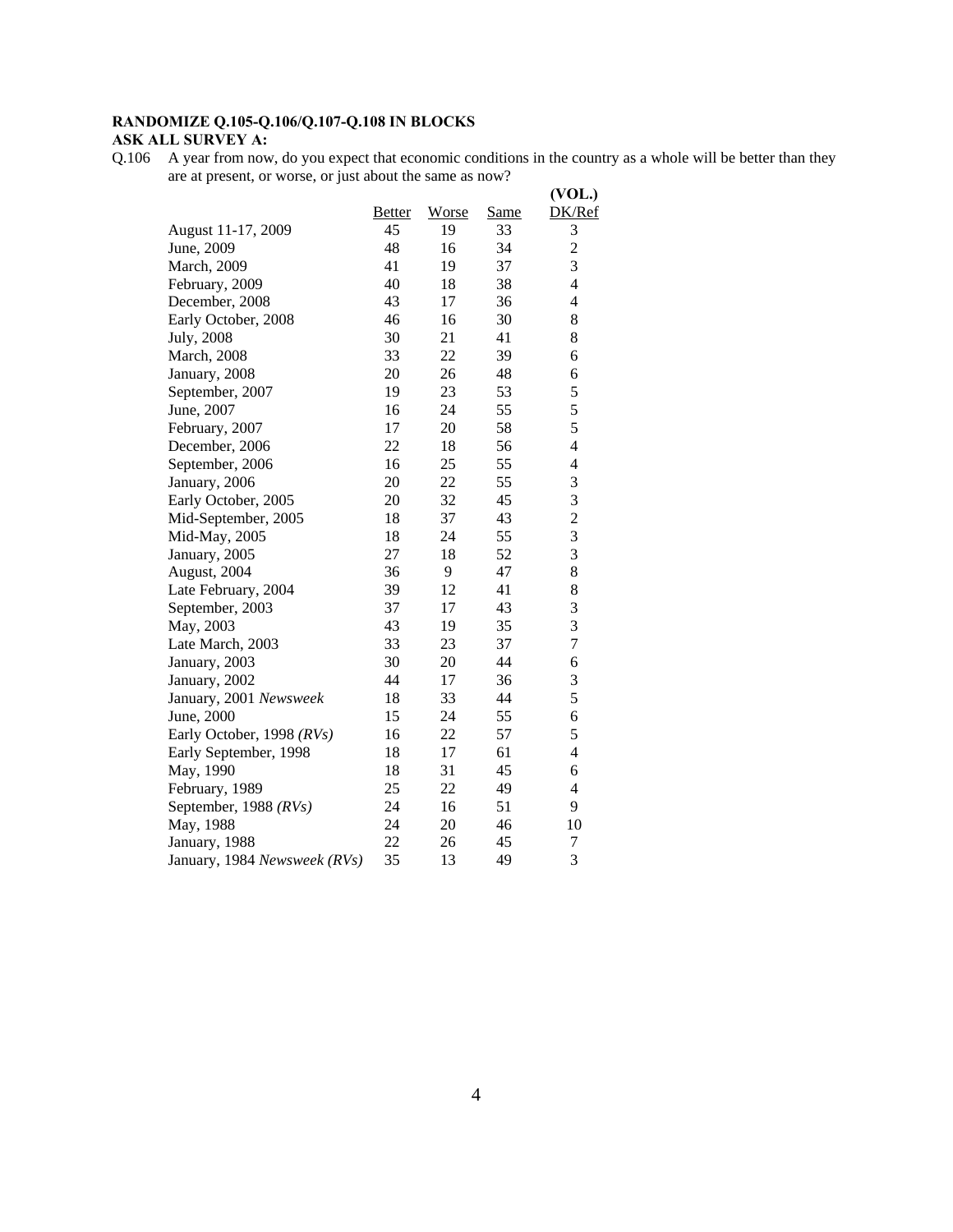# **RANDOMIZE Q.105-Q.106/Q.107-Q.108 IN BLOCKS ASK ALL SURVEY A:**

Now thinking about your own personal finances...

Q.107 How would you rate your own personal financial situation? Would you say you are in excellent shape, good shape, only fair shape or poor shape financially?

|                         |                  |      | Only        |      | (VOL.)         |
|-------------------------|------------------|------|-------------|------|----------------|
|                         | <b>Excellent</b> | Good | <b>Fair</b> | Poor | DK/Ref         |
| August 11-17, 2009      | 6                | 31   | 36          | 26   | $\overline{c}$ |
| June, 2009              | 6                | 32   | 39          | 22   | $\mathbf{1}$   |
| February, 2009          | 5                | 33   | 41          | 20   | $\mathbf{1}$   |
| December, 2008          | 6                | 32   | 40          | 21   | $\mathbf{1}$   |
| Early October, 2008     | 6                | 35   | 40          | 18   | 1              |
| July, 2008              | 9                | 33   | 37          | 19   | $\overline{2}$ |
| April, 2008             | 8                | 35   | 39          | 16   | $\overline{c}$ |
| March, 2008             | 8                | 39   | 34          | 17   | $\overline{c}$ |
| Early February, 2008    | 9                | 36   | 37          | 16   | $\overline{c}$ |
| January, 2008           | 10               | 39   | 34          | 15   | $\overline{c}$ |
| November, 2007          | 9                | 41   | 34          | 15   | $\mathbf{1}$   |
| September, 2007         | 10               | 38   | 34          | 16   | $\overline{c}$ |
| February, 2007          | 8                | 41   | 36          | 14   | 1              |
| December, 2006          | 8                | 40   | 35          | 16   | $\mathbf{1}$   |
| Late October, 2006      | 9                | 40   | 33          | 16   | $\overline{c}$ |
| March, 2006             | 9                | 39   | 36          | 15   | $\mathbf{1}$   |
| January, 2006           | $\overline{7}$   | 39   | 37          | 15   | $\overline{2}$ |
| Mid-May, 2005           | $\tau$           | 37   | 39          | 16   | $\mathbf{1}$   |
| January, 2005           | 10               | 41   | 34          | 14   | $\mathbf{1}$   |
| August, 2004            | 9                | 42   | 34          | 14   | $\mathbf{1}$   |
| September, 2003         | 10               | 38   | 36          | 15   | $\mathbf{1}$   |
| Late March, 2003        | 10               | 43   | 31          | 12   | 4              |
| January, 2003           | $\tau$           | 38   | 39          | 15   | $\mathbf{1}$   |
| Early October, 2002     | $\overline{7}$   | 39   | 37          | 16   | $\mathbf{1}$   |
| June, 2002              | 5                | 40   | 37          | 16   | $\overline{c}$ |
| Late September, 2001    | $\overline{7}$   | 40   | 37          | 14   | $\overline{2}$ |
| June, 2001              | 6                | 38   | 39          | 16   | $\mathbf{1}$   |
| June, 2000              | 9                | 43   | 35          | 11   | $\overline{c}$ |
| August, 1999            | 6                | 43   | 41          | 9    | $\mathbf{1}$   |
| May, 1997               | $\overline{7}$   | 43   | 38          | 11   | $\mathbf{1}$   |
| September, 1996 (RVs)   | 8                | 47   | 34          | 10   | $\mathbf{1}$   |
| February, 1995          | 8                | 39   | 38          | 14   | $\mathbf{1}$   |
| March, 1994             | 5                | 41   | 40          | 13   | $\mathbf{1}$   |
| December, 1993          | 5                | 34   | 45          | 15   | 1              |
| January, 1993 U.S. News | $\overline{4}$   | 33   | 46          | 16   | $\mathbf{1}$   |
| October, 1992 U.S. News | 6                | 34   | 40          | 19   | $\mathbf{1}$   |
| August, 1992 U.S. News  | 5                | 30   | 47          | 17   | $\mathbf{1}$   |
| May, 1992 U.S. News     | $\overline{4}$   | 35   | 45          | 15   | $\mathbf{1}$   |
| January, 1992 U.S. News | $\overline{4}$   | 32   | 45          | 18   | $\mathbf{1}$   |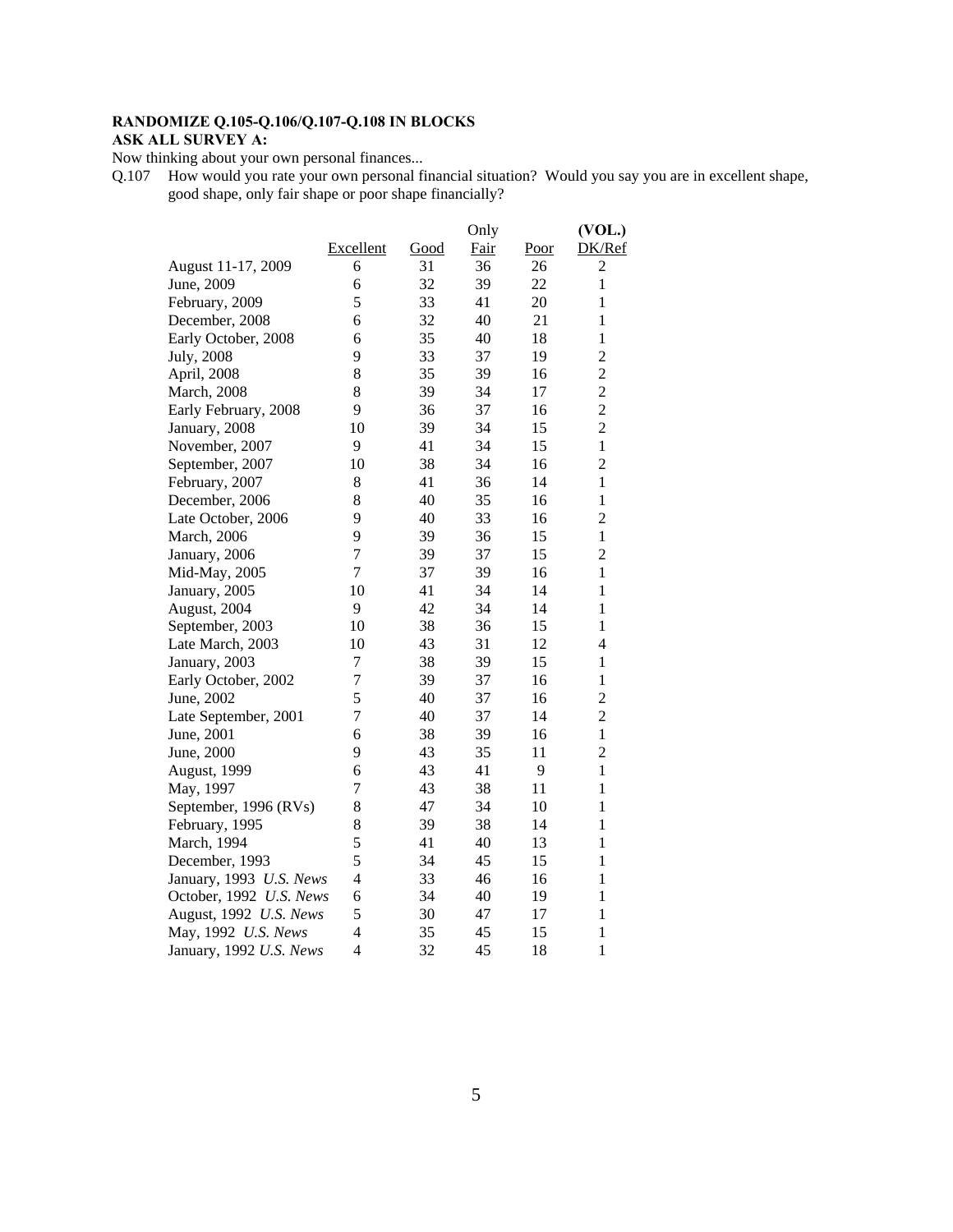#### **RANDOMIZE Q.105-Q.106/Q.107-Q.108 IN BLOCKS ASK ALL SURVEY A:**

Q.108 Over the course of the next year, do you think the financial situation of you and your family will improve a lot, improve some, get a little worse or get a lot worse?

|                         |                |         |              |                | (VOL.)   |                          |
|-------------------------|----------------|---------|--------------|----------------|----------|--------------------------|
|                         | Improve        | Improve | Get a        | Get a lot      | Stay the | (VOL.)                   |
|                         | a lot          | some    | little worse | worse          | same     | DK/Ref                   |
| August 11-17, 2009      | $\,8\,$        | 47      | 17           | 8              | 15       | 5                        |
| June, 2009              | 9              | 54      | 17           | 7              | 9        | 4                        |
| February, 2009          | $\overline{7}$ | 47      | 22           | 7              | 13       | 4                        |
| December, 2008          | 7              | 49      | 21           | 6              | 13       | 4                        |
| Early October, 2008     | $\,8\,$        | 51      | 20           | 6              | 9        | 6                        |
| July, 2008              | 7              | 44      | 21           | 7              | 14       | 7                        |
| March, 2008             | 10             | 45      | 20           | 7              | 13       | 5                        |
| January, 2008           | 11             | 49      | 16           | 6              | 14       | 4                        |
| September, 2007         | 10             | 52      | 14           | 4              | 16       | 4                        |
| February, 2007          | 11             | 52      | 12           | 3              | 19       | 3                        |
| December, 2006          | 10             | 57      | 13           | 3              | 14       | 3                        |
| January, 2006           | 10             | 51      | 14           | 5              | 16       | $\overline{\mathcal{L}}$ |
| Mid-May, 2005           | 10             | 51      | 15           | 5              | 15       | $\overline{\mathcal{L}}$ |
| January, 2005           | 10             | 54      | 14           | 4              | 15       | 3                        |
| August, 2004            | 13             | 57      | 9            | 3              | 12       | 6                        |
| September, 2003         | 11             | 53      | 15           | 4              | 14       | 3                        |
| Late March, 2003        | 12             | 51      | 15           | 4              | 11       | 7                        |
| January, 2003           | 9              | 51      | 18           | 5              | 13       | 4                        |
| Early October, 2002     | 10             | 54      | 13           | 5              | 12       | 6                        |
| June, 2002              | 11             | 55      | 15           | $\overline{4}$ | 11       | $\overline{4}$           |
| January, 2002           | 12             | 53      | 15           | 5              | 11       | 4                        |
| Late September, 2001    | 9              | 46      | 16           | 4              | 17       | 8                        |
| June, 2001              | 11             | 52      | 15           | 4              | 14       | 4                        |
| January, 2001           | 11             | 46      | 18           | 9              | 12       | 4                        |
| January, 1999           | 17             | 55      | 7            | 3              | 14       | 4                        |
| May, 1997               | 12             | 56      | 10           | $\overline{c}$ | 17       | 3                        |
| February, 1995          | 11             | 53      | 13           | 3              | 17       | 3                        |
| March, 1994             | 10             | 57      | 11           | 3              | 16       | 3                        |
| October, 1992 U.S. News | 9              | 51      | 14           | 3              | 15       | $\,8\,$                  |
| August, 1992 U.S. News  | 6              | 50      | 20           | 5              | 14       | 5                        |
| May, 1992 U.S. News     | 8              | 49      | 22           | 4              | 13       | 4                        |
| January, 1992 U.S. News | 9              | 46      | 19           | 5              | 16       | 5                        |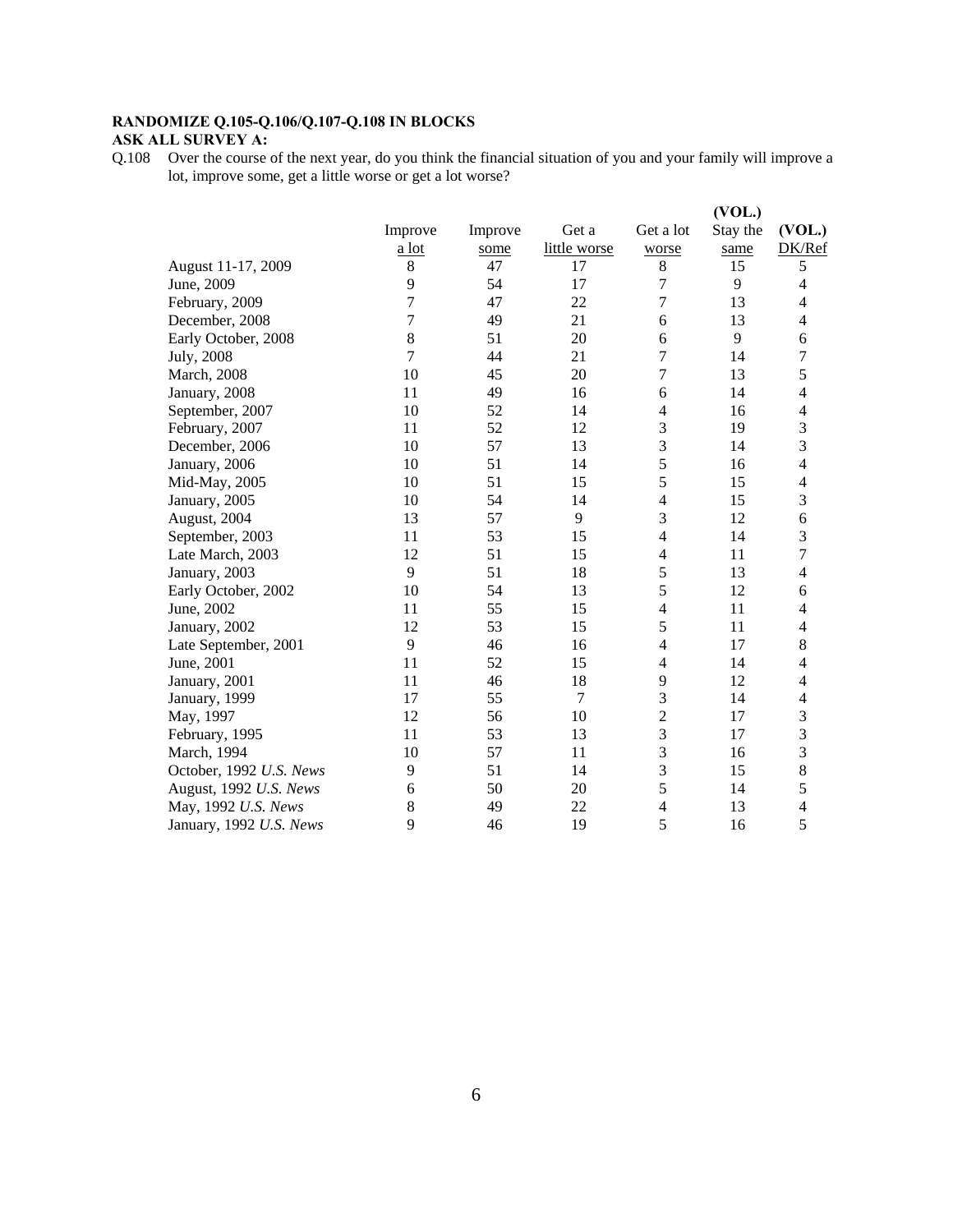# **ASK ALL SURVEY A:**

Q.109 As you think about your OWN financial situation, which of the following economic issues worries you MOST right now? **[READ AND RANDOMIZE]**

|    |                                                   | June | March | Feb  |      | Dec Early Oct | March |
|----|---------------------------------------------------|------|-------|------|------|---------------|-------|
|    |                                                   | 2009 | 2009  | 2009 | 2008 | 2008          | 2008  |
| 44 | The job situation                                 | 42   | 42    | 45   | 26   | 18            | 19    |
| 26 | Rising prices                                     | 29   | 22    | 21   | 31   | 38            | 49    |
| 14 | Problems in the financial markets [OR]            |      | 21    | 21   | 29   | 31            | 14    |
| 9  | Declining real estate values                      |      | 10    | Q    | 9    | 8             | 12    |
| 4  | Other [VOL. DO NOT READ]                          |      |       |      |      |               |       |
| 2  | None / not worried about any [VOL. DO NOT READ] 2 |      |       |      |      |               |       |
| ↑  | Don't know/Refused <b>[VOL. DO NOT READ]</b>      |      |       |      |      |               |       |

#### **ASK ALL SURVEY A:**

Q.110 In dealing with important issues facing the country, are **[RANDOMIZE**; Barack Obama and Republican leaders in Congress, Republican leaders in Congress and Barack Obama**]** working together or not working together?

# **ASK IF 'NOT WORKING TOGETHER' (Q.110=2):**

Q.111 Who do you think is most to blame for them not working together? **[READ AND RANDOMIZE]**

|    |                                               | June 2009 | Feb $2009^2$ |
|----|-----------------------------------------------|-----------|--------------|
| 24 | Working together                              | 39        | 43           |
| 63 | Not working together                          | 50        | 45           |
| 17 | Barack Obama to blame                         | 12        |              |
| 29 | Republican leaders in Congress to blame       | 26        |              |
| 9  | Both to blame [VOL. DO NOT READ]              |           |              |
|    | Neither to blame [VOL. DO NOT READ]           |           |              |
| 2  | Other to blame [VOL. DO NOT READ]             |           |              |
| 4  | Don't know who is to blame [VOL. DO NOT READ] |           |              |
| 13 | Don't know/Refused (VOL.)                     |           |              |

### **NO QUESTIONS 112 THROUGH 114**

 $\overline{a}$ 

<sup>2</sup> In February 2009, question was worded: "In developing a plan to stimulate the economy and create jobs. …"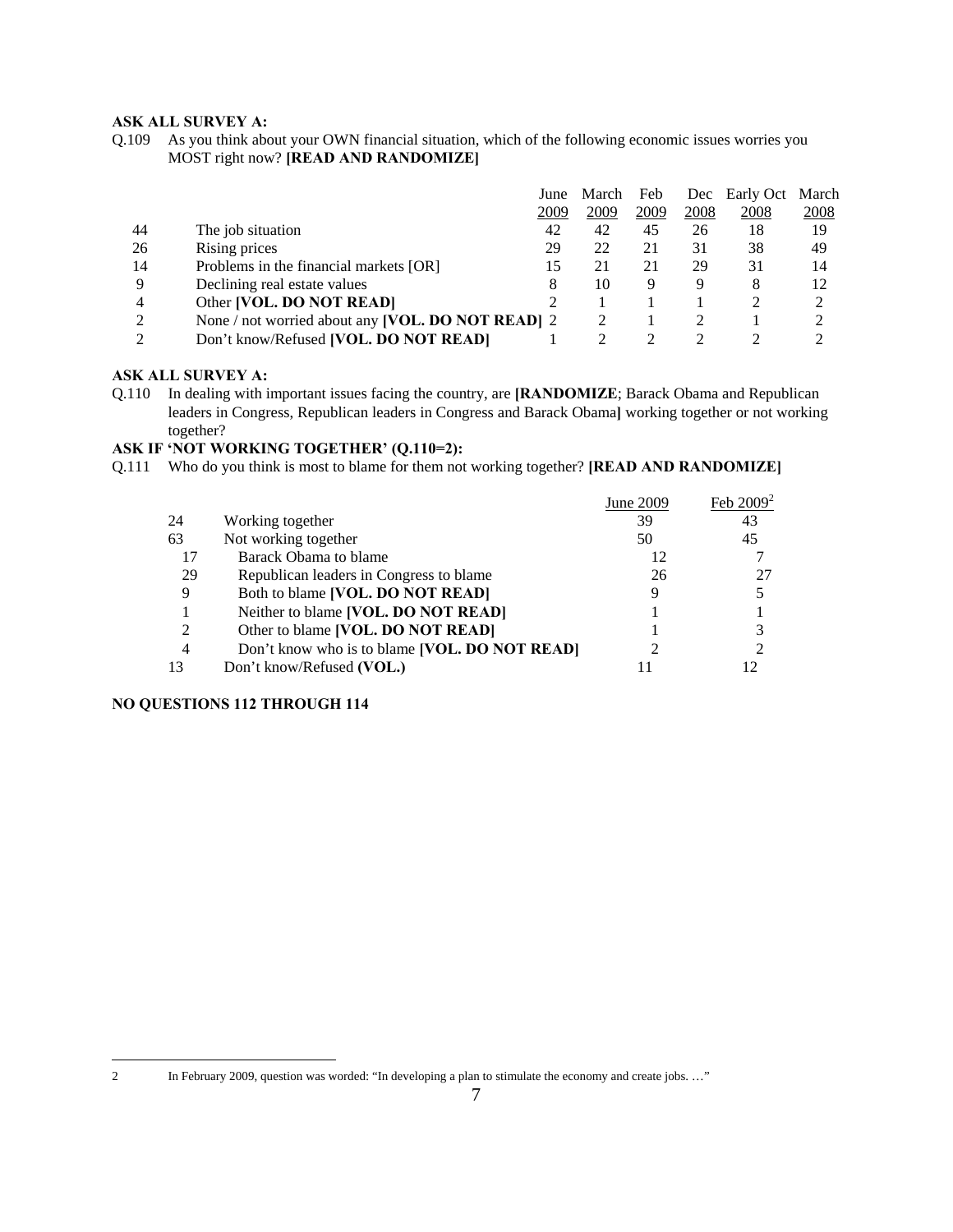# **ASK ALL SURVEY A:**

Q.115 And thinking about your personal finances, have you done any of the following lately? (First,) Have you **[INSERT ITEM; RANDOMIZE a-e BLOCK FIRST, THEN ASK f, THEN ASK g LAST],** or not? **[IF RESPONDENT SAYS THIS DOES NOT APPLY, CODE AS NO]** 

|    |                                                  |       |    | (VOL.)         |
|----|--------------------------------------------------|-------|----|----------------|
|    |                                                  | $Yes$ | No | DK/Ref         |
| a. | Delayed or canceled plans to buy a new home      |       |    |                |
|    | or make major home improvements                  |       |    |                |
|    | August 11-17, 2009                               | 36    | 63 | $\mathbf{1}$   |
|    | June, 2009                                       | 40    | 58 | $\overline{2}$ |
|    | February, 2009                                   | 37    | 62 | 1              |
|    | December, 2008                                   | 36    | 63 | 1              |
| b. | Delayed or canceled plans to make a major        |       |    |                |
|    | purchase for your household, such as a           |       |    |                |
|    | computer or appliance                            |       |    |                |
|    | August 11-17, 2009                               | 42    | 58 | *              |
|    | June, 2009                                       | 40    | 59 | 1              |
|    | February, 2009                                   | 44    | 55 | 1              |
|    | December, 2008                                   | 44    | 56 | $\ast$         |
| c. | Cut back on planned spending for vacation travel |       |    |                |
|    | August 11-17, 2009                               | 59    | 40 | *              |
|    | June, 2009                                       | 59    | 41 | *              |
|    | February, 2009                                   | 59    | 41 | *              |
|    | December, 2008                                   | 57    | 42 | 1              |
| d. | Been eating out at restaurants less often        |       |    |                |
|    | August 11-17, 2009                               | 55    | 44 | 1              |
|    | June, 2009                                       | 56    | 44 | $\ast$         |
|    | February, 2009                                   | 55    | 44 | 1              |
|    | December, 2008                                   | 55    | 44 | 1              |
| e. | Delayed or canceled plans to buy a new car       |       |    |                |
|    | August 11-17, 2009                               | 38    | 62 | *              |
|    | June, 2009                                       | 36    | 63 | *              |
|    | February, 2009                                   | 37    | 62 | 1              |
|    | December, 2008                                   | 33    | 67 | *              |
| f. | Gotten help from your church or house of         |       |    |                |
|    | worship to help make ends meet                   |       |    |                |
|    | August 11-17, 2009                               | 9     | 91 | *              |
| g. | Gotten help from a non-religious community       |       |    |                |
|    | or volunteer organization to help make ends meet |       |    |                |
|    | August 11-17, 2009                               | 7     | 93 | *              |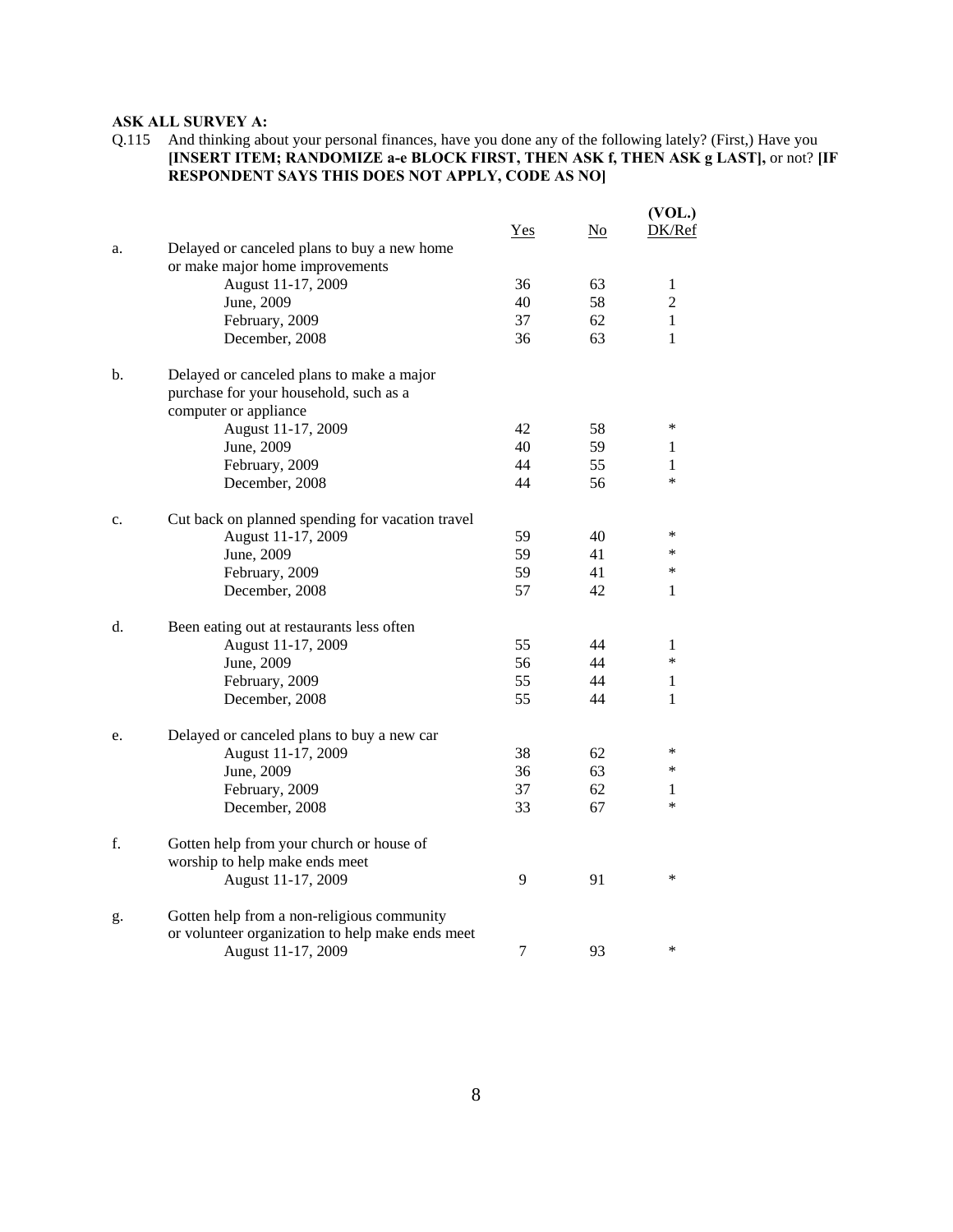# **ASK SURVEY A IF CHANGED SPENDING HABITS (1 IN Q.115b, Q.115c, Q.115d or Q.115e) [N=1518]:**

Q.116 You mentioned making some cutbacks in spending. Have you been cutting back because your financial situation has GOTTEN worse and made such cutbacks necessary, or because you worry that your financial situation MIGHT GET worse in the future?

|                                             | June         | Feb  | $Dec^3$ |
|---------------------------------------------|--------------|------|---------|
|                                             | 2009         | 2009 | 2008    |
| Financial situation has gotten worse        | 36           | 30   | 30      |
| Worry that it might get worse in the future | 50           | 56   | 59      |
| Both (VOL.)                                 |              |      | 4       |
|                                             | 6            | h    | 4       |
| Don't know/Refused (VOL.)                   |              |      |         |
|                                             | Other (VOL.) |      |         |

#### On a different subject…

#### **ASK ALL SURVEY A:**

Q.117 How much, if anything, have you heard about the bills being proposed by President Obama and Congress to overhaul the health care system? **[READ]**

|    |                                       | Trend for comparison |
|----|---------------------------------------|----------------------|
|    |                                       | July                 |
|    |                                       |                      |
| 48 | A lot                                 | 41                   |
| 42 | A little $[OR]$                       | 47                   |
| 9  | Nothing at all                        | 10                   |
|    | Don't know/Refused [VOL. DO NOT READ] |                      |

#### **ASK SURVEY A FORM 1 ONLY [N=1011]:**

# Q.118 If the health care bills being proposed by Barack Obama and Congress are passed into law, would you be **[READ IN REVERSE ORDER FOR RANDOM HALF OF SAMPLE]**

- 15 Very happy
- 29 Pleased
- 22 Disappointed
- 18 Angry
- 16 Don't know/Refused **[VOL. DO NOT READ]**

#### **ASK SURVEY A FORM 2 ONLY [N=999]:**

#### Q.119 If the health care bills being proposed by Barack Obama and Congress FAIL to pass into law, would you be **[READ IN REVERSE ORDER FOR RANDOM HALF OF SAMPLE]**

- 18 Very happy
- 21 Pleased
- 31 Disappointed
- 9 Angry

 $\overline{a}$ 

21 Don't know/Refused **[VOL. DO NOT READ]**

#### **NO QUESTION 120 THROUGH 124**

<sup>3</sup> In December 2008, the beginning of the question was worded: "In general, have you been cutting back on spending because...".<br>4 In July 2009, question read "the bills in Congress to overhaul the health care system?"

In July 2009, question read "the bills in Congress to overhaul the health care system?"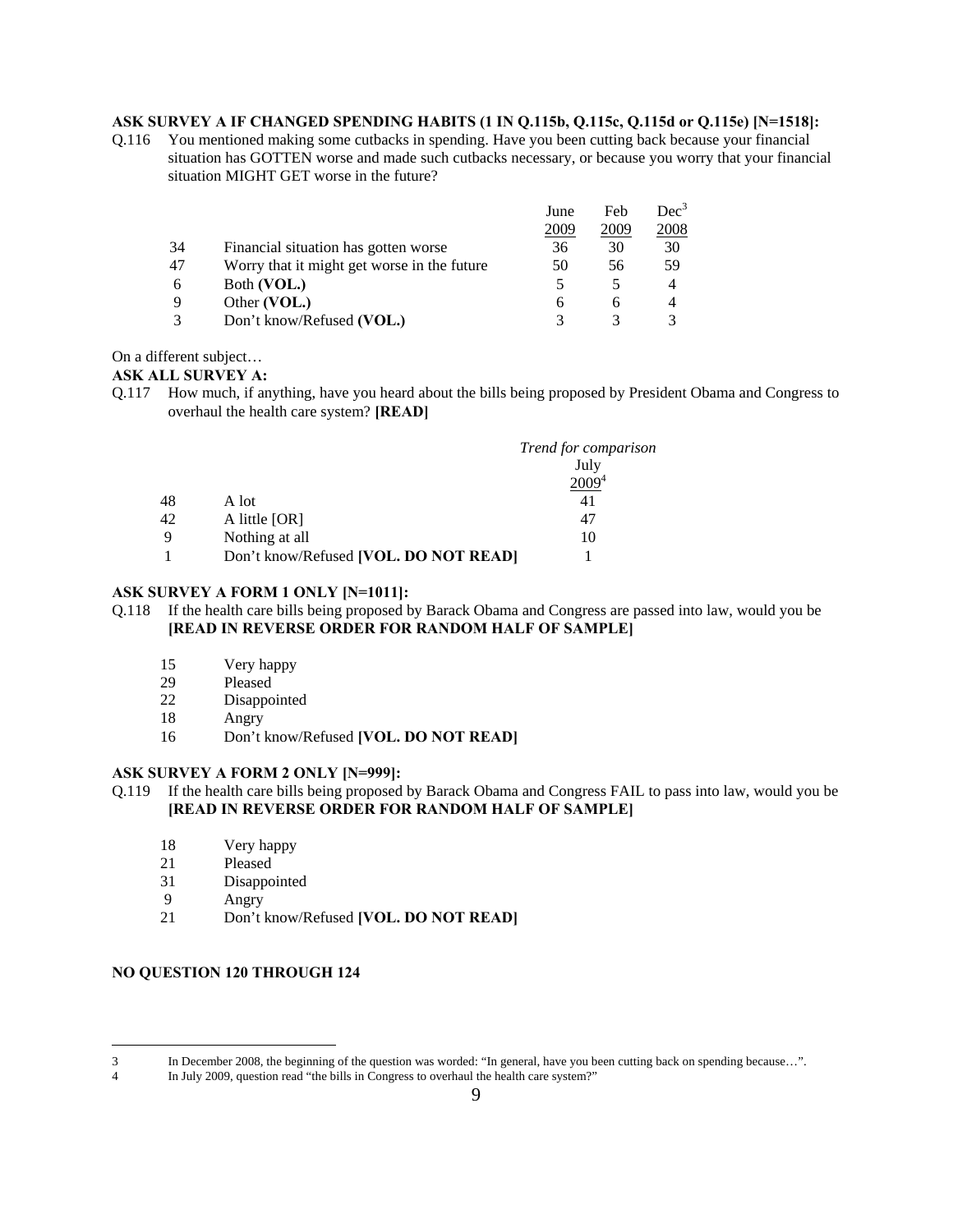# **ASK ALL:**

Now thinking about the abortion issue…

Q.125 Do you think abortion should be **[READ]**

# **(PLEASE READ CATEGORIES IN REVERSE ORDER FOR HALF THE SAMPLE) NOTE: Q.125 WAS ASKED AS Q.240 IN SURVEY B. Q240 IS PRESENTED HERE WITH Q.125.5**

|                                    | Legal  | Legal | Illegal         | Illegal | [VOL. DO        | <b>NET</b> | <b>NET</b> |
|------------------------------------|--------|-------|-----------------|---------|-----------------|------------|------------|
|                                    | in all |       | in most in most | in all  | <b>NOT READ</b> | Legal in   | Illegal in |
|                                    | cases  | cases | cases           | cases   | DK/Ref          | all/most   | all/most   |
| August 11-27, 2009                 | 16     | 31    | 27              | 17      | 8               | 47         | 45         |
| April, 2009                        | 18     | 28    | 28              | 16      | 10              | 46         | 44         |
| Late October, 2008                 | 18     | 35    | 24              | 16      | 7               | 53         | 40         |
| Mid-October, 2008                  | 19     | 38    | 22              | 14      | 7               | 57         | 36         |
| August, 2008                       | 17     | 37    | 26              | 15      | 5               | 54         | 41         |
| June, 2008                         | 19     | 38    | 24              | 13      | 6               | 57         | 37         |
| November, 2007                     | 18     | 33    | 29              | 15      | 5               | 51         | 44         |
| October, 2007                      | 21     | 32    | 24              | 15      | 8               | 53         | 39         |
| <b>August, 2007</b>                | 17     | 35    | 26              | 17      | 5               | 52         | 43         |
| February, 2006 AP/Ipsos-Poll       | 19     | 32    | 27              | 16      | 6               | 51         | 43         |
| December 2005 ABC/Wash Post        | 17     | 40    | 27              | 13      | 3               | 57         | 40         |
| April 2005 ABC/Wash Post           | 20     | 36    | 27              | 14      | 3               | 56         | 41         |
| December 2004 ABC/Wash Post        | 21     | 34    | 25              | 17      | 3               | 55         | 42         |
| May 2004 ABC/Wash Post             | 23     | 31    | 23              | 20      | $\overline{c}$  | 54         | 43         |
| January 2003 ABC/Wash Post         | 23     | 34    | 25              | 17      | $\overline{c}$  | 57         | 42         |
| August 2001 ABC/Wash Post          | 22     | 27    | 28              | 20      | 3               | 49         | 48         |
| June 2001 ABC/BeliefNet            | 22     | 31    | 23              | 20      | 4               | 53         | 43         |
| January 2001 ABC/Wash Post         | 21     | 38    | 25              | 14      |                 | 59         | 39         |
| September 2000 (RVs) ABC/Wash Post | 20     | 35    | 25              | 16      | 3               | 55         | 41         |
| July 2000 ABC/Wash Post            | 20     | 33    | 26              | 17      | 4               | 53         | 43         |
| September 1999 ABC/Wash Post       | 20     | 37    | 26              | 15      | $\overline{c}$  | 57         | 41         |
| March 1999 ABC/Wash Post           | 21     | 34    | 27              | 15      | 3               | 55         | 42         |
| July 1998 ABC/Wash Post            | 19     | 35    | 29              | 13      | 4               | 54         | 42         |
| August 1996 ABC/Wash Post          | 22     | 34    | 27              | 14      | 3               | 56         | 41         |
| June 1996 ABC/Wash Post            | 24     | 34    | 25              | 14      | $\overline{c}$  | 58         | 39         |
| October 1995 ABC/Wash Post         | 26     | 35    | 25              | 12      | 3               | 61         | 37         |
| September 1995 ABC/Wash Post       | 24     | 36    | 25              | 11      | 4               | 60         | 36         |
| July 1995 ABC/Wash Post            | 27     | 32    | 26              | 14      | 1               | 59         | 40         |

 $\sqrt{5}$ 

The introduction to Q.240 Survey B read, "On another subject..."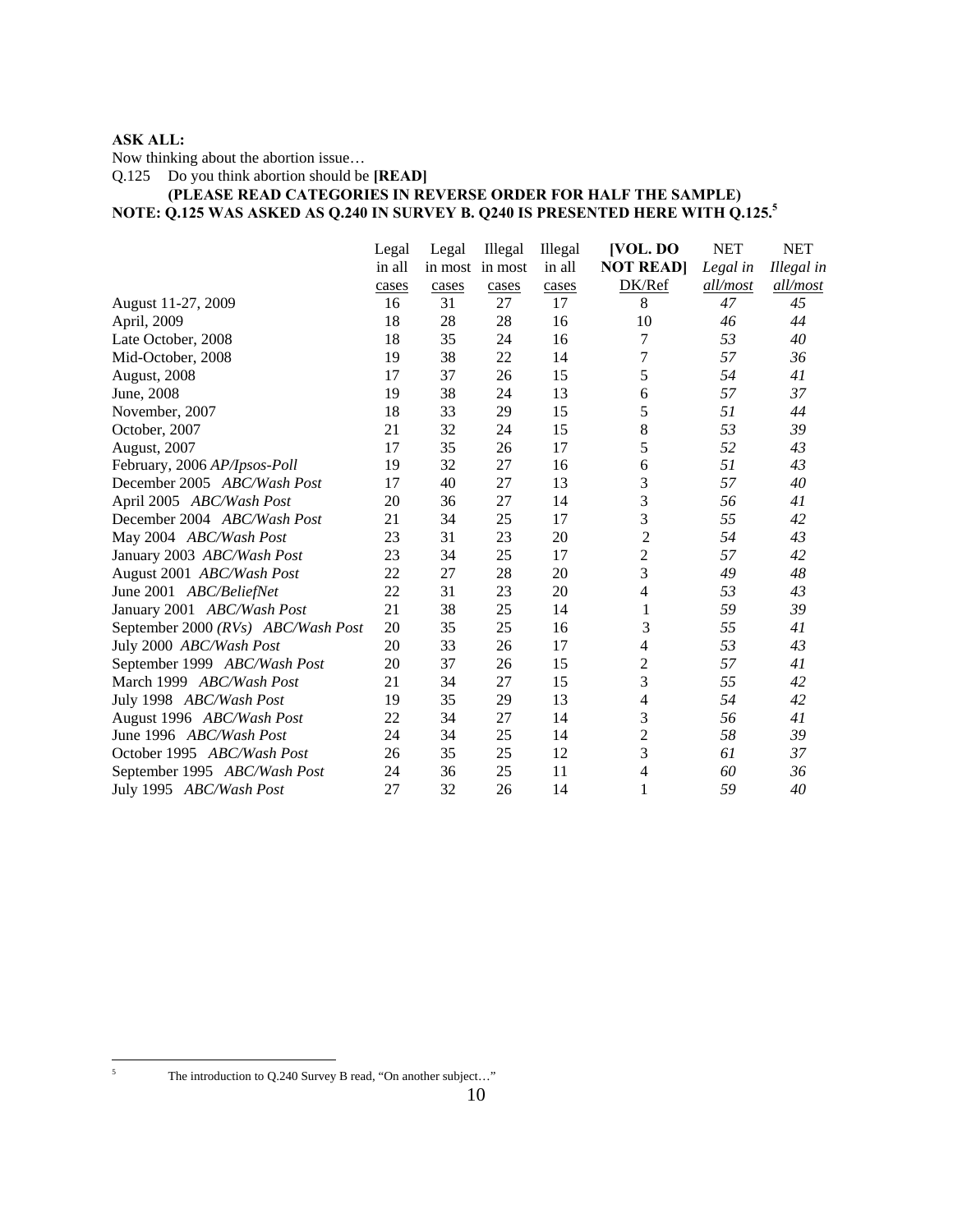#### **ASK SURVEY A IF Q.125<9:**

Q.126 Which one of the following has had the biggest influence on your thinking on the issue of abortion... **[READ AND RANDOMIZE RESPONSE OPTIONS WITH OPTION 6 ALWAYS LAST]**

|                                         |          | --- <i>Views on Abortion</i> --- |                |
|-----------------------------------------|----------|----------------------------------|----------------|
|                                         | Based on | Illegal in                       | Legal in       |
|                                         | Total    | most/all cases                   | most/all cases |
| Your religious beliefs                  | 29       | 53                               |                |
| Your education                          | 19       | 12                               | 30             |
| A personal experience                   | 13       |                                  | 20             |
| The views of your friends and family    | 6        |                                  |                |
| What you have seen or read in the media | 4        | 4                                | 6              |
| OR Something else                       | 18       | 16                               | 25             |
| Don't know/Refused [VOL. DO NOT READ]   |          |                                  |                |
| No opinion on abortion                  | (10)     |                                  |                |
|                                         |          | IN=890                           | N=9261         |

#### **ASK ALL SURVEY A:**

Q.127 Over the past year or so, have your views on abortion changed, or have they pretty much stayed the same? **ASK IF VIEWS HAVE CHANGED (Q.127=1)** 

#### Q.128 And have you become **[READ AND RANDOMIZE OPTIONS 1 AND 2]**

#### **BASED ON TOTAL**

|  | Changed |
|--|---------|
|--|---------|

- 1 More supportive of restricting access to abortion
- 3 More supportive of a woman's right to choose an abortion
- \* Other **[VOL. DO NOT READ]**<br>Non't know/refused **IVOL. DO**
- Don't know/refused **[VOL. DO NOT READ]**
- 93 Stayed the same
- 2 Don't know/refused **(VOL.)**

#### **ASK IF Q.128=1,2 [N=77]:**

Q.129 And just in your own words, what is the main reason that you have become **[IF Q.128=1, INSERT:** more supportive of restricting access to abortion?; **IF Q.128=2, INSERT:** more supportive of a woman's right to choose an abortion?**] [OPEN END. RECORD ONE MENTION]**?

Q.129 RESULTS NOT SHOWN; USED FOR QUALITATIVE PURPOSES ONLY.

#### **ASK ALL SURVEY A:**

Q.130 Which comes closer to your view about the abortion issue **[READ AND RANDOMIZE]** 

|    |                                                                  | July |
|----|------------------------------------------------------------------|------|
|    |                                                                  | 2006 |
| 60 | The country needs to find a middle ground on abortion laws, [OR] | 66   |
| 29 | There's no room for compromise when it comes to abortion laws    | 29   |
| 11 | Don't know/refused (VOL.)                                        |      |

# **NO QUESTIONS 131 THROUGH 134**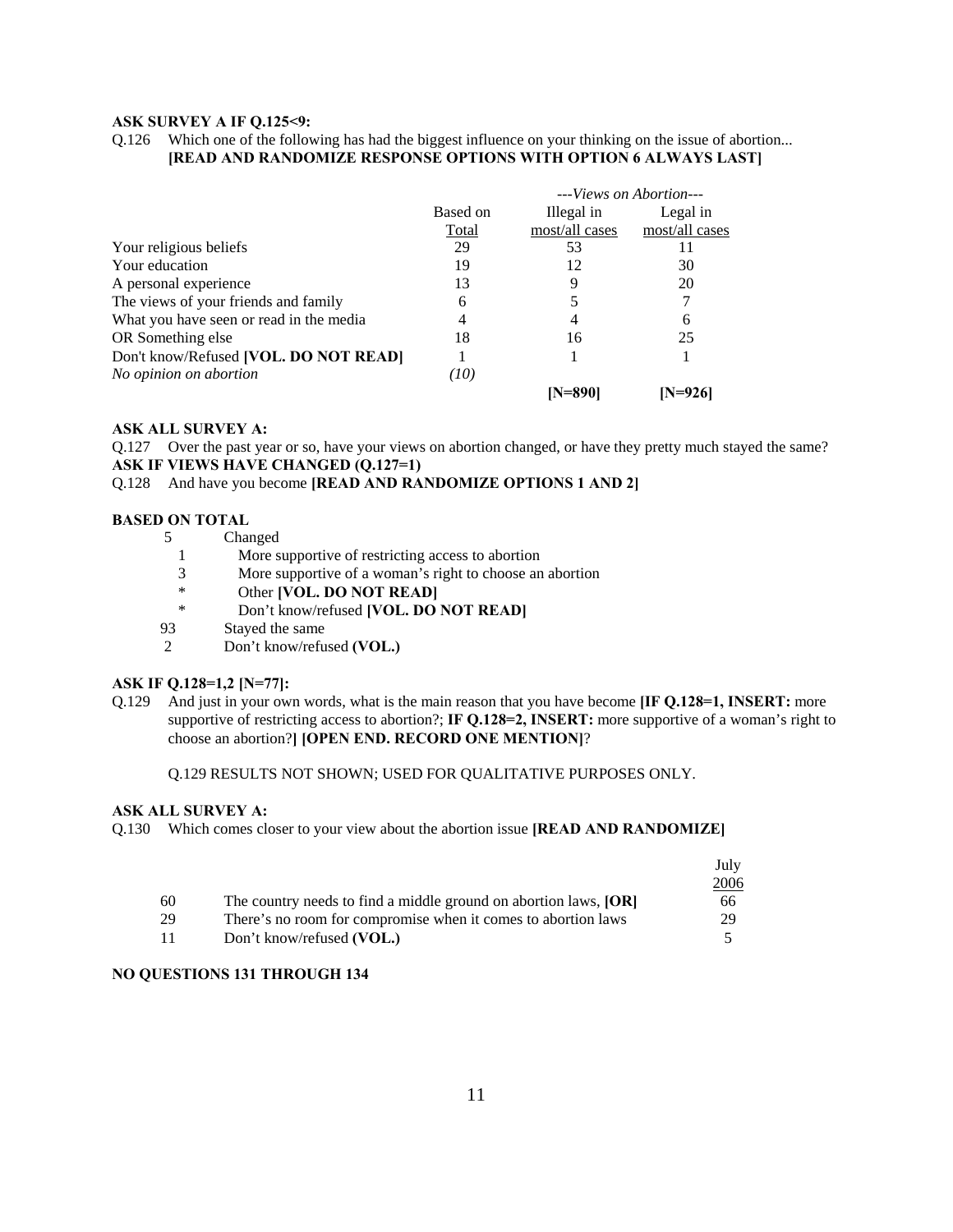#### **ASK ALL SURVEY A:**

Q.135 As far as you know, what is Barack Obama's position on abortion? Is he PRO-CHOICE, that is, supports a woman's right to choose an abortion, or is he PRO-LIFE, that is, supports restricting access to abortion in most cases?

|    |                                                      | Trend for comparison |
|----|------------------------------------------------------|----------------------|
|    |                                                      | $(RVs)^6$            |
|    |                                                      | June                 |
|    |                                                      | 2008                 |
| 58 | Pro choice / supports a woman's right to choose      | 52                   |
| 14 | Pro life / supports restricting access in most cases | 10                   |
| 28 | Don't know/Refused (VOL.)                            | 38                   |

#### **ASK SURVEY A IF SAYS OBAMA IS PRO-CHOICE (Q.135=1):**

Q.136 Do you [worry that Obama will go too far in supporting abortion rights], [worry that Obama won't go far ENOUGH in supporting abortion rights], OR think that Obama will handle the issue of abortion about right? **[RANDOMIZE OPTIONS IN BRACKETS]**

#### **BASED ON TOTAL SURVEY A:**

- 19 Worry that Obama will go too far in supporting abortion rights
- 4 Worry that Obama won't go far ENOUGH in supporting abortion rights,
- 29 Think he will handle the issue about right
- 6 Don't know/refused **(VOL.)**
- *(42) Pro-life/DK/Ref in Q.135*

#### **NO QUESTIONS 137 THROUGH 139**

#### **ASK ALL:**

Q.140 Thinking more generally … Is your overall opinion of **[INSERT ITEM, RANDOMIZE]** very favorable, mostly favorable, mostly UNfavorable, or very unfavorable? **[INTERVIEWERS: PROBE TO DISTINGUISH BETWEEN "NEVER HEARD OF" AND "CAN'T RATE."]** How about **[NEXT ITEM]? [IF NECESSARY:** would you say your overall opinion of **[ITEM]** is very favorable, mostly favorable, mostly UNfavorable, or very unfavorable?**] [INTERVIEWERS: PROBE TO DISTINGUISH BETWEEN "NEVER HEARD OF" AND "CAN'T RATE."] NOTE: Q.140a/b WERE ASKED AS Q.212a/b IN SURVEY B, CONDUCTED LATE-AUGUST 2009. QUESTIONS Q.140a/b AND Q.212 a/b ARE SHOWN SEPARATELY HERE.** 

|    |                      |       |                       |        |       |                       |        | (VOL.)       | (VOL.)      |
|----|----------------------|-------|-----------------------|--------|-------|-----------------------|--------|--------------|-------------|
|    |                      |       | ----- Favorable ----- |        |       | ---- Unfavorable ---- |        | <b>Never</b> | Can't rate/ |
|    |                      | Total | <u>Very</u>           | Mostly | Total | Very                  | Mostly | Heard of     | <b>Ref</b>  |
|    | <b>ASK ALL:</b>      |       |                       |        |       |                       |        |              |             |
| a. | The Republican Party |       |                       |        |       |                       |        |              |             |
|    | August 20-27, 2009   | 40    | 6                     | 34     | 50    | 19                    | 31     | *            | 10          |
|    | August 11-17, 2009   | 40    |                       | 33     | 50    | 18                    | 32     | *            | 10          |
|    | Early April, 2009    | 40    | 7                     | 33     | 51    | 17                    | 34     | $\theta$     | 9           |
|    | January, 2009        | 40    | 5                     | 35     | 55    | 21                    | 34     | *            |             |
|    | Late October, 2008   | 40    | 10                    | 30     | 50    | 23                    | 27     | *            | 10          |
|    | Mid-September, 2008  | 47    | 11                    | 36     | 46    | 22                    | 24     | *            | 7           |
|    | August, 2008         | 43    | 9                     | 34     | 49    | 18                    | 31     |              |             |
|    | Late May, 2008       | 39    | 7                     | 32     | 53    | 20                    | 33     | $\ast$       | 8           |
|    | July, 2007           | 39    | 7                     | 32     | 53    | 22                    | 31     | $\theta$     | 8           |
|    |                      |       |                       |        |       |                       |        |              |             |

6

In June 2008, this question was asked about John McCain and Barack Obama among registered voters and those who plan to register.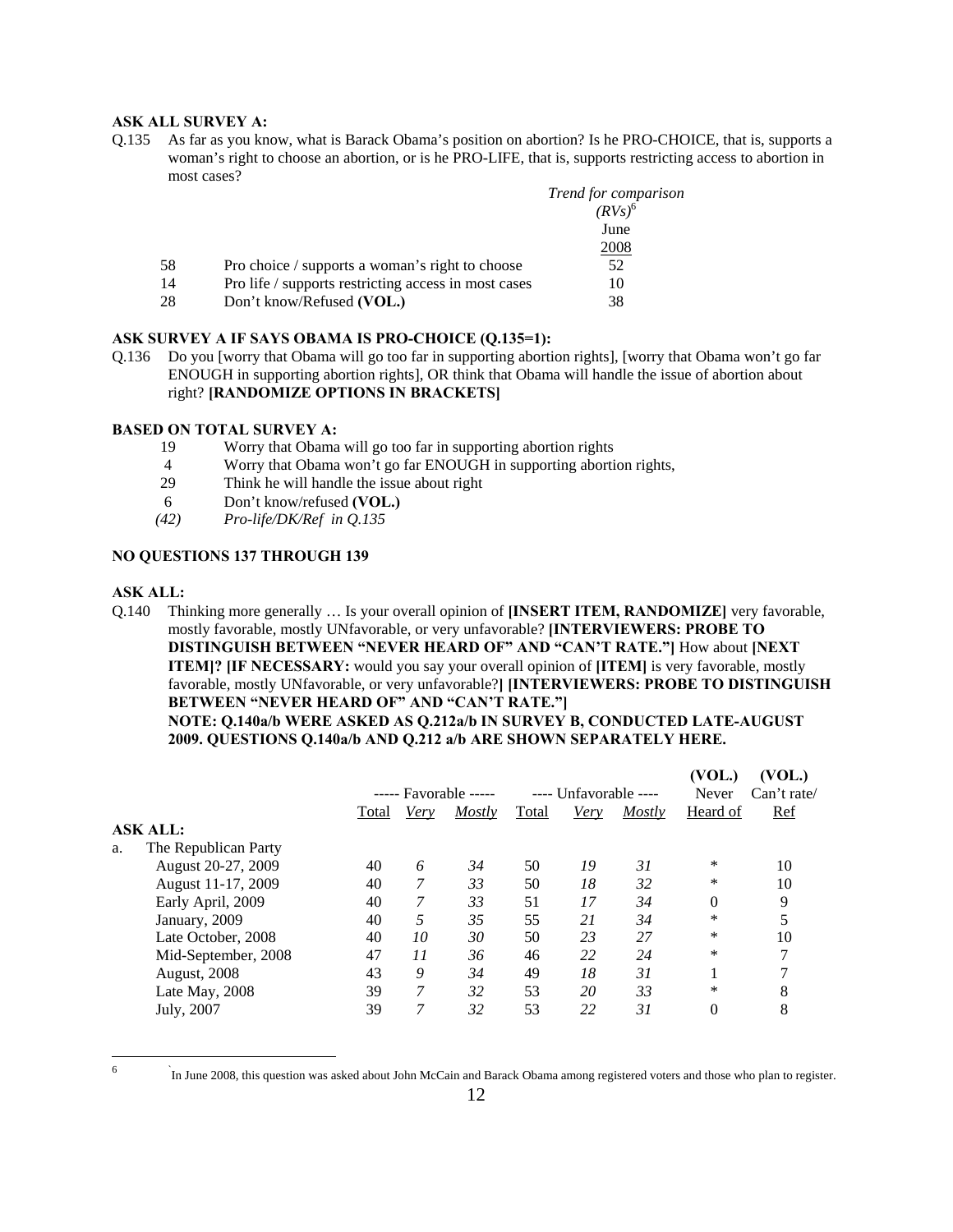| Q.140 CONTINUED                   |          |                  |                       |              |                       |        | (VOL.)                     | (VOL.)           |
|-----------------------------------|----------|------------------|-----------------------|--------------|-----------------------|--------|----------------------------|------------------|
|                                   |          |                  | ----- Favorable ----- |              | ---- Unfavorable ---- |        | Never                      | Can't rate/      |
|                                   | Total    | Very             | <b>Mostly</b>         | <b>Total</b> | <b>Very</b>           | Mostly | Heard of                   | <b>Ref</b>       |
| Early January, 2007               | 41       | 9                | 32                    | 48           | 21                    | 27     | 1                          | 10               |
| Late October, 2006                | 41       | 9                | 32                    | 50           | 20                    | 30     | $\ast$                     | 9                |
| July, 2006                        | 40       | 10               | 30                    | 52           | 23                    | 29     | 1                          | $\overline{7}$   |
| April, 2006                       | 40       | 10               | 30                    | 50           | 21                    | 29     | *                          | 10               |
| February, 2006                    | 44       | 11               | 33                    | 50           | 24                    | 26     | *                          | $6\,$            |
| Late October, 2005                | 42       | 12               | 30                    | 49           | 24                    | 25     | $\ast$                     | 9                |
| July, 2005                        | 48       | 13               | 35                    | 43           | 18                    | 25     | $\ast$                     | 9                |
| June, 2005                        | 48       | 11               | 37                    | 44           | 20                    | 24     | $\boldsymbol{0}$           | $8\,$            |
| December, 2004                    | 52       | 15               | 37                    | 42           | 17                    | 25     | $\boldsymbol{0}$           | 6                |
| June, 2004                        | 51       | 12               | 39                    | 40           | 14                    | 26     | $\boldsymbol{0}$           | 9                |
| Early February, 2004              | 52       | 14               | 38                    | 42           | 16                    | 26     | *                          | $\epsilon$       |
| June, 2003                        | 58       | 14               | 44                    | 33           | 10                    | 23     | $\boldsymbol{0}$           | 9                |
| April, 2003                       | 63       | 14               | 49                    | 31           | 10                    | 21     | *                          | 6                |
| December, 2002                    | 59       | 18               | 41                    | 33           | 11                    | 22     | ∗                          | 8                |
| July, 2001                        | 48       | 11               | 37                    | 42           | 15                    | 27     | $\ast$                     | 10               |
| January, 2001                     | 56       | 13               | 43                    | 35           | 13                    | 22     | $\ast$                     | 9                |
| September, 2000 $(RVs)$           | 53       | 11               | 42                    | 40           | 12                    | 28     | $\boldsymbol{0}$           | $\overline{7}$   |
| August, 1999                      | 53       | $\boldsymbol{8}$ | 45                    | 43           | 12                    | 31     | $\ast$                     | $\overline{4}$   |
| February, 1999                    | 44       | $\boldsymbol{7}$ | 37                    | 51           | 15                    | 36     | $\boldsymbol{0}$           | 5                |
| January, 1999                     | 44       | 10               | 34                    | 50           | 23                    | 27     | $\boldsymbol{0}$           | $\sqrt{6}$       |
| Early December, 1998              | 46       | 11               | 35                    | 47           | 20                    | 27     | *                          | 7                |
| Early October, 1998 (RVs)         | 52       | 9                | 43                    | 42           | 14                    | 28     | $\boldsymbol{0}$           | $\sqrt{6}$       |
| Early September, 1998             | 56       | 9                | 47                    | 37           | 11                    | 26     | *                          | 7                |
| March, 1998                       | 50       | 10               | 40                    | 43           | 12                    | 31     | ∗                          | $\boldsymbol{7}$ |
| August, 1997                      | 47       | 9                | 38                    | 47           | 11                    | 36     | ∗                          | 6                |
| June, 1997                        | 51       | $\boldsymbol{8}$ | 43                    | 42           | 11                    | 31     | 1                          | 6                |
| January, 1997                     | 52       | $\boldsymbol{8}$ | 44                    | 43           | 10                    | 33     | *                          | 5                |
| October, 1995                     | 52       | 10               | 42                    | 44           | 16                    | 28     | ∗                          | $\overline{4}$   |
| December, 1994                    | 67       | 21               | 46                    | 27           | $\boldsymbol{8}$      | 19     | ∗                          | $\sqrt{6}$       |
| July, 1994                        | 63       | 12               | 51                    | 33           | $\boldsymbol{8}$      | 25     | $\ast$                     | $\overline{4}$   |
| May, 1993                         | 54       | 12               | 42                    | 35           | 10                    | 25     | $\boldsymbol{0}$           | 11               |
| July, 1992                        | 46       | 9                | 37                    | 48           | 17                    | 31     | *                          | 6                |
| <b>ASK ALL:</b>                   |          |                  |                       |              |                       |        |                            |                  |
| The Republican Party              |          |                  |                       |              |                       |        |                            |                  |
| a.<br>August 20-27, 2009          | 48       | 11               | 37                    | 43           | 19                    | 24     | *                          | 10               |
| August 11-17, 2009                |          | 12               | 37                    |              |                       | 25     | $\ast$                     |                  |
|                                   | 49<br>59 | 15               | 44                    | 40<br>34     | 16<br>13              | 21     | $\ast$                     | 10<br>$\tau$     |
| Early April, 2009                 | 62       | 19               | 43                    |              |                       |        | ∗                          | 6                |
| January, 2009                     | 57       |                  |                       | 32           | 12                    | $20\,$ | ∗                          |                  |
| Late October, 2008                |          | 19               | 38                    | 33           | 15                    | 18     | ∗                          | 10               |
| Mid-September, 2008               | 55       | 18               | 37                    | 39           | 14                    | 25     | $\ast$                     | 6                |
| August, 2008                      | 57       | 16               | 41                    | 37           | 13                    | 24     | ∗                          | 6                |
| Late May, 2008                    | 57       | 14               | 43                    | 37           | 14                    | 23     |                            | 6                |
| July, 2007                        | 51       | 13               | 38                    | 41           | 14                    | 27     | $\boldsymbol{0}$<br>$\ast$ | $8\,$            |
| Early January, 2007               | 54       | 15               | 39                    | 35           | 12                    | 23     | $\ast$                     | 11               |
| Late October, 2006                | 53       | 13               | 40                    | 36           | 11                    | 25     |                            | 11               |
| July, 2006                        | 47       | 13               | 34                    | 44           | 13                    | 31     | $\mathfrak 2$<br>$\ast$    | $\overline{7}$   |
| April, 2006                       | 47       | 12               | 35                    | 42           | 14                    | 28     |                            | $11\,$           |
| February, 2006<br>Q.140 CONTINUED | 48       | 14               | 34                    | 44           | $17\,$                | 27     | $\boldsymbol{0}$<br>(VOL.) | 8<br>(VOL.)      |
|                                   |          |                  |                       |              |                       |        |                            |                  |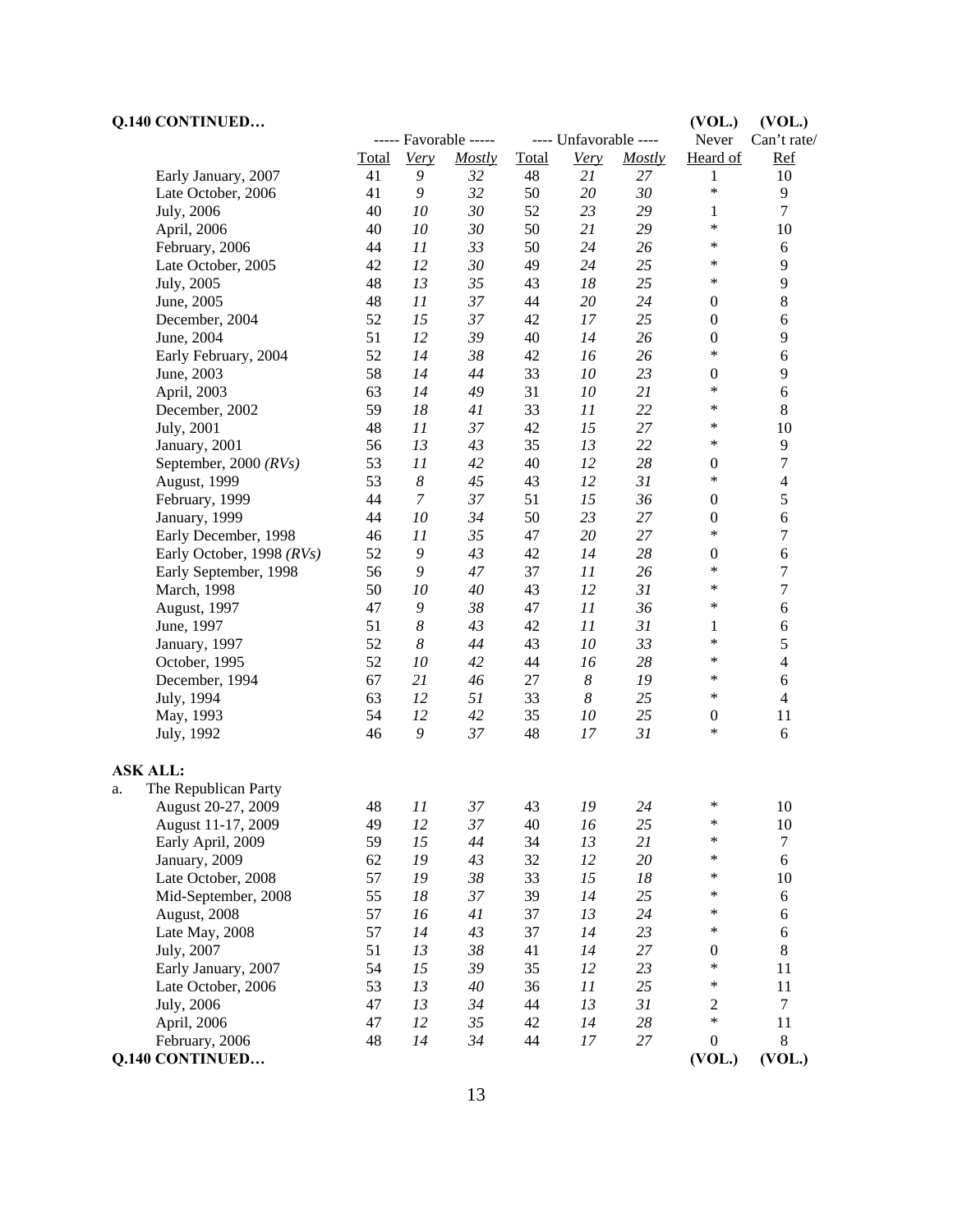|                           |       | ----- Favorable ----- |        |       | ---- Unfavorable ---- |        | Never            | Can't rate/              |
|---------------------------|-------|-----------------------|--------|-------|-----------------------|--------|------------------|--------------------------|
|                           | Total | <b>Very</b>           | Mostly | Total | <b>Very</b>           | Mostly | Heard of         | <b>Ref</b>               |
| Late October, 2005        | 49    | 14                    | 35     | 41    | 15                    | 26     | $\ast$           | $10\,$                   |
| July, 2005                | 50    | 15                    | 35     | 41    | 14                    | 27     | $\ast$           | 9                        |
| June, 2005                | 52    | 12                    | $40\,$ | 39    | 13                    | 26     | $\ast$           | 9                        |
| December, 2004            | 53    | 13                    | 40     | 41    | 14                    | 27     | $\ast$           | 6                        |
| June, 2004                | 54    | 12                    | 42     | 36    | 11                    | 25     | $\boldsymbol{0}$ | 10                       |
| Early February, 2004      | 58    | 14                    | 44     | 37    | 9                     | 28     | $\ast$           | 5                        |
| June, 2003                | 54    | 11                    | 43     | 38    | $10\,$                | 28     | $\mathbf{0}$     | 8                        |
| April, 2003               | 57    | 13                    | 44     | 36    | 11                    | 25     | $\ast$           | 7                        |
| December, 2002            | 54    | 15                    | 39     | 37    | ${\it 10}$            | 27     | $\ast$           | 9                        |
| July, 2001                | 58    | 18                    | 40     | 34    | $10\,$                | 24     | $\ast$           | 8                        |
| January, 2001             | 60    | 18                    | 42     | 30    | 9                     | 21     | 1                | 9                        |
| September, 2000 (RVs)     | 60    | 16                    | 44     | 35    | 12                    | 23     | $\ast$           | 5                        |
| August, 1999              | 59    | 14                    | 45     | 37    | 9                     | 28     | $\ast$           | $\overline{\mathcal{L}}$ |
| February, 1999            | 58    | 11                    | 47     | 37    | 11                    | 26     | $\boldsymbol{0}$ | 5                        |
| January, 1999             | 55    | 14                    | 41     | 38    | 12                    | 26     | $\mathbf{0}$     | 7                        |
| Early December, 1998      | 59    | $18\,$                | 41     | 34    | $10\,$                | 24     | $\boldsymbol{0}$ | 7                        |
| Early October, 1998 (RVs) | 56    | 11                    | 45     | 38    | 9                     | 29     | $\ast$           | 6                        |
| Early September, 1998     | 60    | 13                    | 47     | 33    | $\boldsymbol{8}$      | 25     | $\ast$           | 7                        |
| March, 1998               | 58    | 15                    | 43     | 36    | $10\,$                | 26     | $\ast$           | 6                        |
| August, 1997              | 52    | 11                    | 41     | 42    | 10                    | 32     | $\boldsymbol{0}$ | 6                        |
| June, 1997                | 61    | $10\,$                | 51     | 33    | $\boldsymbol{8}$      | 25     | $\ast$           | 6                        |
| January, 1997             | 60    | 13                    | 47     | 35    | 7                     | 28     | $\ast$           | 5                        |
| October, 1995             | 49    | 9                     | 40     | 48    | 11                    | 37     | $\boldsymbol{0}$ | 3                        |
| December, 1994            | 50    | 13                    | 37     | 44    | 13                    | 31     | $\ast$           | 6                        |
| July, 1994                | 62    | 13                    | 49     | 34    | 7                     | 27     | $\ast$           | 4                        |
| May, 1993                 | 57    | 14                    | 43     | 34    | 9                     | 25     | $\boldsymbol{0}$ | 9                        |
| July, 1992                | 61    | 17                    | 44     | 33    | 9                     | 24     | $\ast$           | 6                        |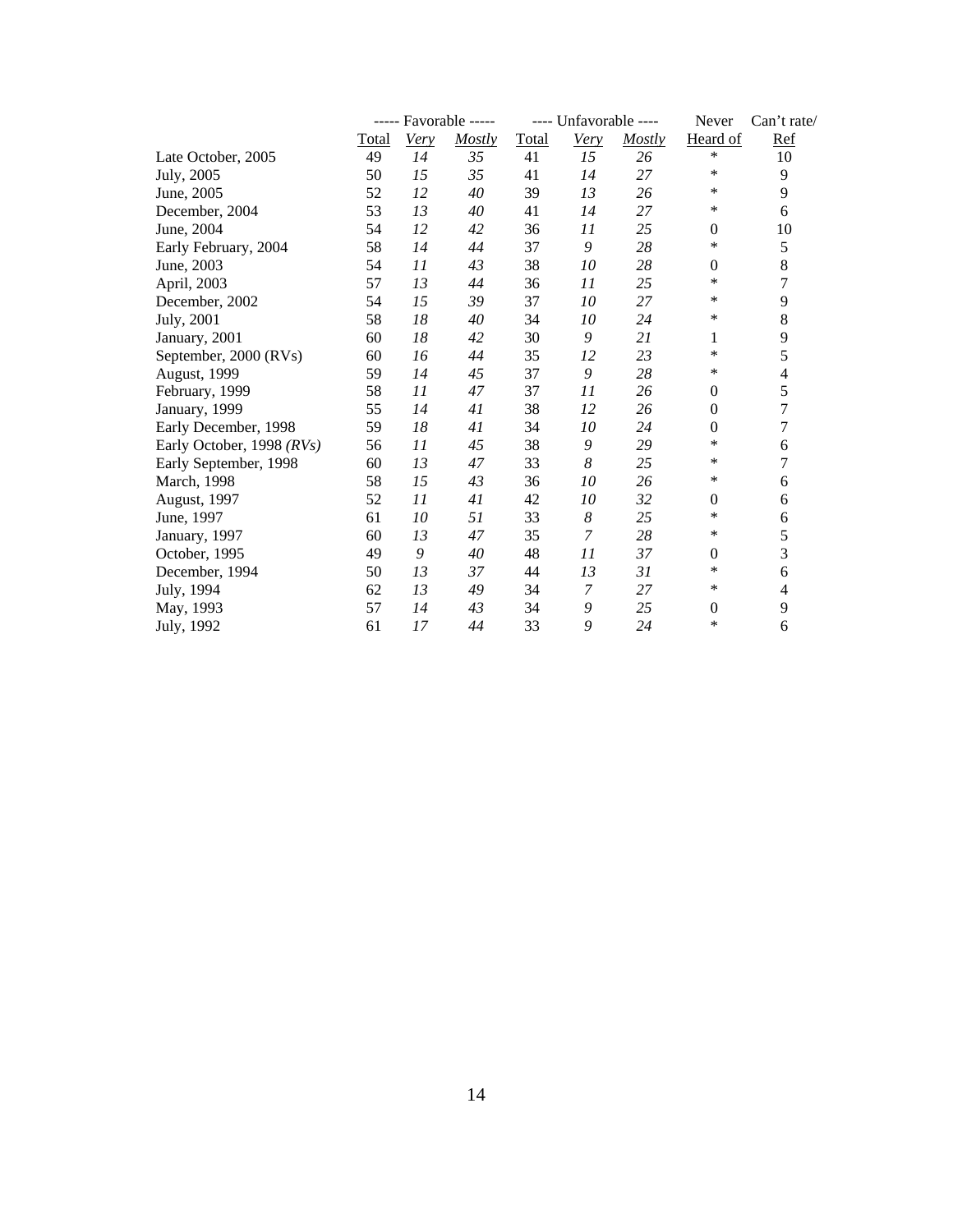#### **ASK ALL SURVEY A:**

*Due to systematic differences across surveys in the percentage of respondents declining to offer a rating of religious groups, the trends for the following favorability ratings are not reliable. Current data are used for analytical purposes only, and are not compared to past survey results. Overall results from the current survey are shown here in grey for illustrative purposes only. See footnote for more details.* 

Q.141 Now thinking about some specific religious groups... Is your overall opinion of **[INSERT FIRST ITEM, RANDOMIZE WITH ITEM f LAST; OBSERVE FORM SPLITS|** very favorable, mostly favorable, mostly UNfavorable, or very unfavorable? **[INTERVIEWERS: PROBE TO DISTINGUISH BETWEEN "NEVER HEARD OF" AND "CAN'T RATE."** How about **(NEXT ITEM)? [IF NECESSARY:** would you say your overall opinion is very favorable, mostly favorable, mostly UNfavorable, or very unfavorable? **[INTERVIEWERS: PROBE TO DISTINGUISH BETWEEN "NEVER HEARD OF" AND "CAN'T RATE."]** 

|       |                               | ----- Favorable ----- |    |             |    |                            | ---- Unfavorable ---- | (VOL.)<br>Never  | (VOL.)<br>Can't rate/ |
|-------|-------------------------------|-----------------------|----|-------------|----|----------------------------|-----------------------|------------------|-----------------------|
|       |                               | Total                 |    | Very Mostly |    | Total Very                 | Mostly                | Heard of         | Ref                   |
| a.    | Catholics                     |                       |    |             |    |                            |                       |                  |                       |
|       | August 11-17, 2009            | 67                    | 19 | 48          | 13 | $\overline{4}$             | $\mathcal{Q}$         | $\asymp$         | $19^{8}$              |
|       | August, 2007                  | 76                    | 21 | 55          | 14 | $\overline{4}$             | 10                    | ∗                | 10                    |
|       | July, 2005                    | 73                    | 24 | 49          | 14 | $\overline{4}$             | 10                    | $\boldsymbol{0}$ | 13                    |
|       | Mid-July, 2003                | 69                    | 21 | 48          | 18 | 6                          | 12                    | *                | 13                    |
|       | March, 2002                   | 74                    | 19 | 55          | 13 | 4                          | 9                     | *                | 13                    |
|       | Mid-November, 2001            | 78                    | 29 | 49          | 8  | $\mathfrak{z}$             | 5                     | ∗                | 14                    |
|       | March, 2001                   | 74                    | 19 | 55          | 13 | 3                          | 10                    | $\mathbf{1}$     | 12                    |
|       | September, 2000 (RVs)         | 78                    | 29 | 49          | 9  | $\mathfrak{Z}$             | 6                     | *                | 13                    |
|       |                               |                       |    |             |    |                            |                       |                  |                       |
| $b$ . | Jews                          |                       |    |             |    |                            |                       |                  |                       |
|       | August 11-17, 2009            | 63                    | 17 | 46          | 11 | 4                          | 7                     | 1                | $25^{8}$              |
|       | August, 2007                  | 76                    | 21 | 55          | 9  | $\mathfrak{z}$             | 6                     | $\ast$           | 15                    |
|       | March, 2006                   | 84                    | 27 | 57          | 6  | $\overline{c}$             | 4                     | ∗                | 10                    |
|       | July, 2005                    | 77                    | 23 | 54          | 7  | $\overline{c}$             | 5                     | *                | 16                    |
|       | Mid-July, 2003                | 72                    | 20 | 52          | 9  | $\mathfrak{z}$             | 6                     | 1                | 18                    |
|       | June, 2003                    | 79                    | 25 | 54          | 8  | $\overline{c}$             | 6                     | $\ast$           | 13                    |
|       | March, 2002                   | 74                    | 18 | 56          | 9  | $\overline{c}$             | $\boldsymbol{7}$      | ∗                | 17                    |
|       | Mid-November, 2001            | 75                    | 24 | 51          | 7  | $\overline{c}$             | 5                     | $\ast$           | 18                    |
|       | March, 2001                   | 72                    | 16 | 56          | 10 | $\overline{c}$             | $\boldsymbol{8}$      | *                | 18                    |
|       | September, 2000 $(RVs)$       | 77                    | 27 | 50          | 8  | $\mathfrak{Z}$             | 5                     | *                | 15                    |
|       | June, 1997                    | 82                    | 26 | 56          | 9  | $\overline{c}$             | $\overline{7}$        | 1                | 8                     |
| c.    | <b>Evangelical Christians</b> |                       |    |             |    |                            |                       |                  |                       |
|       | August 11-17, 2009            | 57                    | 16 | 41          | 17 | $\ensuremath{\mathcal{A}}$ | 13                    | 4                | $22^8$                |
|       | August, 2007                  | 60                    | 18 | 42          | 19 | 6                          | 13                    | 5                | 16                    |
|       | March, 2006                   | 68                    | 22 | 46          | 18 | 5                          | 13                    | $\overline{c}$   | 12                    |
|       | July, 2005                    | 57                    | 17 | 40          | 19 | 5                          | 14                    | 5                | 19                    |
|       | Mid-July, 2003                | 58                    | 18 | 40          | 18 | 6                          | 12                    | 3                | 21                    |
|       | June, 2003                    | 62                    | 21 | 41          | 17 | 4                          | 13                    | 7                | 14                    |
|       | March, 2002                   | 55                    | 13 | 42          | 18 | 5                          | 13                    | 7                | 20                    |
|       |                               |                       |    |             |    |                            |                       |                  |                       |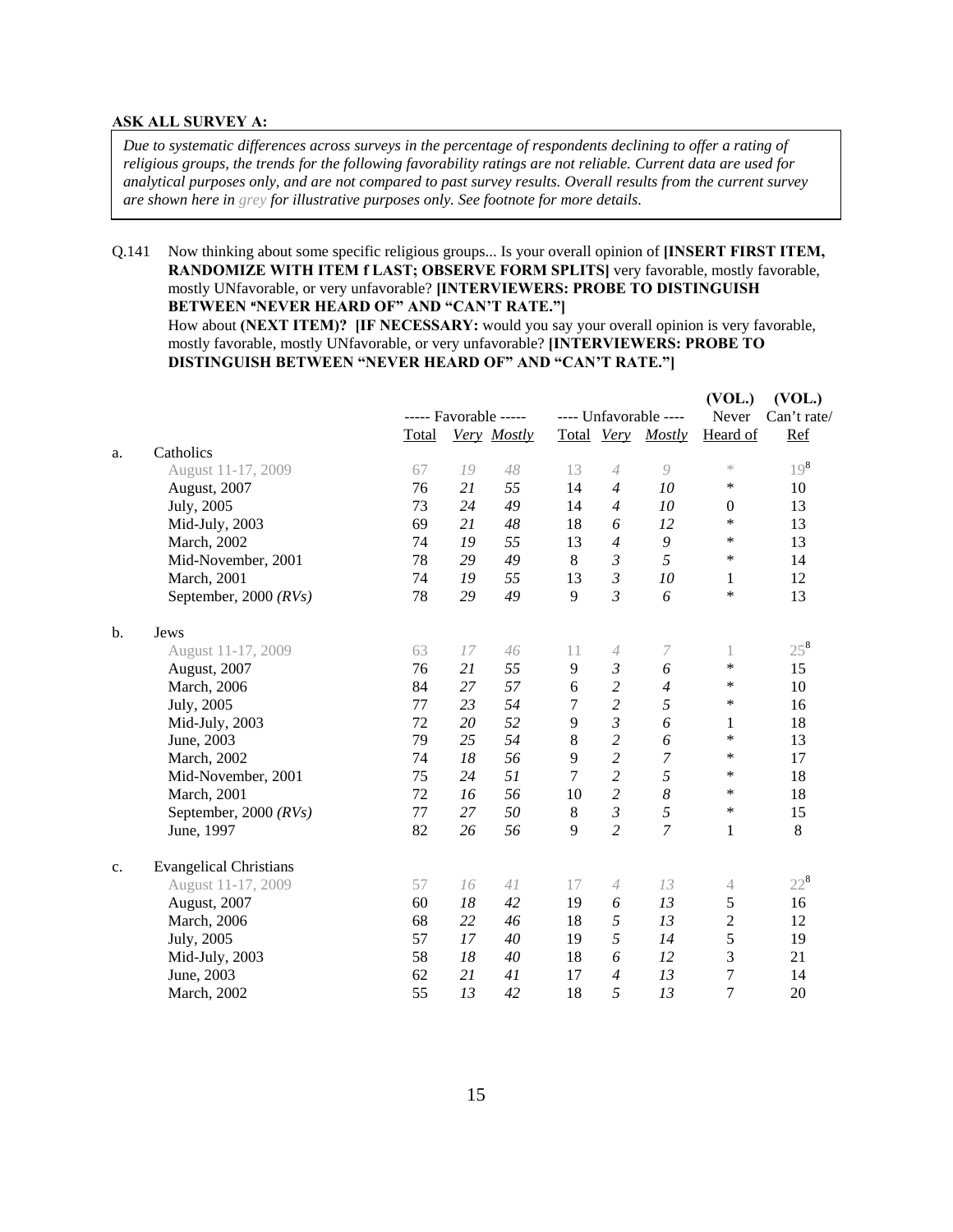#### **Q.141 CONTINUED…**

|    |                                           |       |                       |             |    |                |                       | (VOL.)           | (VOL.)          |
|----|-------------------------------------------|-------|-----------------------|-------------|----|----------------|-----------------------|------------------|-----------------|
|    |                                           |       | ----- Favorable ----- |             |    |                | ---- Unfavorable ---- | Never            | Can't rate/     |
|    |                                           | Total |                       | Very Mostly |    | Total Very     | <b>Mostly</b>         | Heard of         | Ref             |
|    | March, 2001                               | 55    | 13                    | 42          | 16 | $\overline{4}$ | 12                    | $\,8\,$          | 21              |
|    | September, 2000 $(RVs)$                   | 63    | 21                    | 42          | 16 | 3              | 13                    | 3                | 18              |
|    | February, 1996                            | 39    | 13                    | 26          | 38 | 15             | 23                    | 11               | 12              |
|    | July, 1994                                | 43    | 10                    | 33          | 32 | 10             | 22                    | 11               | 14              |
|    | May, 1990                                 | 43    | 12                    | 31          | 38 | 19             | 19                    | $\tau$           | 12              |
| d. | <b>Mormons</b>                            |       |                       |             |    |                |                       |                  |                 |
|    | August 11-17, 2009                        | 44    | 9                     | 34          | 26 | 10             | 17                    | 1                | 29 <sup>7</sup> |
|    | August, 2007                              | 53    | 10                    | 43          | 27 | 9              | 18                    | 2                | 18              |
| e. | <b>Muslims</b>                            |       |                       |             |    |                |                       |                  |                 |
|    | August 11-17, 2009                        | 38    | 6                     | 33          | 32 | 12             | 19                    | 1                | $29^{8}$        |
|    | August, 2007                              | 43    | 7                     | 36          | 35 | 13             | 22                    | $\mathbf{1}$     | 21              |
|    | Mid-July, 2003                            | 47    | 9                     | 38          | 31 | 12             | 19                    | $-$              | 22              |
|    | June, 2003                                | 50    | 12                    | 38          | 30 | 10             | 20                    | $\ast$           | 20              |
|    | March, 2002                               | 47    | $\mathcal{I}$         | 40          | 29 | 11             | 18                    | $-$              | 24              |
| f. | Atheists, that is people                  |       |                       |             |    |                |                       |                  |                 |
|    | who don't believe in God                  |       |                       |             |    |                |                       |                  |                 |
|    | August 11-17, 2009                        | 29    | 6                     | 23          | 49 | 26             | 23                    | $\asymp$         | $21^{8}$        |
|    | August, 2007                              | 35    | $\boldsymbol{7}$      | 28          | 53 | 30             | 23                    | ∗                | 12              |
|    | July, 2005                                | 35    | $\boldsymbol{7}$      | 28          | 50 | 28             | 22                    | $\boldsymbol{0}$ | 15              |
|    | Mid-July, 2003                            | 34    | $\overline{7}$        | 27          | 52 | 33             | 19                    | *                | 14              |
|    | March, 2002                               | 34    | 5                     | 29          | 54 | 31             | 23                    | $\ast$           | 12              |
|    | Mid-November, 2001                        | 32    | $\overline{7}$        | 25          | 49 | 28             | 21                    | $\ast$           | 19              |
|    | March, 2001                               | 29    | $\overline{4}$        | 25          | 57 | 35             | 22                    | ∗                | 14              |
|    | September, 2000 $(RVs)$                   | 32    | 8                     | 24          | 52 | 32             | 20                    | $\ast$           | 16              |
|    | <b>ASK SURVEY A FORM 1 ONLY [N=1011]:</b> |       |                       |             |    |                |                       |                  |                 |
| g. | Hindus                                    |       |                       |             |    |                |                       |                  |                 |
|    | August 11-17, 2009                        | 39    | 6                     | 33          | 21 | 9              | 13                    | $\mathfrak{2}$   | 37              |
|    | <b>ASK SURVEY A FORM 2 ONLY [N=999]:</b>  |       |                       |             |    |                |                       |                  |                 |
| h. | <b>Buddhists</b>                          |       |                       |             |    |                |                       |                  |                 |
|    | August 11-17, 2009                        | 45    | 10                    | 35          | 20 | 9              | 11                    | $\mathfrak{2}$   | 33              |

# **NO QUESTIONS 142 THROUGH 144**

 $\overline{a}$ 

<sup>7</sup> Due to unusually high item nonresponse in the August 11-17, 2009 survey, results for these questions cannot be compared with previous trends. Fluctuations in nonresponse are due to variations in interviewing techniques used by different data collection organizations and do not necessarily reflect meaningful changes in opinion. Item nonresponse cannot simply be reallocated proportionally (i.e. repercentaging the responses based upon those offering a rating) because variance in nonresponse is more closely associated with variance in certain response categories. The trends for Hindus and Buddhists are also shown in grey although we do not have trend data for these groups to compare item nonresponse for this survey to previous ones. Current data are used for analytical purposes only.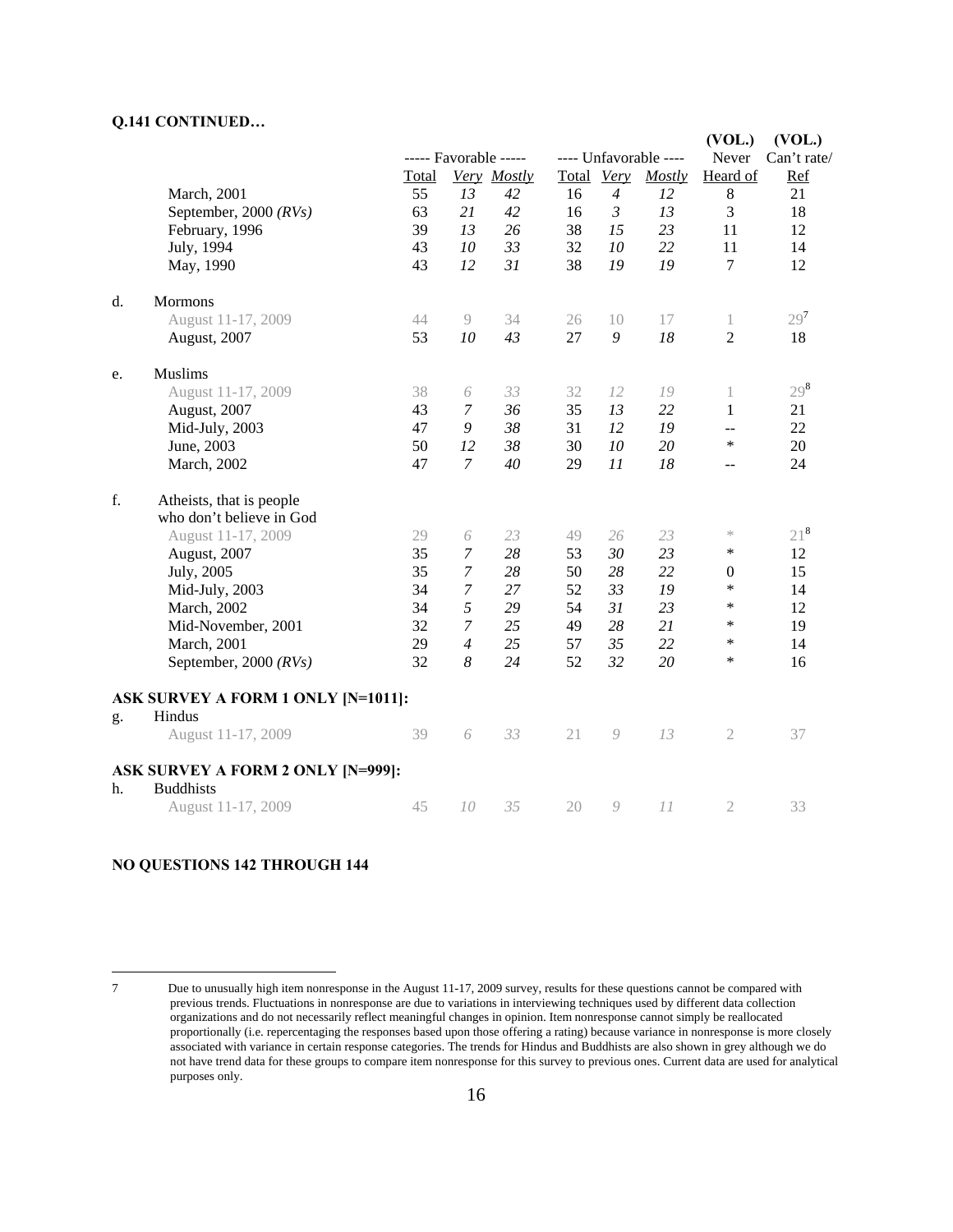Now, on some issues…

**RANDOMIZE Q.145 a-c AS A BLOCK WITH Q.146a-b AND 147 AS A SEPARATE BLOCK**  Q.145 Do you strongly favor, favor, oppose, or strongly oppose **[READ AND RANDOMIZE WITH ITEM a.** 

**ALWAYS FIRST]**? And how about **[INSERT NEXT ITEM]**? **NOTE: Q.145a WAS ASKED AS Q.249 IN SURVEY B. Q.249 IS PRESENTED HERE WITH** 

 $\overline{a}$ 

|                                                   |                 | -----FAVOR-----   |     |       | -----OPPOSE----- |                |                         |  |
|---------------------------------------------------|-----------------|-------------------|-----|-------|------------------|----------------|-------------------------|--|
|                                                   | <b>Strongly</b> |                   |     |       | <b>Strongly</b>  |                |                         |  |
|                                                   |                 | Total Favor Favor |     | Total |                  | Oppose Oppose  | (VOL.)<br>DK/Ref        |  |
| <b>ASK ALL:</b>                                   |                 |                   |     |       |                  |                |                         |  |
| a. Allowing churches and other houses of worship  |                 |                   |     |       |                  |                |                         |  |
| to apply, along with other organizations, for     |                 |                   |     |       |                  |                |                         |  |
| government funding to provide social services     |                 |                   |     |       |                  |                |                         |  |
| such as job training or drug treatment counseling |                 |                   |     |       |                  |                |                         |  |
| to people who need them                           |                 |                   |     |       |                  |                |                         |  |
| August 11-27, 2009 <sup>8</sup>                   | 69              | 25                | 44  | 25    | 10               | 16             | 5                       |  |
| August, 2008                                      | 67              | 26                | 41  | 29    | 10               | 19             | 4                       |  |
| July, 2005                                        | 66              | 25                | 41  | 30    | 8                | 22             | 4                       |  |
| February, 2004                                    | 69              | 28                | 41  | 29    | 10               | 19             | $\overline{\mathbf{c}}$ |  |
| March, 2002                                       | 70              | 26                | 44  | 27    | 9                | 18             | 3                       |  |
| June, 2001                                        | 72              | 30                | 42  | 25    | 10               | 15             | 3                       |  |
| March, 2001                                       | 75              | 30                | 45  | 21    | 8                | 13             | $\overline{4}$          |  |
| February, 2001                                    | 64              | 28                | 36  | 30    | 11               | 19             | 6                       |  |
| September, 2000 $(RVs)$                           | 67              | 32                | 35  | 29    | 12               | 17             | 4                       |  |
| <b>ASK ALL SURVEY A:</b>                          |                 |                   |     |       |                  |                |                         |  |
| b. Making it more difficult for a woman           |                 |                   |     |       |                  |                |                         |  |
| to get an abortion                                |                 |                   |     |       |                  |                |                         |  |
| August 11-17, 2009                                | 41              | 19                | 22  | 50    | 23               | 27             | 9                       |  |
| January, 2007                                     | 35              | 17                | 18  | 56    | 27               | 29             | 9                       |  |
| March, 2006                                       | 37              | 15                | 22  | 56    | 24               | 32             | 7                       |  |
| December, 2004                                    | 36              | 19                | 17  | 55    | 29               | 26             | 9                       |  |
| Early February, 2004                              | 36              | 17                | 19  | 58    | 30               | 28             | 6                       |  |
| November, 2003                                    | 35              | 19                | 16  | 57    | 29               | 28             | 8                       |  |
| August, 2003 <sup>9</sup>                         | 36              | 17                | 19  | 57    | 30               | 27             | $\overline{7}$          |  |
| May, 1993                                         | 32              | 15                | 17  | 60    | 35               | 25             | 8                       |  |
| May, 1992                                         | 30              | $\sim$ $\sim$     | $-$ | 62    | --               | $\overline{a}$ | 8                       |  |
| May, 1990                                         | 38              | 21                | 17  | 55    | 29               | 26             | 7                       |  |
| May, 1987                                         | 41              | 18                | 23  | 51    | 33               | 18             | 8                       |  |
| May, 1985                                         | 47              | $-$               | --  | 49    | --               | $-$            | 4                       |  |

8 Q.145a was asked as part of a list, while Q.249 was asked as a standalone question. The introduction to Q.249 read, "On another subject…"

9 In August 2003 and earlier the question was worded: "Changing the laws to make it more difficult for a woman to get an abortion."

**Q.145a.**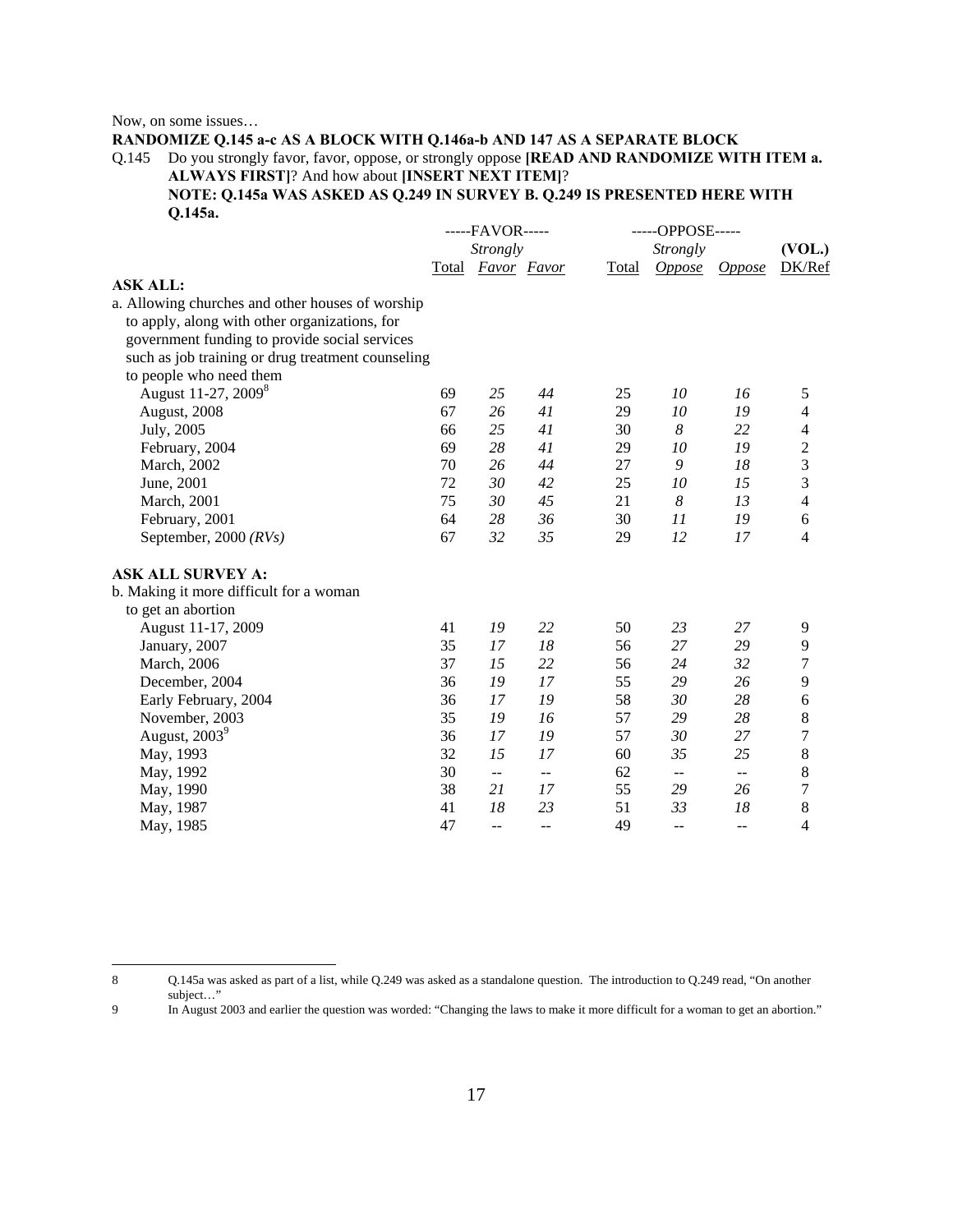| <b>Q.145 CONTINUED</b>                             | $---FAVOR---$ |             |    |       | $---OPPOSE---$ |               |        |  |
|----------------------------------------------------|---------------|-------------|----|-------|----------------|---------------|--------|--|
|                                                    |               | Strongly    |    |       | Strongly       |               |        |  |
| <b>ASK ALL SURVEY A:</b>                           | Total         | Favor Favor |    | Total | <i>Oppose</i>  | <i>Oppose</i> | DK/Ref |  |
| c. Requiring that women under the age of 18 get    |               |             |    |       |                |               |        |  |
| the consent of at least one parent before they are |               |             |    |       |                |               |        |  |
| allowed to have an abortion                        |               |             |    |       |                |               |        |  |
| August 11-17, 2009                                 | 76            | 45          | 31 | 19    | 8              | 11            |        |  |
| July, 2005                                         | 73            | --          |    | 22    |                |               |        |  |
| Sept, 1999                                         | 69            | $- -$       |    | 28    |                |               |        |  |
| May, 1992                                          | 73            |             |    | 23    |                |               |        |  |

# **RANDOMIZE Q.145 a-c AS A BLOCK WITH Q.146a-b AND 147 AS A SEPARATE BLOCK ASK ALL SURVEY A:**

Q.146 Do you strongly favor, favor, oppose, or strongly oppose **[READ IN ORDER]** And how about **[INSERT NEXT ITEM]**?

|                                     | -----FAVOR----- |    |             |       | -----OPPOSE----- |               |                |
|-------------------------------------|-----------------|----|-------------|-------|------------------|---------------|----------------|
|                                     | <b>Strongly</b> |    |             |       | <b>Strongly</b>  |               |                |
|                                     | <b>Total</b>    |    | Favor Favor | Total | <b>Oppose</b>    | <i>Oppose</i> | DK/Ref         |
| a. Allowing gay and lesbian couples |                 |    |             |       |                  |               |                |
| to marry legally                    |                 |    |             |       |                  |               |                |
| August 11-17, 2009                  | 39              | 14 | 25          | 53    | 31               | 22            | 8              |
| Mid-April 2009                      | 35              | 14 | 21          | 54    | 31               | 23            | 11             |
| August, 2008                        | 39              | 13 | 26          | 52    | 30               | 22            | 9              |
| June, $2008^{10}$                   | 40              | 15 | 25          | 52    | 31               | 21            | 8              |
| Late May, 2008                      | 38              | 15 | 23          | 49    | 29               | 20            | 13             |
| November, 2007                      | 36              | 12 | 24          | 54    | 29               | 25            | $10\,$         |
| August, 2007                        | 36              | 13 | 23          | 55    | 31               | 24            | 9              |
| Early January, 2007                 | 37              | 13 | 24          | 55    | 33               | 22            | $8\,$          |
| Early November, 2006 (RVs)          | 30              | 10 | 20          | 57    | 31               | 26            | 13             |
| July, 2006                          | 35              | 12 | 23          | 56    | 31               | 25            | 9              |
| June, 2006                          | 33              | 13 | 20          | 55    | 32               | 23            | 12             |
| March, 2006                         | 39              | 10 | 29          | 51    | 28               | 23            | 10             |
| July, 2005                          | 36              | 13 | 23          | 53    | 31               | 22            | 11             |
| December, 2004                      | 32              | 14 | 18          | 61    | 38               | 23            | 7              |
| August, 2004                        | 29              | 8  | 21          | 60    | 35               | 25            | 11             |
| July, 2004                          | 32              | 10 | 22          | 56    | 33               | 23            | 12             |
| Mid-March, 2004                     | 32              | 10 | 22          | 59    | 35               | 24            | 9              |
| Early February, 2004                | 30              | 9  | 21          | 63    | 42               | 21            | $\overline{7}$ |
| November, 2003                      | 30              | 10 | 20          | 62    | 41               | 21            | $8\,$          |
| October, 2003                       | 30              | 9  | 21          | 58    | 33               | 25            | 12             |
| Mid-July, 2003                      | 38              | 10 | 28          | 53    | 30               | 23            | 9              |
| March, 2001                         | 35              | 8  | 27          | 57    | 34               | 23            | 8              |
| June, 1996                          | 27              | 6  | 21          | 65    | 41               | 24            | 8              |
|                                     |                 |    |             |       |                  |               |                |

 $10<sup>10</sup>$ 

In May and June 2008, November 2007, June and July 2006, mid-March through August 2004, and October 2003, the question was not part of a list of items. In May and June 2008 the question asked about "allowing gay and lesbian couples to marry legally."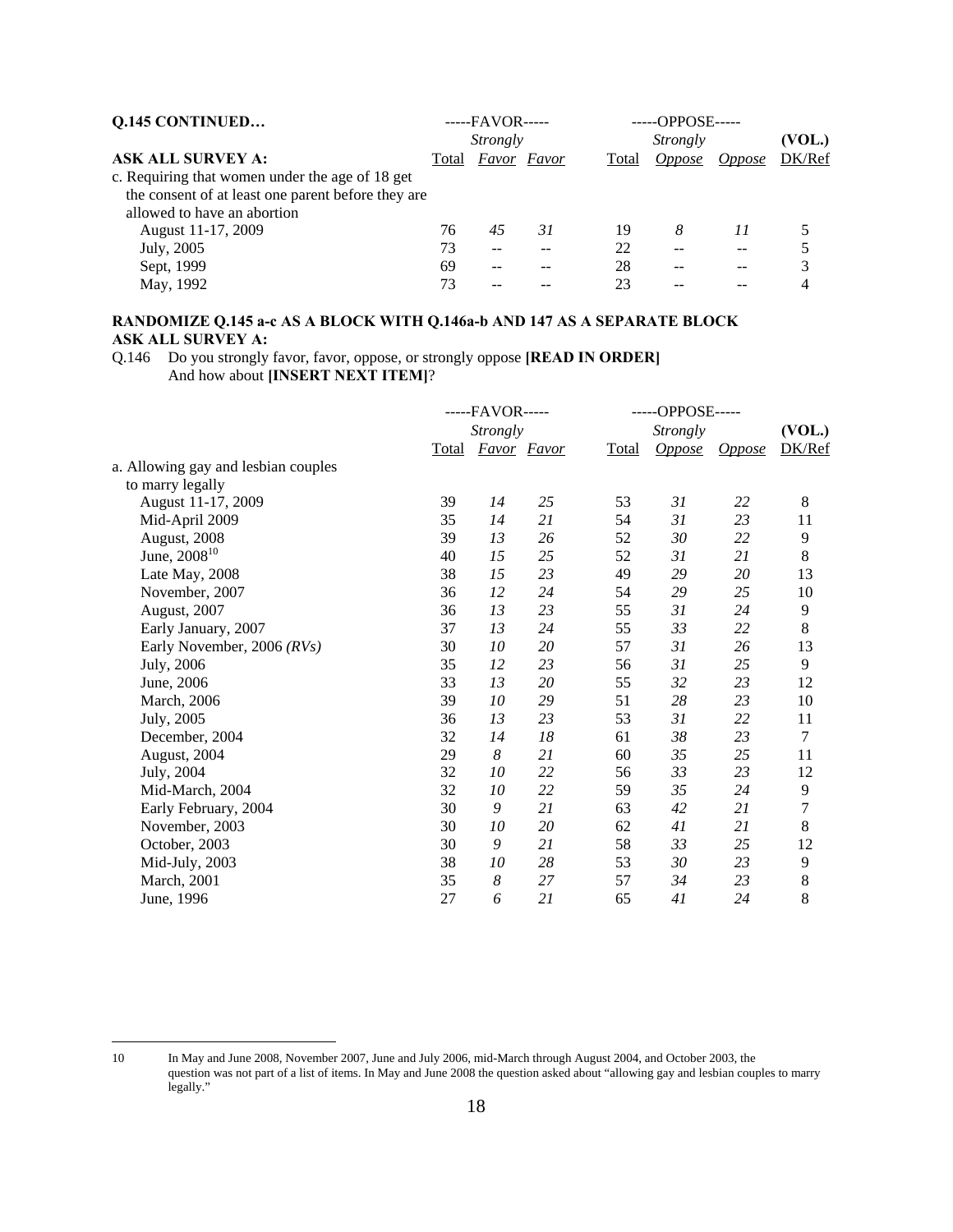| <b>Q.146 CONTINUED</b>                            |       | $---FAVOR---$ |                    |       | -----OPPOSE----- |               |        |
|---------------------------------------------------|-------|---------------|--------------------|-------|------------------|---------------|--------|
|                                                   |       | Strongly      |                    |       | Strongly         |               | (VOL.) |
|                                                   | Total |               | <b>Favor</b> Favor | Total | <i>Oppose</i>    | <i>Oppose</i> | DK/Ref |
| b. Allowing gay and lesbian couples to enter into |       |               |                    |       |                  |               |        |
| legal agreements with each other that would give  |       |               |                    |       |                  |               |        |
| them many of the same rights as married couples   |       |               |                    |       |                  |               |        |
| August 11-17, 2009                                | 57    | 22            | 35                 | 37    | 21               | 17            | 6      |
| Mid-April 2009                                    | 53    | 20            | 33                 | 39    | 21               | 18            | 8      |
| August, 2008                                      | 54    | 18            | 36                 | 40    | 21               | 19            | 6      |
| Late May, 2008                                    | 51    | 21            | 30                 | 41    | 25               | 16            | 8      |
| July, 2006                                        | 54    | 19            | 35                 | 42    | 24               | 18            | 4      |
| July, 2005                                        | 53    | 22            | 31                 | 40    | 24               | 16            | 7      |
| August, 2004                                      | 48    | 15            | 33                 | 45    | 24               | 21            |        |
| July, 2004                                        | 49    | 18            | 31                 | 43    | 25               | 18            | 8      |
| Mid-March, 2004                                   | 49    | 16            | 33                 | 44    | 26               | 18            |        |
| October, 2003                                     | 45    | 14            | 31                 | 47    | 27               | 20            | 8      |

#### **ASK SURVEY A IF SUPPORT GAY MARRIAGE (1,2 IN Q.146a) [N=757]:**

Q.147 Which of these statements comes closer to your view… **[READ AND RANDOMIZE]**

|    |                                                                                  | July<br>2006 |
|----|----------------------------------------------------------------------------------|--------------|
|    | Supporters of gay marriage should not push too hard to make it legal right away, | 41           |
| 42 | because doing so could create bad feelings against homosexuals                   |              |
|    | OR                                                                               |              |
|    | Supporters of gay marriage should push hard to make it legal as soon             |              |
| 45 | as possible, despite the risk of creating bad feelings against homosexuals       |              |
| 13 | Don't know/refused [VOL. DO NOT READ]                                            |              |
|    |                                                                                  |              |

#### **NO QUESTIONS 148 THROUGH 150**

#### **ASK ALL SURVEY A:**

Thinking again about abortion…

#### **ASK SURVEY A FORM 1 [N=1011]:**

Q.151 Regardless of whether or not you think abortion should be legal, do you think it would be a good thing to reduce the number of abortions performed in the United States, or don't you feel this way?

|    |                                              | July |
|----|----------------------------------------------|------|
|    |                                              | 2005 |
| 65 | Good thing to reduce the number of abortions | 59   |
| 26 | Don't feel this way                          | 33   |
| 10 | Don't know/Refused (VOL.)                    |      |

#### **ASK SURVEY A FORM 1 [N=1011]:**

- Q.152 And from what you know, does Barack Obama think it would be a good thing to reduce the number of abortions performed in the United States, or doesn't he feel this way?
	- 38 Obama thinks it would be good thing to reduce the number of abortions
	- 19 Obama doesn't feel this way
	- 44 Don't know/Refused **(VOL.)**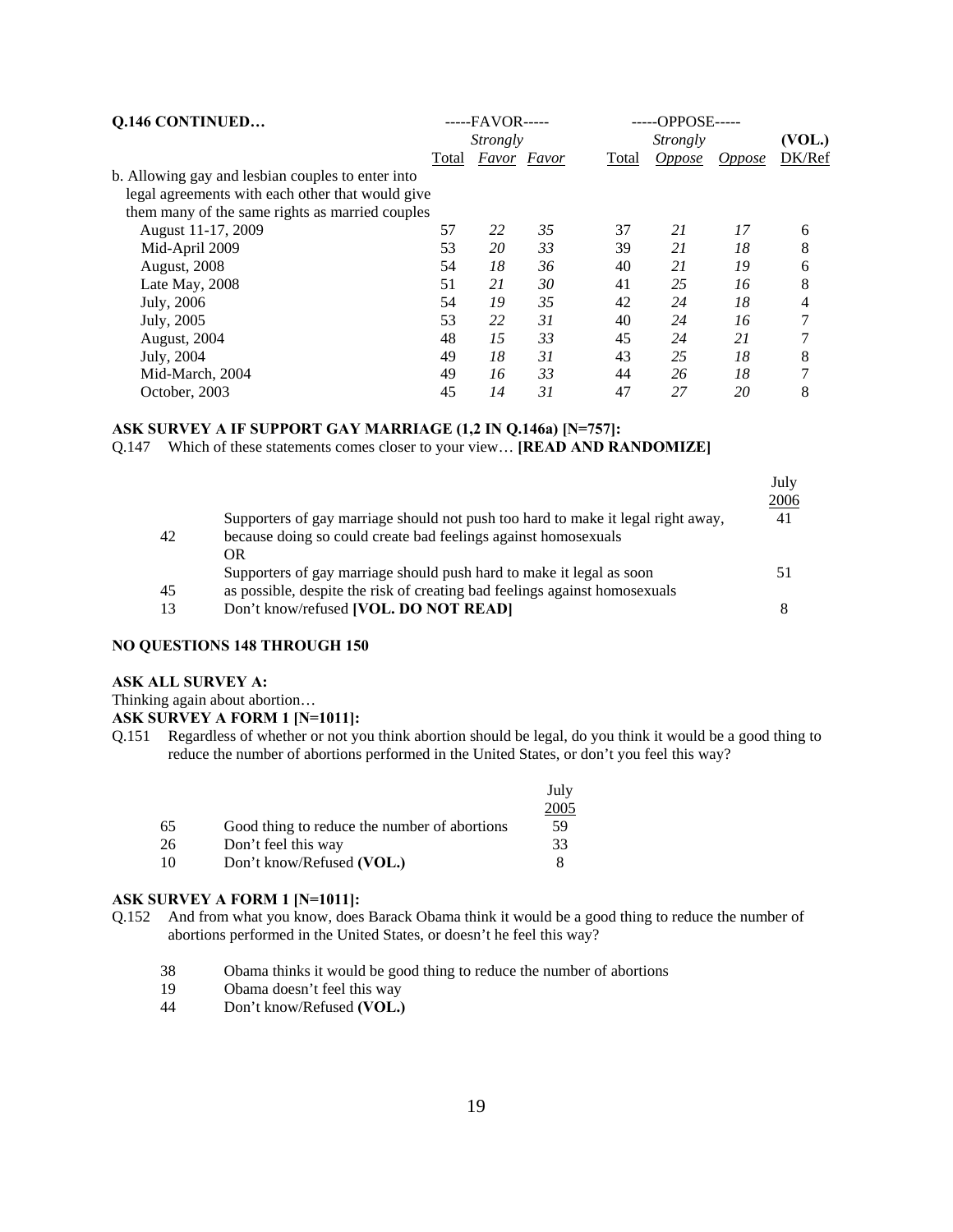#### **ASK SURVEY A FORM 2 [N=999]:**

- Q.153 As you may know, Barack Obama has said that he favors reducing the number of abortions. What about you? Regardless of whether or not you think abortion should be legal, do you think it would be a good thing to reduce the number of abortions performed in the United States, or don't you feel this way?
	- 69 Good thing to reduce the number of abortions
	- 20 Don't feel this way
	- 11 Don't know/Refused **(VOL.)**

#### **NO QUESTIONS 154 THROUGH 169**

#### **ASK ALL SURVEY A:**

Moving on…

Q.170 Just your impression, in the United States today, is there a lot of discrimination against **[INSERT; RANDOMIZE; OBSERVE FORM SPLITS]**, or not? And is there a lot of discrimination against **[INSERT NEXT ITEM]**, or not?

|                |                                                       | Yes, there is a<br>lot of discrimination | No, there is not<br>a lot of discrimination | (VOL.)<br>DK/Ref |
|----------------|-------------------------------------------------------|------------------------------------------|---------------------------------------------|------------------|
| a.             | <b>Evangelical Christians</b>                         | 27                                       | 56                                          | 17               |
| b.             | <b>Muslims</b>                                        | 58                                       | 29                                          | 13               |
| c.             | Jews                                                  | 35                                       | 54                                          | 11               |
| d.             | Atheists, that is, people<br>who don't believe in God | 26                                       | 59                                          | 14               |
| e.             | <b>Mormons</b>                                        | 24                                       | 56                                          | 20               |
|                | ASK FORM 1 SURVEY A ONLY [N=1011]:                    |                                          |                                             |                  |
| f.             | <b>Blacks</b>                                         | 49                                       | 46                                          | 5                |
| g.             | Gays and lesbians                                     | 64                                       | 30                                          | 6                |
|                | <b>ASK FORM 2 SURVEY A ONLY [N=999]:</b>              |                                          |                                             |                  |
| h.             | Hispanics                                             | 52                                       | 41                                          | 7                |
| $\mathbf{i}$ . | Women                                                 | 37                                       | 59                                          | 4                |

#### **NO QUESTIONS 171 THROUGH 174**

#### **ASK ALL SURVEY A:**

Q.175 Do you, yourself happen to know anyone who is Muslim?

#### **BASED ON ALL SURVEY A NON-MUSLIMS [N=2004]**

|    |                           | August | Mid-Nov |
|----|---------------------------|--------|---------|
|    |                           | 2007   | 001     |
| 45 | Yes                       | 45     | 38      |
| 54 | N٥                        | 54     | 61      |
|    | Don't know/Refused (VOL.) |        |         |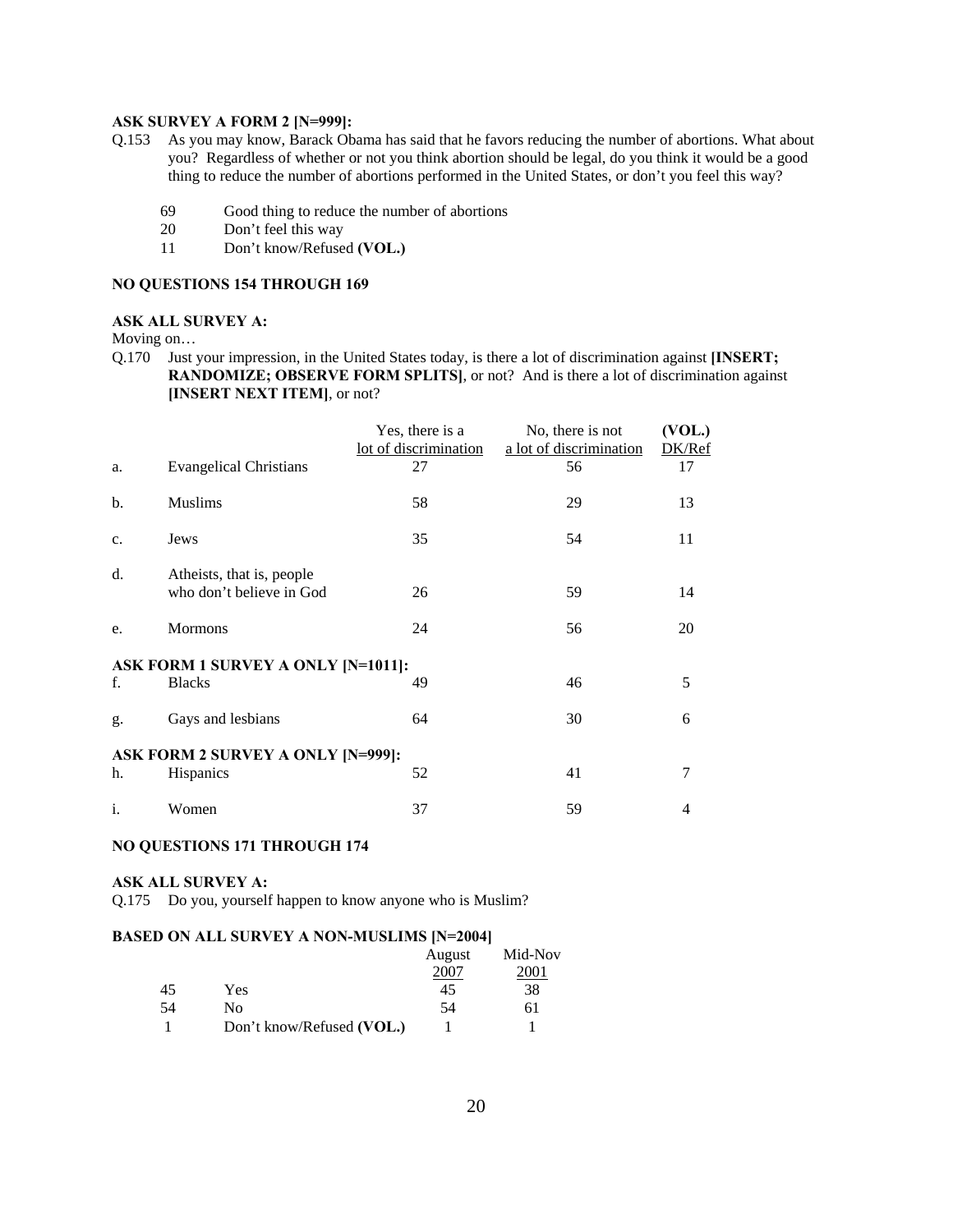# **ASK ALL SURVEY A:**

Q.176 As I read a pair of statements, tell me whether the FIRST statement or the SECOND statement comes closer to your own views even if neither is exactly right **[READ]**.

|    |                                                                                                        | August<br>2007 | July<br>2005 | July<br>2004 | Mid-July March<br>2003 | 2002 |
|----|--------------------------------------------------------------------------------------------------------|----------------|--------------|--------------|------------------------|------|
| 38 | The Islamic religion is more likely than others<br>to encourage violence among its believers<br>$-OR-$ | 45             | 36           | 46           | 44                     | 25   |
| 45 | The Islamic religion does not encourage.<br>violence more than others                                  | 39             | 47           | 37           | 41                     | 51   |
|    | Neither (VOL.)                                                                                         | 4              | 3            | 2            | 3                      | 3    |
| 15 | Don't know (VOL.)                                                                                      | 12             | 14           | 15           | 12                     | 21   |

#### **NO QUESTION 177**

#### **RANDOMIZE ORDER OF Q.178 AND Q.179**

#### **ASK ALL SURVEY A:**

Q.178 Do you happen to know what name Muslims use to refer to God?

|    |                              | July | Mid-July | March        |
|----|------------------------------|------|----------|--------------|
|    |                              | 2005 | 2003     | <u> 2002</u> |
| 53 | Yes, Correct Answer [Allah]  | 48   | 45       | 47           |
|    | Yes, Incorrect Answer        | 14   | u        |              |
| 40 | No/Don't know/Refused (VOL.) | 38   | 46       | 42           |

# **RANDOMIZE ORDER OF Q.178 AND Q.179**

**ASK ALL SURVEY A:** 

Q.179 Do you happen to know the name of the Islamic equivalent to the Bible?

|    |                              | July | Mid-July | March |
|----|------------------------------|------|----------|-------|
|    |                              | 2005 | 2003     | 2002  |
| 52 | Yes, Correct Answer [Koran]  | 51   |          | 43    |
| 4  | Yes, Incorrect Answer        | Q    |          |       |
| 45 | No/Don't know/Refused (VOL.) | 40   | 54       | 49    |

**ASK ALL SURVEY A:** 

On another subject…

Q.180 Do you personally believe that **[INSERT ITEM AND RANDOMIZE]** is morally acceptable, morally wrong, or is it not a moral issue. **[IF NECESSARY]** And is **[INSERT ITEM]** morally acceptable, morally wrong, or is it not a moral issue?

|                        |                     |            |         | Not a         | (VOL.)        | (VOL.)         |
|------------------------|---------------------|------------|---------|---------------|---------------|----------------|
|                        |                     | Morally    | Morally | Moral         | Depends on    | Don't know/    |
|                        |                     | Acceptable | Wrong   | Issue         | the Situation | Refused        |
| a.                     | Having an abortion  |            |         |               |               |                |
|                        | August 11-17, 2009  | 10         | 52      | 25            | 8             | 4              |
|                        | February, 2006      | 12         | 52      | 23            | 11            | $\overline{2}$ |
| b.                     | Homosexual behavior |            |         |               |               |                |
|                        | August 11-17, 2009  | 9          | 49      | 35            | 2             | 6              |
|                        | February, 2006      | 12         | 50      | 33            |               | 4              |
| <b>Q.180 CONTINUED</b> |                     |            |         | Not a         | (VOL.)        | (VOL.)         |
|                        |                     | Morally    | Morally | Moral         | Depends on    | Don't know/    |
|                        |                     |            |         | $\sim$ $\sim$ |               |                |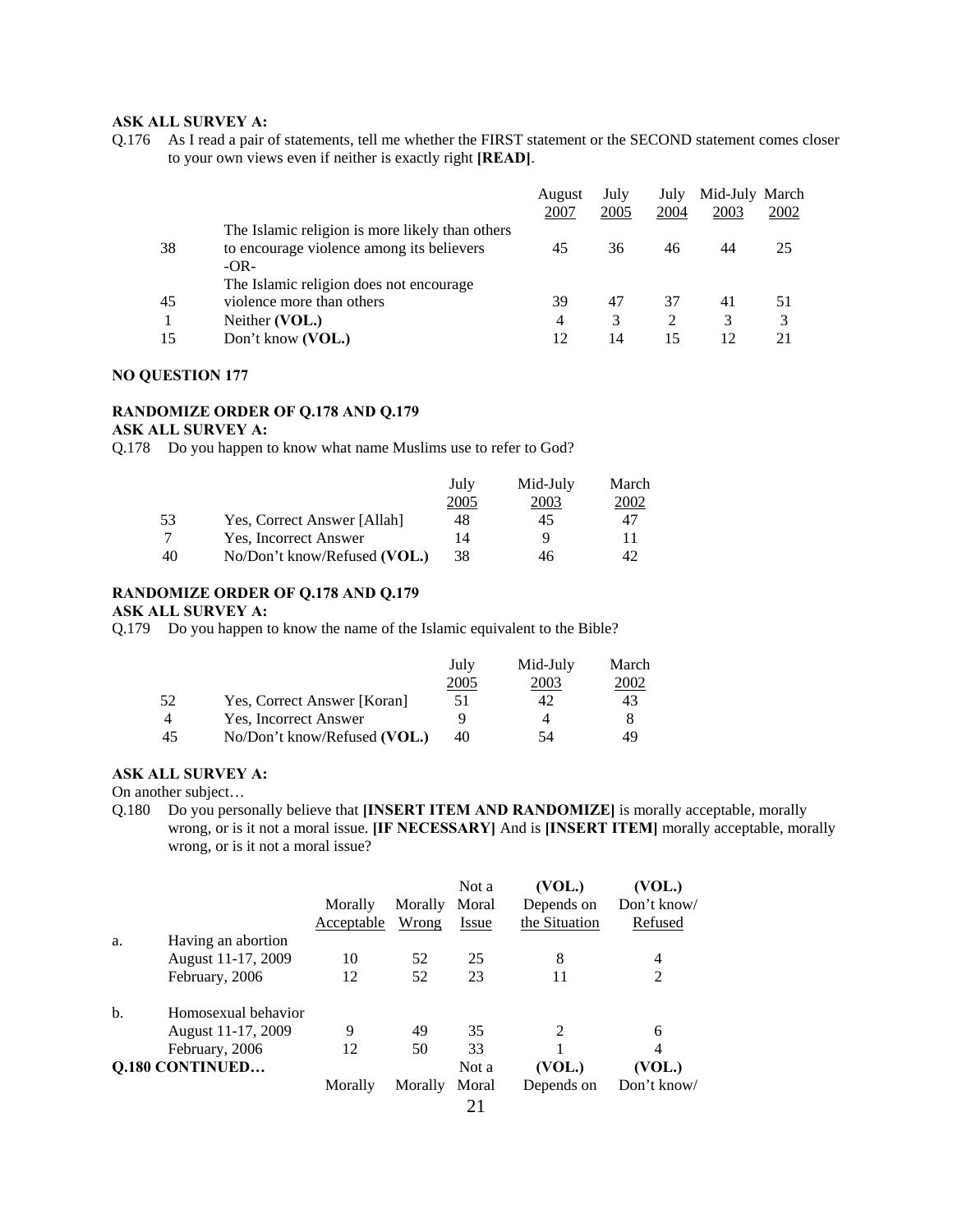|                |                                 | <b>Acceptable</b> Wrong |    | Issue | the Situation | Refused |
|----------------|---------------------------------|-------------------------|----|-------|---------------|---------|
|                | <b>ASK FORM 1 SURVEY A ONLY</b> |                         |    |       |               |         |
| $[N=1001]:$    |                                 |                         |    |       |               |         |
| $\mathbf{c}$ . | Divorce                         |                         |    |       |               |         |
|                | August 11-17, 2009              | 20                      | 29 | 40    | 6             |         |
|                | <b>ASK FORM 2 SURVEY A ONLY</b> |                         |    |       |               |         |
| $[N=999]:$     |                                 |                         |    |       |               |         |
| d.             | Drinking alcohol                |                         |    |       |               |         |
|                | August 11-17, 2009              | 20                      | 15 | 56    | 6             |         |

#### **ASK ALL:**

RELIG What is your present religion, if any? Are you Protestant, Roman Catholic, Mormon, Orthodox such as Greek or Russian Orthodox, Jewish, Muslim, Buddhist, Hindu, atheist, agnostic, something else, or nothing in particular?

**[INTERVIEWER: IF R VOLUNTEERS** "nothing in particular, none, no religion, etc." **BEFORE REACHING END OF LIST, PROMPT WITH:** And would you say that's atheist, agnostic, or just nothing in particular?**]** 

#### **IF SOMETHING ELSE, NOTHING IN PARTICULAR OR DK/REF (RELIG=11, 12, 99) ASK:**  CHR Do you think of yourself as a Christian or not? **NOTE: RELIG AND CHR FOR BOTH SURVEY A AND SURVEY B ARE PRESENTED HERE.**

- 40 Protestant (Baptist, Methodist, Non-denominational, Lutheran, Presbyterian, Pentecostal, Episcopalian, Reformed, Church of Christ, Jehovah's Witness, etc.)
- 23 Roman Catholic (Catholic)
- 2 Mormon (Church of Jesus Christ of Latter-day Saints/LDS)<br>
<sup>\*</sup> Orthodox (Graak, Bussian, or some other orthodox shursh)
- Orthodox (Greek, Russian, or some other orthodox church)
- 2 Jewish (Judaism)
- \* Muslim (Islam)
- 1 Buddhist
- \* Hindu
- 2 Atheist (do not believe in God)
- 3 Agnostic (not sure if there is a God)
- 2 Something else **(SPECIFY)**
- 12 Nothing in particular
- 11 Christian **(VOL.)**
- \* Unitarian (Universalist) **(VOL.)**
- 2 Don't Know/Refused **(VOL.)**

#### **IF CHRISTIAN (RELIG=1-4, 13 OR ((RELIG=11 OR RELIG=99) AND CHR=1)):**  BORN Would you describe yourself as a "born again" or evangelical Christian, or not? **NOTE: BORN FOR BOTH SURVEY A AND SURVEY B ARE PRESENTED HERE.**

#### **BASED ON TOTAL**

- 34 Yes, would<br>40 No. would r
- No, would not
- 4 Don't know/Refused **(VOL.)**
- 78% Christian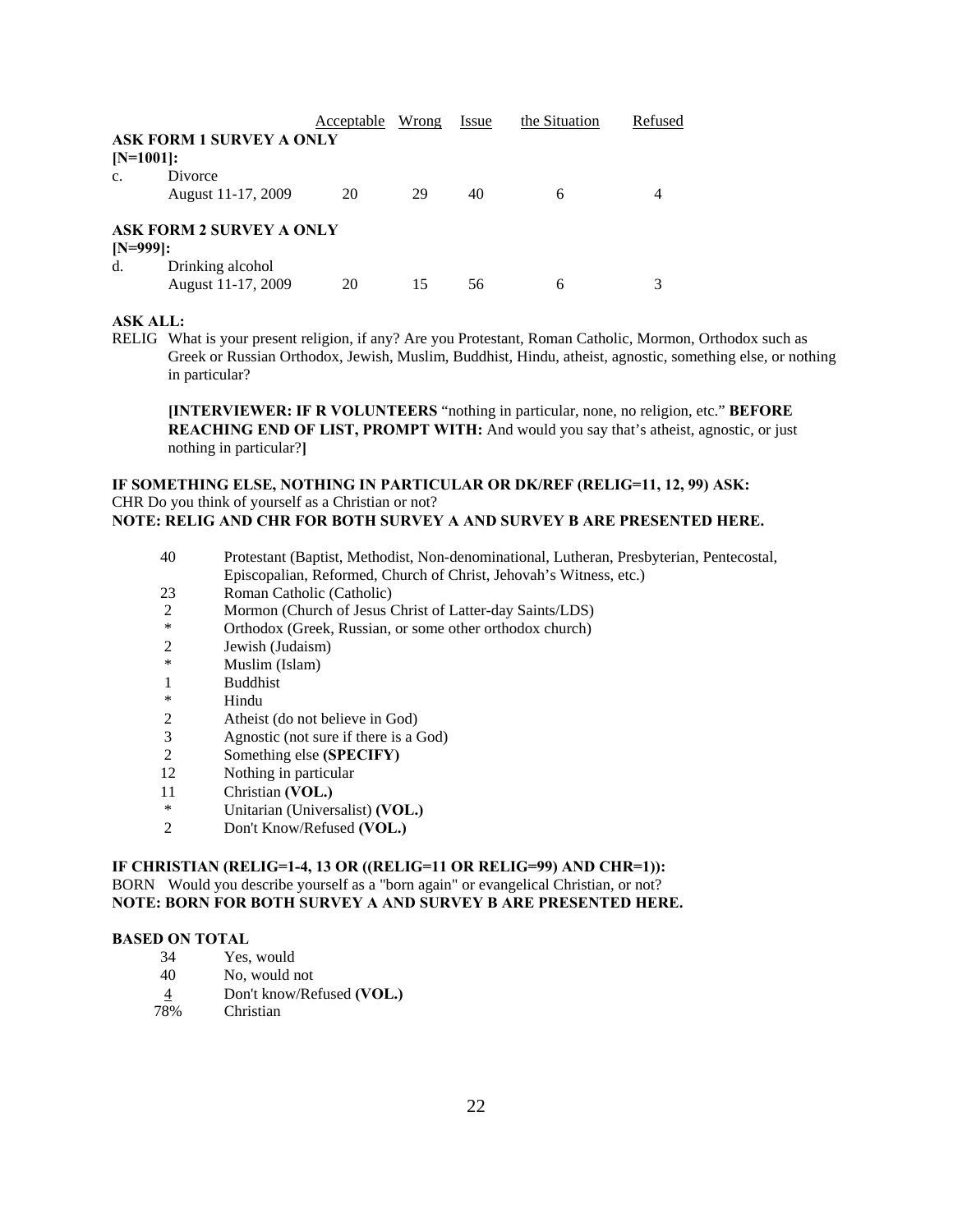# **ASK ALL:**

Aside from weddings and funerals, how often do you attend religious services... more than once a week, once a week, once or twice a month, a few times a year, seldom, or never?

# **NOTE: ATTEND FOR BOTH SURVEY A AND SURVEY B ARE PRESENTED HERE.**

|                       | More than   | Once   | Once or twice | A few times |        |       | VOL.)  |
|-----------------------|-------------|--------|---------------|-------------|--------|-------|--------|
|                       | once a week | a week | a month       | a year      | Seldom | Never | DK/Ref |
| August 11-27, 2009 14 |             | 23     | 16            | 18          | 16     | 11    |        |
| August, 2008          | 13          | 26     | 16            | 19          | 15     | 10    |        |
| Aug, 2007             | 14          | 26     | 16            | 18          | 16     | 9     |        |
| July, 2006            | 15          | 25     | 15            | 18          | 14     | 12    |        |
| July, 2005            | 14          | 27     | 14            | 19          | 14     | 11    |        |
| Aug, 2004             | 13          | 25     | 15            | 20          | 15     | 11    |        |
| July, 2003            | 16          | 27     | 15            | 18          | 14     | 10    | *      |
| March, 2003           | 15          | 24     | 15            | 21          | 15     | 9     |        |
| March, 2002           | 15          | 25     | 17            | 18          | 15     | 9     |        |
| Mid-Nov, 2001         | 16          | 26     | 14            | 17          | 16     | 10    |        |
| <b>March</b> , 2001   | 17          | 26     | 17            | 17          | 15     | 7     |        |
| Sept, 2000 (RVs)      | 17          | 28     | 16            | 17          | 13     | 8     |        |
| June, 1997            | 12          | 26     | 17            | 20          | 15     | 10    | *      |
| June, 1996            | 14          | 25     | 17            | 21          | 13     | 9     |        |

#### **NO QUESTIONS 181 THROUGH 184**

#### **ASK ALL:**

Q.185 How important is religion in your life – very important, somewhat important, not too important, or not at all important?

# **NOTE: Q.185 WAS ASKED AS Q.280 ON SURVEY B. Q.280 IS PRESENTED HERE WITH Q.185.**

|    |                           | August | August |
|----|---------------------------|--------|--------|
|    |                           | 2008   | 2007   |
| 57 | Very important            | 58     | 61     |
| 25 | Somewhat important        | 27     | 24     |
| 8  | Not too important         |        | 8      |
| 8  | Not at all important      |        | 6      |
|    | Don't know/Refused (VOL.) |        |        |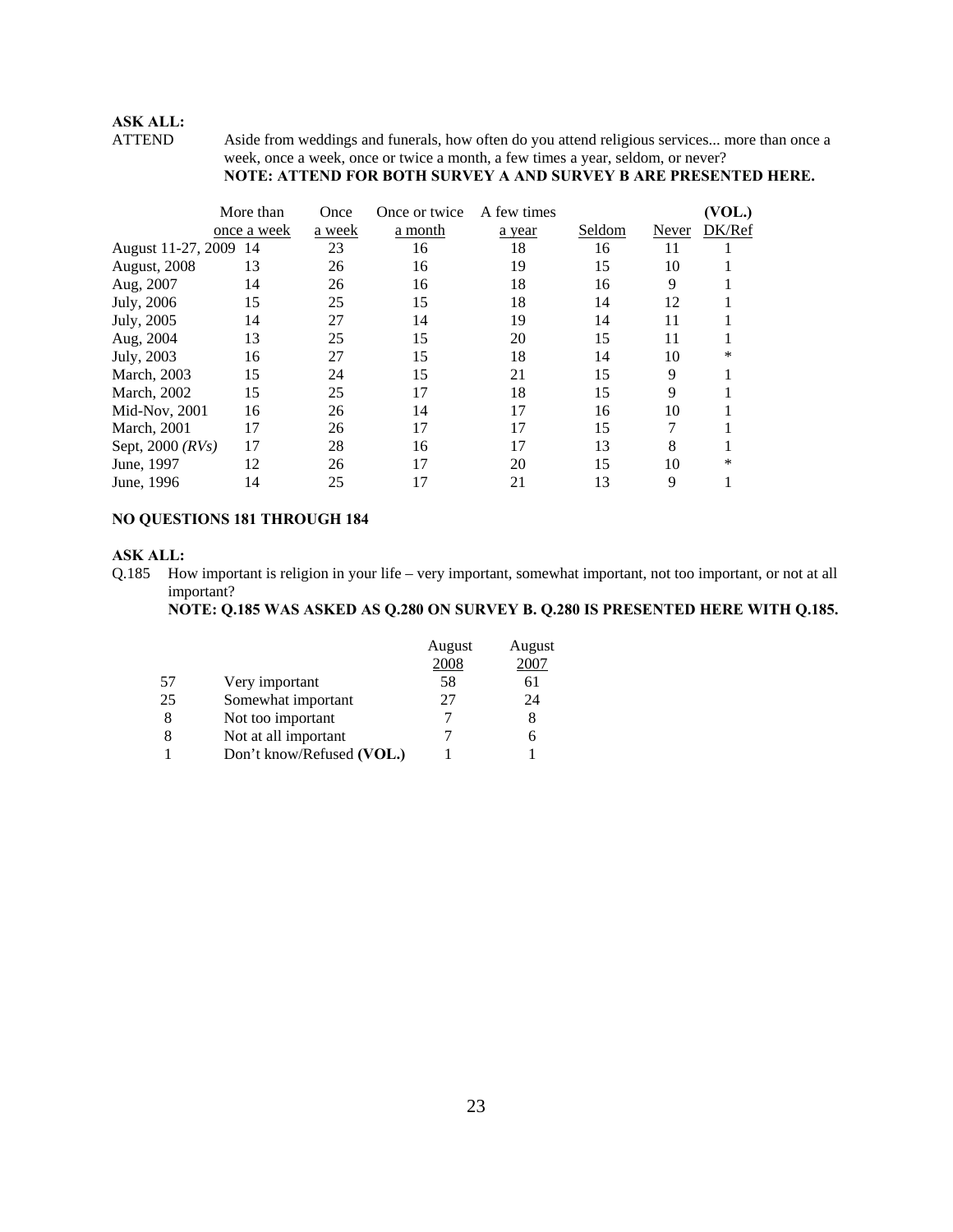#### **ASK ALL**

Q.186 Which comes closest to your view? **[READ, IN ORDER]**

**[Holy book: If Christian or no religion (RELIG=1-4, 9, 10, 12, 13 OR CHR=1) insert "the Bible"; If Jewish (RELIG=5), insert "the Torah"; If Muslim (RELIG=6), insert, "the Koran"; If other non-Christian affiliations (RELIG=7,8,14 OR (RELIG=11 AND CHR=2,9)), insert "the Holy Scripture"; IF DK/REF IN RELIGION (RELIG=99) AND CHR=2,9, insert "the Bible"]** 

**IF BELIEVE HOLY BOOK IS WORD OF GOD (Q.186=1), ASK:** 

#### Q.187 And would you say that **[READ, IN ORDER]**?

**NOTE: Q.186/Q.187 WERE ASKED AS Q.286/Q.287 IN SURVEY B. Q.286/Q.287 ARE PRESENTED HERE WITH Q.186/Q.187** 

|    |                                                                 | August |
|----|-----------------------------------------------------------------|--------|
|    |                                                                 | 2008   |
| 69 | <b>Holy book</b> is the word of God                             | 66     |
|    | [Holy book] is to be taken literally,                           |        |
| 34 | word for word [OR]                                              | 34     |
|    | Not everything in [Holy book] should                            |        |
| 35 | be taken literally, word for word/Other/DK                      | 32     |
| 23 | [Holy book] is a book written by men and is not the word of God | 25     |
| 8  | Other/Don't know (VOL.)                                         | 9      |
|    |                                                                 |        |

#### **ASK ALL:**

Q.188 People practice their religion in different ways. Outside of attending religious services, do you pray several times a day, once a day, a few times a week, once a week, a few times a month, seldom, or never? **NOTE: Q.188 ASKED AS Q.288 IN SURVEY B. Q.288 IS PRESENTED HERE WITH Q.188** 

|                           | August |
|---------------------------|--------|
|                           |        |
| Several times a day       | 35     |
| Once a day                | 21     |
| A few times a week        | 15     |
| Once a week               | 4      |
| A few times a month       | 6      |
| Seldom                    | 11     |
| Never                     | 6      |
| Don't know/Refused (VOL.) | 2      |
|                           |        |

#### **ASK ALL SURVEY A:**

Q.189 Do you think of yourself as a member of a minority because of your religious beliefs, or not?

|    |                           | March |
|----|---------------------------|-------|
|    |                           | 2001  |
| 19 | Yes                       | 19    |
| 78 | Nο                        | 78    |
| 3  | Don't know/refused (VOL.) | 3     |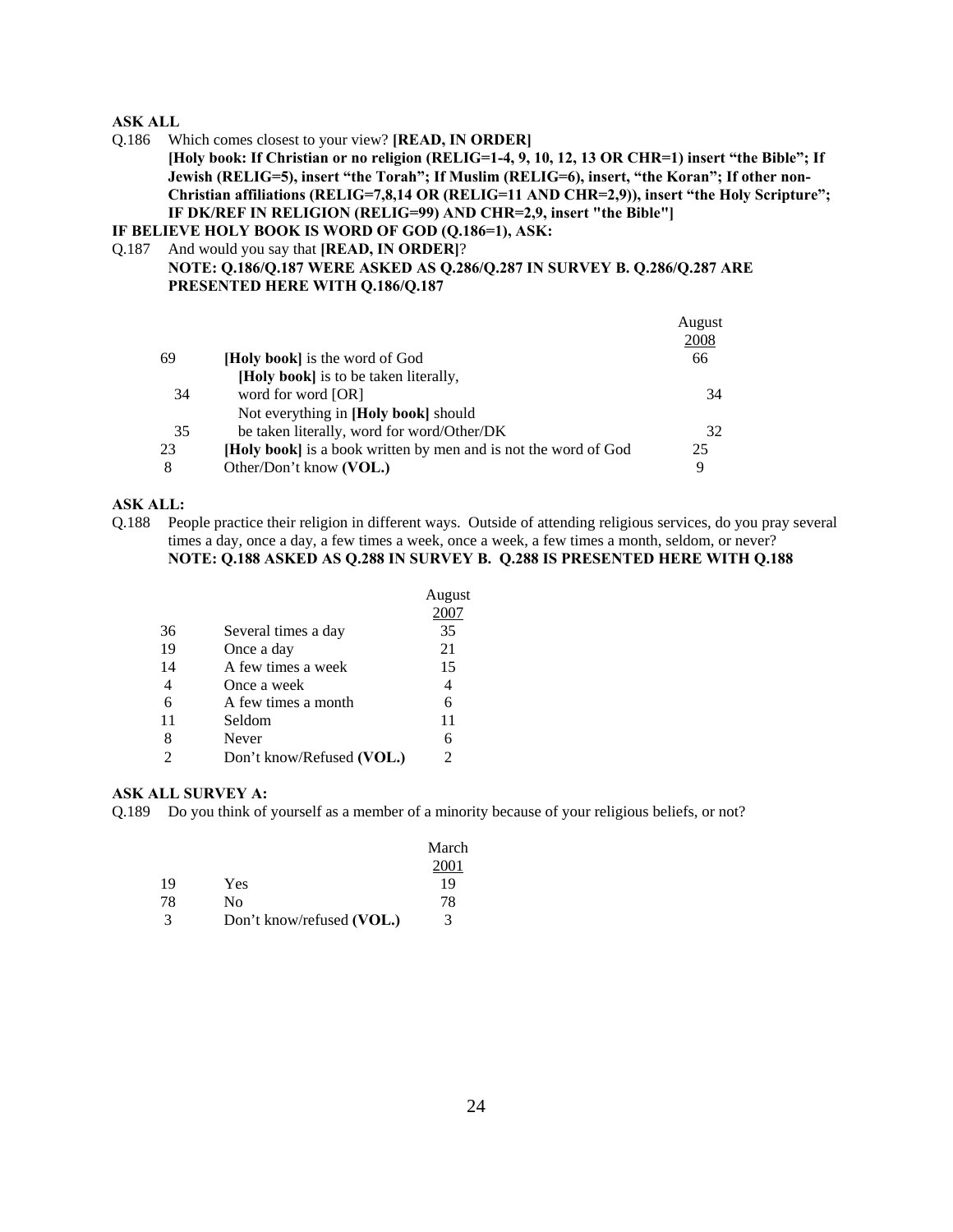#### **ASK SURVEY A IF AFFILIATED WITH A RELIGION (RELIG=1-8,11,13,14 OR (RELIG=99 & CHR=1)):**

Q.190 From what you know, do you think that **[INSERT; RANDOMIZE; OBSERVE FILTERS]** and your own religion are very similar, somewhat similar, somewhat different, or very different. How about **[INSERT NEXT ITEM]** and your own religion? **[READ AS NECESSARY:** are they very similar, somewhat similar, somewhat different, or very different?**] [READ RESPONSE OPTIONS IN REVERSE ORDER FOR RANDOM HALF OF SAMPLE]**

|             |                                        | Very    | Somewhat Somewhat |           | Very      | (VOL.) |  |
|-------------|----------------------------------------|---------|-------------------|-----------|-----------|--------|--|
|             |                                        | similar | similar           | different | different | DK/Ref |  |
|             | ASK IF AFFILIATED AND NOT CATHOLIC     |         |                   |           |           |        |  |
|             | (RELIG#2) [N=1269]:                    |         |                   |           |           |        |  |
| a.          | the Catholic religion                  | 15      | 31                | 29        | 20        | 5      |  |
|             | ASK IF AFFILIATED AND NOT PROTESTANT/  |         |                   |           |           |        |  |
|             | OTHER CHRISTIAN (RELIG#1,13) [N=615]:  |         |                   |           |           |        |  |
| b.          | the Protestant religion                | 17      | 37                | 22        | 12        | 13     |  |
|             | ASK IF AFFILIATED AND NOT MORMON       |         |                   |           |           |        |  |
|             | (RELIG $\neq$ 3) [N=1684]:             |         |                   |           |           |        |  |
| $C_{\star}$ | the Mormon religion                    | 3       | 18                | 24        | 36        | 19     |  |
|             | ASK IF AFFILIATED AND NOT JEWISH       |         |                   |           |           |        |  |
|             | (RELIG#5) [N=1671]:                    |         |                   |           |           |        |  |
| d.          | the Jewish religion                    | 8       | 29                | 26        | 21        | 16     |  |
|             | ASK IF AFFILIATED AND NOT MUSLIM       |         |                   |           |           |        |  |
|             | (RELIG#6) [N=1709]:                    |         |                   |           |           |        |  |
| e.          | the Muslim religion                    | 3       | 14                | 19        | 47        | 17     |  |
|             | ASK FORM 1 IF AFFILIATED AND NOT       |         |                   |           |           |        |  |
|             | <b>BUDDHIST (RELIG#7) [N=841]:</b>     |         |                   |           |           |        |  |
| f.          | the Buddhist religion                  | 2       | 9                 | 16        | 51        | 23     |  |
|             | ASK FORM 2 IF AFFILIATED AND NOT HINDU |         |                   |           |           |        |  |
|             | (RELIG $\neq$ 8) [N=864]:              |         |                   |           |           |        |  |
| g.          | the Hindu religion                     | 2       | 9                 | 15        | 44        | 30     |  |

#### **ASK SURVEY A IF R IS ATHEIST, AGNOSTIC, NOTHING IN PARTICULAR OR DK & NOT CHRISTIAN (RELIG=9, 10, 12 OR (RELIG=99 AND CHR=2, 9)), [N=295]:**

Q.191 From what you know, do you think that **[INSERT; RANDOMIZE;]** and your own beliefs are very similar, somewhat similar, somewhat different, or very different. How about **[INSERT NEXT ITEM]** and your own beliefs? **[READ AS NECESSARY:** are they very similar, somewhat similar, somewhat different, or very different?**] [READ RESPONSE OPTIONS IN REVERSE ORDER FOR RANDOM HALF OF SAMPLE]**

| a.             | the Catholic religion   | Very<br>similar<br>4 | Somewhat<br>similar<br>27 | Somewhat<br>different<br>23 | Verv<br>different<br>29 | (VOL.)<br>DK/Ref<br>17 |
|----------------|-------------------------|----------------------|---------------------------|-----------------------------|-------------------------|------------------------|
|                |                         |                      |                           |                             |                         |                        |
| b.             | the Protestant religion | 4                    | 22                        | 20                          | 26                      | 28                     |
| $\mathbf{c}$ . | the Mormon religion     |                      | 15                        | 16                          | 41                      | 27                     |
| d.             | the Jewish religion     | $\overline{4}$       | 22                        | 18                          | 29                      | 28                     |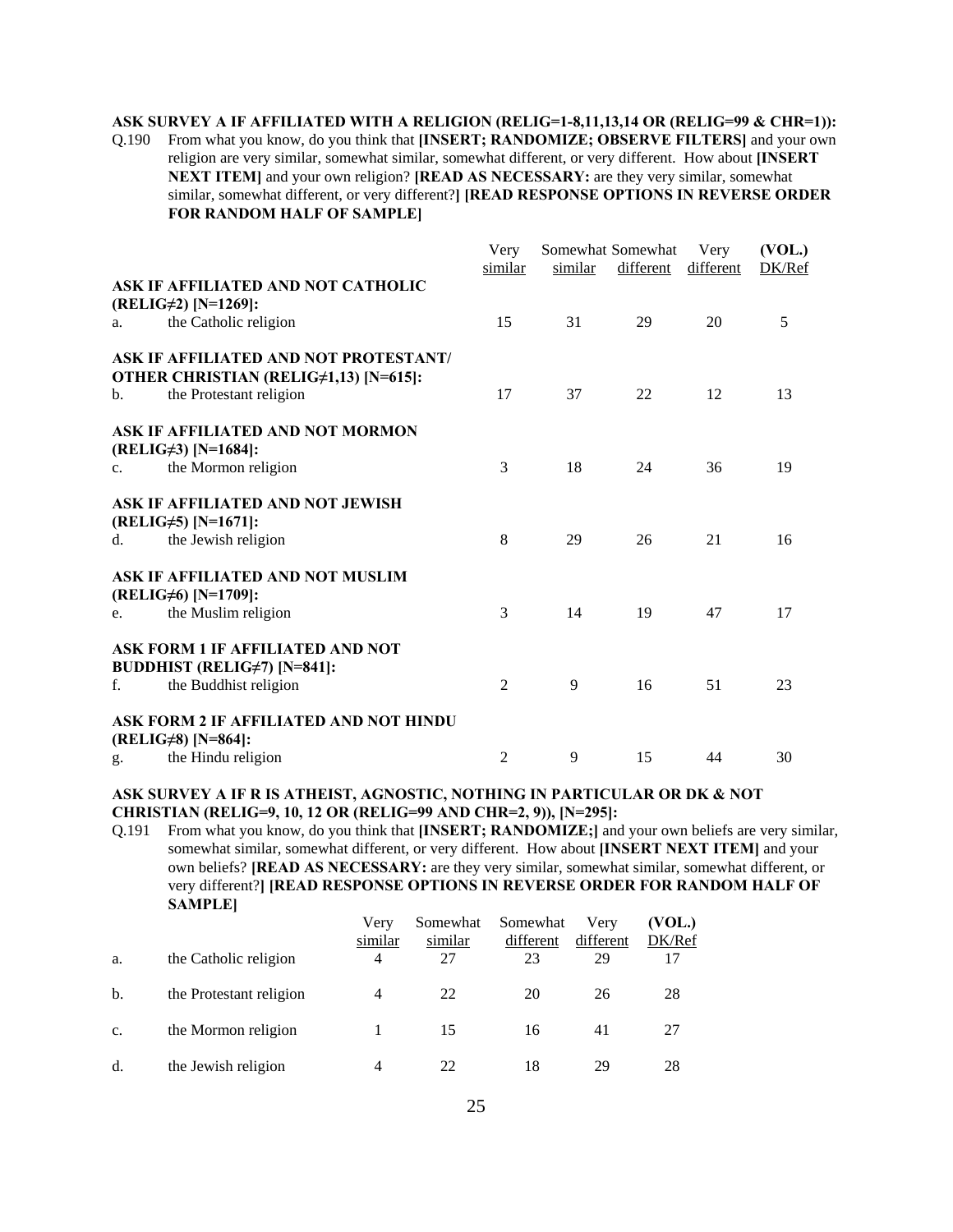# **Q.191 CONTINUED…**

| e. | the Muslim religion   | Verv<br>similar<br>* | Somewhat<br>similar<br>14 | Somewhat<br>different<br>21 | Very<br>different<br>38 | (VOL.)<br>DK/Ref<br>27 |
|----|-----------------------|----------------------|---------------------------|-----------------------------|-------------------------|------------------------|
| f. | the Buddhist religion |                      | 23                        | 15                          | 30                      | 29                     |
| g. | the Hindu religion    |                      |                           | 20                          | 31                      | 36                     |

# **ASK ALL:**

PARTY In politics TODAY, do you consider yourself a Republican, Democrat, or Independent? **IF ANSWERED 3, 4, 5 OR 9 IN PARTY, ASK:**

PARTYLN As of today do you lean more to the Republican Party or more to the Democratic Party? **NOTE: PARTY/PARTYLN FOR BOTH SURVEY A AND SURVEY B ARE PRESENTED HERE.**

|                                |            |                |                   | (VOL.)                   |                   | (VOL.) (VOL.)   |           |           |
|--------------------------------|------------|----------------|-------------------|--------------------------|-------------------|-----------------|-----------|-----------|
|                                | Republican |                |                   | No                       | Other             | DK/             | Lean Lean |           |
| August 20-27, 2009             | 26         | Democrat<br>32 | Independent<br>36 | preference<br>3          | party<br>$\ast$   | <b>Ref</b><br>3 | Rep<br>14 | Dem<br>16 |
| August 11-17, 2009             | 23         | 33             | 38                | 3                        | $\ast$            | 3               | 16        | 15        |
| July, 2009                     | 22         | 34             | 37                | 5                        | $\ast$            | $\overline{c}$  | 15        | 14        |
|                                | 25         | 34             | 34                | 3                        | $\ast$            | 3               | 11        | 16        |
| June, 2009                     | 23         | 39             | 29                | $\overline{\mathcal{L}}$ | *                 | 4               | 9         | 14        |
| May, 2009                      | 22         | 33             | 39                | 3                        | $\ast$            | 3               | 13        | 18        |
| April, 2009                    | 24         | 34             | 35                | 5                        | *                 | $\overline{c}$  | 12        | 17        |
| March, 2009                    | 24         | 36             | 34                |                          |                   |                 | 13        | 17        |
| February, 2009                 |            | 37             |                   | 3<br>3                   | $\mathbf{1}$<br>* | $\overline{c}$  |           |           |
| January, 2009                  | 25         |                | 33                | $\overline{2}$           | *                 | $\overline{c}$  | 11<br>8   | 16        |
| December, 2008                 | 26         | 39             | 30                |                          | *                 | 3               |           | 15        |
| Late October, 2008             | 24         | 39             | 32                | $\overline{2}$           | *                 | 3               | 11        | 15        |
| Mid-October, 2008              | 27         | 35             | 31                | 4                        | $\ast$            | 3               | 9         | 16        |
| Early October, 2008            | 26         | 36             | 31                | $\overline{4}$           |                   | 3               | 11        | 15        |
| Late September, 2008           | 25         | 35             | 34                | 3                        | 1<br>$\ast$       | $\overline{2}$  | 13        | 15        |
| Mid-September, 2008            | 28         | 35             | 32                | 3                        |                   | $\overline{c}$  | 12        | 14        |
| August, 2008                   | 26         | 34             | 34                | 4                        | $\ast$            | $\overline{c}$  | 12        | 17        |
| July, 2008                     | 24         | 36             | 34                | 3                        | $\ast$            | 3               | 12        | 15        |
| June, 2008                     | 26         | 37             | 32                | 3                        | $\ast$            | $\overline{c}$  | 11        | 16        |
| Late May, 2008                 | 25         | 35             | 35                | $\overline{2}$           | $\ast$            | 3               | 13        | 15        |
| April, 2008                    | 24         | 37             | 31                | 5                        | 1                 | $\overline{c}$  | 11        | 15        |
| <b>March</b> , 2008            | 24         | 38             | 29                | 5                        | $\ast$            | $\overline{4}$  | 9         | 14        |
| Late February, 2008            | 24         | 38             | 32                | 3                        | $\ast$            | 3               | 10        | 17        |
| Early February, 2008           | 26         | 35             | 31                | 5                        | $\ast$            | 3               | 11        | 14        |
| January, 2008                  | 24         | 33             | 37                | $\overline{4}$           | *                 | $\overline{2}$  | 12        | 18        |
| <b>Yearly Totals</b>           |            |                |                   |                          |                   |                 |           |           |
| 2008                           | 25.3       | 35.8           | 31.7              | 3.8                      | .3                | 3.1             | 10.5      | 15.4      |
| 2007                           | 25.4       | 32.9           | 33.7              | 4.6                      | .4                | 3.1             | 10.7      | 16.7      |
| 2006                           | 27.6       | 32.8           | 30.3              | 5.0                      | $\cdot$ 4         | 3.9             | 10.2      | 14.5      |
| 2005                           | 29.2       | 32.8           | 30.3              | 4.5                      | .3                | 2.8             | 10.2      | 14.9      |
| 2004                           | 29.7       | 33.4           | 29.8              | 3.9                      | $\mathcal{A}$     | 2.9             | 11.7      | 13.4      |
| 2003                           | 29.8       | 31.4           | 31.2              | 4.7                      | .5                | 2.5             | 12.1      | 13.0      |
| 2002                           | 30.3       | 31.2           | 30.1              | 5.1                      | .7                | 2.7             | 12.6      | 11.6      |
| 2001                           | 29.2       | 33.6           | 28.9              | 5.1                      | .5                | 2.7             | 11.7      | 11.4      |
| 2001 Post-Sept 11              | 30.9       | 31.8           | 27.9              | 5.2                      | .6                | 3.6             | 11.7      | 9.4       |
| <b>PARTY/PARTYLN CONTINUED</b> |            |                |                   | (VOL.)                   | (VOL.)            | (VOL.)          |           |           |

No Other DK/ *Lean Lean*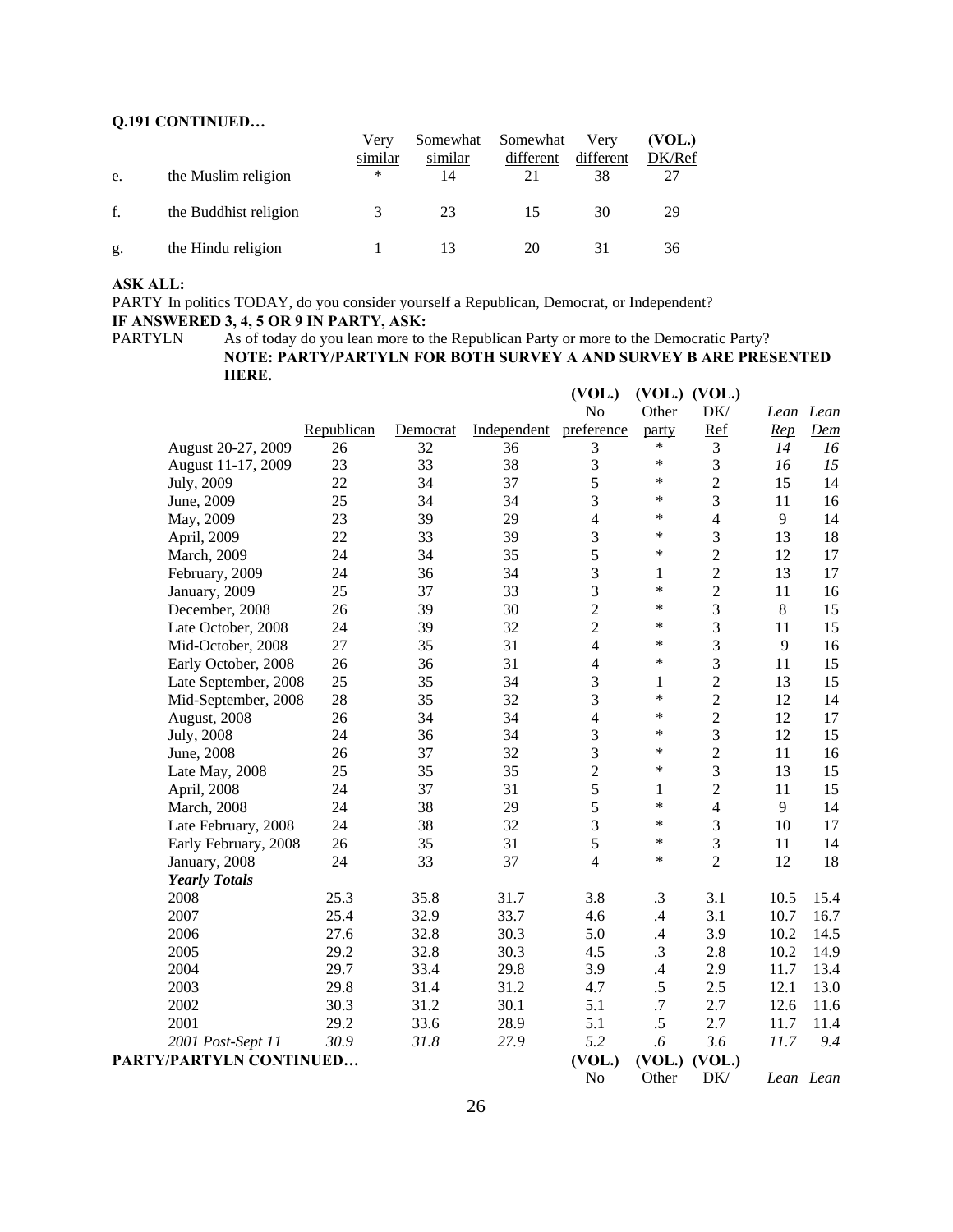|                  | Republican | Democrat | Independent | preference | party         | <b>Ref</b>        | Rep  | Dem  |
|------------------|------------|----------|-------------|------------|---------------|-------------------|------|------|
| 2001 Pre-Sept 11 | 28.2       | 34.6     | 29.5        | 5.0        | .5            | 2.1               | 11.7 | 12.5 |
| 2000             | 27.5       | 32.5     | 29.5        | 5.9        | .5            | 4.0               | 11.6 | 11.6 |
| 1999             | 26.6       | 33.5     | 33.7        | 3.9        | .5            | 1.9               | 13.0 | 14.5 |
| 1998             | 27.5       | 33.2     | 31.9        | 4.6        | .4            | 2.4               | 11.8 | 13.5 |
| 1997             | 28.2       | 33.3     | 31.9        | 4.0        | $\mathcal{A}$ | 2.3               | 12.3 | 13.8 |
| 1996             | 29.2       | 32.7     | 33.0        | 5.2        |               | $\qquad \qquad -$ | 12.7 | 15.6 |
| 1995             | 31.4       | 29.7     | 33.4        | 5.4        |               |                   | 14.4 | 12.9 |
| 1994             | 29.8       | 31.8     | 33.8        | 4.6        |               |                   | 14.3 | 12.6 |
| 1993             | 27.4       | 33.8     | 34.0        | 4.8        |               |                   | 11.8 | 14.7 |
| 1992             | 27.7       | 32.7     | 35.7        | 3.9        |               |                   | 13.8 | 15.8 |
| 1991             | 30.9       | 31.4     | 33.2        | 4.5        | --            |                   | 14.6 | 10.8 |
| 1990             | 31.0       | 33.1     | 29.1        | 6.8        |               |                   | 12.4 | 11.3 |
| 1989             | 33         | 33       | 34          | --         |               |                   |      |      |
| 1987             | 26         | 35       | 39          |            |               |                   |      |      |
|                  |            |          |             |            |               |                   |      |      |

#### **RANDOMIZE ORDER OF Q.201 AND Q.202**

#### **ASK ALL:**

Q.201 Do you approve or disapprove of the way Barack Obama is handling his job as President? **[IF DK ENTER AS DK. IF DEPENDS PROBE ONCE WITH:** Overall do you approve or disapprove of the way Barack Obama is handling his job as President? **IF STILL DEPENDS ENTER AS DK] NOTE: Q.201 WAS ASKED AS Q.101 IN SURVEY A, CONDUCTED EARLY-AUGUST 2009. RESULTS FROM Q.201 REPORTED WITH Q.101 ABOVE.** 

#### **RANDOMIZE ORDER OF Q.201 AND Q.202**

#### **ASK ALL:**

Q.202 All in all, are you satisfied or dissatisfied with the way things are going in this country today? **NOTE: Q.202 WAS ASKED AS Q.102 IN SURVEY A, CONDUCTED EARLY-AUGUST 2009. RESULTS FROM Q.202 REPORTED WITH Q.102 ABOVE.**

## **NO QUESTIONS 203 TO 209**

#### **ASK ALL SURVEY B:**

Q.210 If the elections for U.S. Congress were being held TODAY, would you vote for the Republican Party's candidate or the Democratic Party's candidate for Congress in your district?

#### **IF ANSWERED '3' OTHER OR '9' DON'T KNOW IN Q.210, ASK:**

Q.211 As of TODAY, do you LEAN more to the Republican or the Democrat?

#### **BASED ON REGISTERED VOTERS [N=1,669]:**

|                              | Rep/     | Dem/               | Other/             |
|------------------------------|----------|--------------------|--------------------|
|                              | Lean Rep | Lean Dem Undecided |                    |
| August 20-27, 2009           | 44       | 45                 | 10                 |
| 2008 Election                |          |                    |                    |
| June, 2008                   | 37       | 52                 | 11                 |
| 2006 Election                |          |                    |                    |
| November, 2006               | 40       | 48                 | 12                 |
| Late October, 2006           | 38       | 49                 | 13                 |
| Early October, 2006          | 38       | 51                 | 11                 |
| September, 2006              | 39       | 50                 | 11                 |
| August, 2006                 | 41       | 50                 | 9                  |
| <b>Q.210/Q.211 CONTINUED</b> |          |                    |                    |
|                              | Rep/     | Dem/               | Other/             |
|                              | Lean Rep |                    | Lean Dem Undecided |
|                              |          |                    |                    |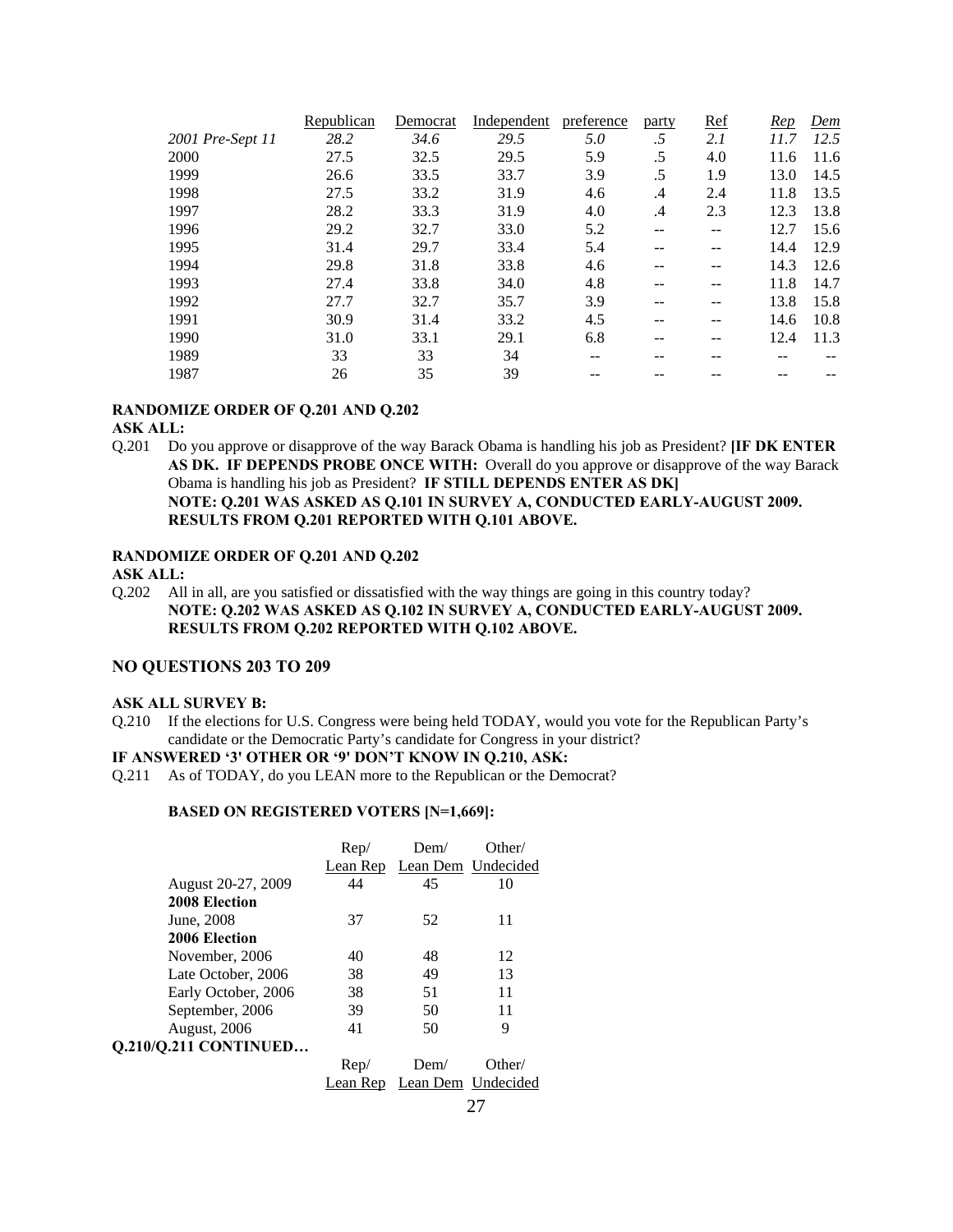| June, 2006                   | 39 | 51 | 10 |
|------------------------------|----|----|----|
| April, 2006                  | 41 | 51 | 8  |
| February, 2006               | 41 | 50 | 9  |
| Mid-September, 2005          | 40 | 52 | 8  |
| 2004 Election                |    |    |    |
| June, 2004                   | 41 | 48 | 11 |
| 2002 Election                |    |    |    |
| Early November, 2002         | 42 | 46 | 12 |
| Early October, 2002          | 44 | 46 | 10 |
| Early September, 2002        | 44 | 46 | 10 |
| June, 2002                   | 44 | 46 | 10 |
| February, 2002               | 46 | 45 | 9  |
| Early November, 2001         | 44 | 44 | 12 |
| 2000 Election                |    |    |    |
| Early November, 2000         | 42 | 48 | 10 |
| Early October, 2000          | 43 | 47 | 10 |
| July, 2000                   | 43 | 47 | 10 |
| February, 2000               | 44 | 47 | 9  |
| October, 1999                | 43 | 49 | 8  |
| June, 1999                   | 40 | 50 | 10 |
| 1998 Election                |    |    |    |
| Late October, 1998           | 40 | 47 | 13 |
| Early October, 1998          | 43 | 44 | 13 |
| Early September, 1998        | 45 | 46 | 9  |
| Late August, 1998            | 44 | 45 | 11 |
| Early August, 1998           | 42 | 49 | 9  |
| June, 1998                   | 44 | 46 | 10 |
| March, 1998                  | 40 | 52 | 8  |
| February, 1998               | 41 | 50 | 9  |
| January, 1998                | 41 | 51 | 8  |
| August, 1997                 | 45 | 48 | 7  |
| 1996 Election                |    |    |    |
| November, 1996 <sup>11</sup> | 44 | 48 | 8  |
| October, 1996                | 42 | 49 | 9  |
| Late September, 1996         | 43 | 49 | 8  |
| Early September, 1996        | 43 | 51 | 6  |
| July, 1996                   | 46 | 47 | 7  |
| June, 1996                   | 44 | 50 | 6  |
| March, 1996                  | 44 | 49 | 7  |
| January, 1996                | 46 | 47 | 7  |
| October, 1995                | 48 | 48 | 4  |
| August, 1995                 | 50 | 43 | 7  |
| 1994 Election                |    |    |    |
| November, 1994               | 45 | 43 | 12 |
| Late October, 1994           | 47 | 44 | 9  |
| Early October, 1994          | 52 | 40 | 8  |
| September, 1994              | 48 | 46 | 6  |
| July, 1994                   | 45 | 47 | 8  |

 <sup>11</sup> November 1996 trends based on likely voters.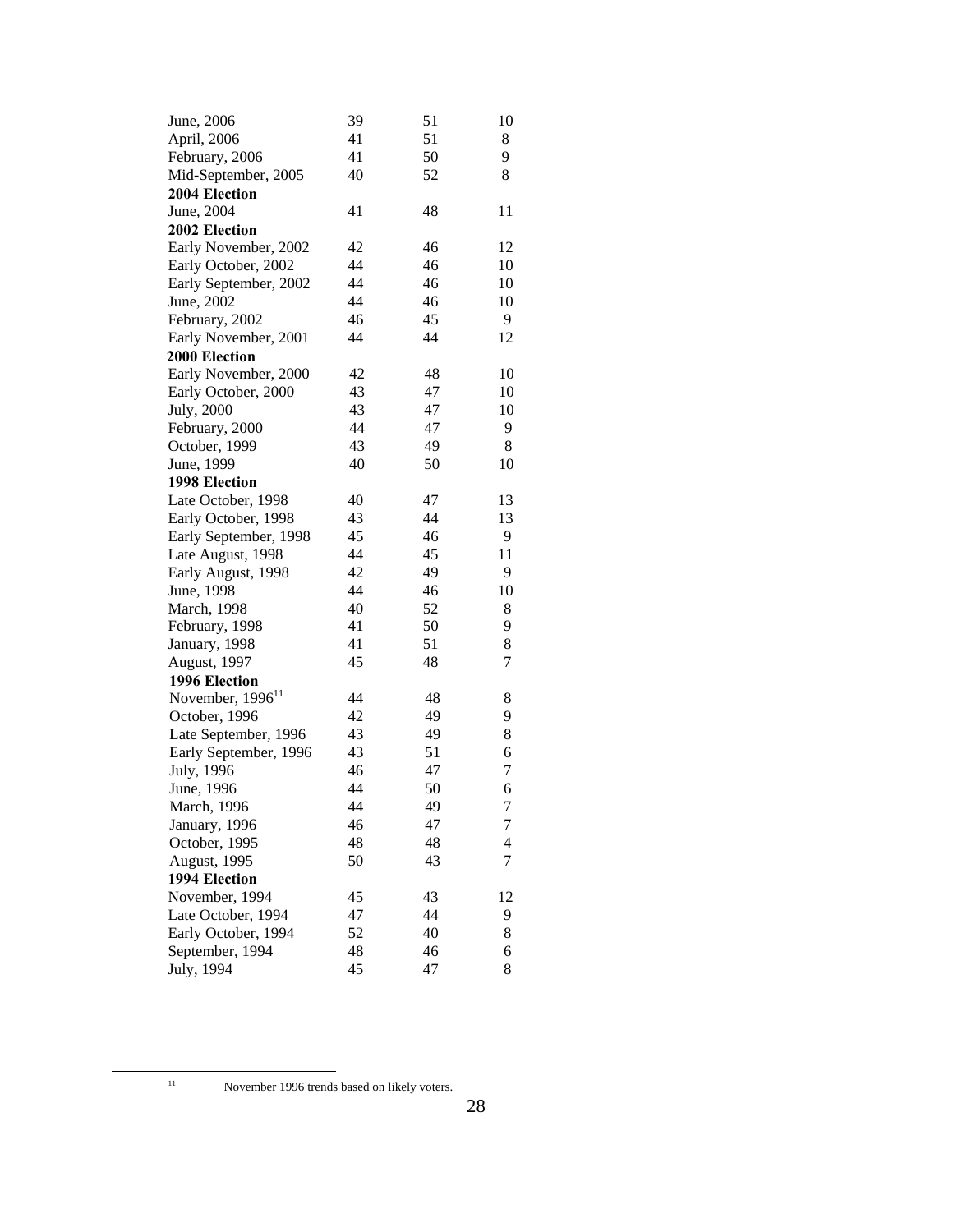Q.212 Thinking more generally … Is your overall opinion of **[INSERT ITEM, RANDOMIZE]** very favorable, mostly favorable, mostly UNfavorable, or very unfavorable? **[INTERVIEWERS: PROBE TO DISTINGUISH BETWEEN "NEVER HEARD OF" AND "CAN'T RATE."]** How about **[NEXT ITEM]? [IF NECESSARY:** would you say your overall opinion of **[ITEM]** is very favorable, mostly favorable, mostly UNfavorable, or very unfavorable?**] [INTERVIEWERS: PROBE TO DISTINGUISH BETWEEN "NEVER HEARD OF" AND "CAN'T RATE."]**

|                                                                            |  |                   |                                                               |  |  |  |          | $(VOL.)$ $(VOL.)$ |  |
|----------------------------------------------------------------------------|--|-------------------|---------------------------------------------------------------|--|--|--|----------|-------------------|--|
|                                                                            |  |                   | ----- Favorable ----- ---- Unfavorable ---- Never Can't rate/ |  |  |  |          |                   |  |
|                                                                            |  | Total <i>Verv</i> | Mostly Total Very Mostly                                      |  |  |  | Heard of | Ref               |  |
| <b>ASK ALL:</b>                                                            |  |                   |                                                               |  |  |  |          |                   |  |
| a. The Republican Party                                                    |  |                   |                                                               |  |  |  |          |                   |  |
| NOTE: 0.212A WAS ASKED AS 0.140A IN SURVEY A, CONDUCTED EARLY-AUGUST 2009. |  |                   |                                                               |  |  |  |          |                   |  |
| RESULTS FROM Q.212A REPORTED WITH Q.140A ABOVE.                            |  |                   |                                                               |  |  |  |          |                   |  |
|                                                                            |  |                   |                                                               |  |  |  |          |                   |  |

#### **ASK ALL:**

# b. The Democratic Party **NOTE: Q.212B WAS ASKED AS Q.140B IN SURVEY A, CONDUCTED EARLY-AUGUST 2009. RESULTS FROM Q.212B REPORTED WITH Q.140B ABOVE.**

#### **ASK SURVEY B ONLY:**

| c. | Congress                  |    |                |    |    |                |    |                  |                          |
|----|---------------------------|----|----------------|----|----|----------------|----|------------------|--------------------------|
|    | August 20-27, 2009        | 37 | $\overline{4}$ | 33 | 52 | 20             | 32 | ∗                | 11                       |
|    | Early April, 2009         | 50 | 10             | 40 | 43 | 15             | 28 | *                | 7                        |
|    | January, 2009             | 40 | 5              | 35 | 52 | 20             | 32 | *                | $\,8\,$                  |
|    | Late May, 2008            | 41 | 6              | 35 | 51 | 17             | 34 | $\theta$         | $\,8\,$                  |
|    | July, 2007                | 41 | 6              | 35 | 51 | 16             | 35 | $\boldsymbol{0}$ | $\,8\,$                  |
|    | Early January, 2007       | 53 | 11             | 42 | 38 | 9              | 29 | $\mathbf{1}$     | $\,8\,$                  |
|    | Late October, 2006        | 41 | 5              | 36 | 46 | 15             | 31 | $\ast$           | 13                       |
|    | February, 2006            | 44 | 6              | 38 | 47 | 14             | 33 | $\boldsymbol{0}$ | 9                        |
|    | Late October, 2005        | 45 | $\overline{7}$ | 38 | 45 | 13             | 32 | *                | 10                       |
|    | July, 2005                | 49 | 6              | 43 | 40 | 11             | 29 | *                | 11                       |
|    | June, 2005                | 49 | 6              | 43 | 40 | 10             | 30 | *                | 11                       |
|    | June, 2004                | 56 | 7              | 49 | 33 | $\overline{7}$ | 26 | *                | 11                       |
|    | July, 2001                | 57 | $\overline{7}$ | 50 | 32 | 8              | 24 | ∗                | 11                       |
|    | March, 2001               | 56 | 6              | 50 | 36 | 10             | 26 | 1                | 7                        |
|    | January, 2001             | 64 | 10             | 54 | 23 | 5              | 18 | 1                | 12                       |
|    | September, 2000 $(RVs)$   | 61 | 8              | 53 | 32 | 5              | 27 | *                | $\boldsymbol{7}$         |
|    | August, 1999              | 63 | 8              | 55 | 34 | $\overline{7}$ | 27 | ∗                | 3                        |
|    | June, 1999                | 56 | 9              | 47 | 39 | 9              | 30 | *                | 5                        |
|    | February, 1999            | 52 | $\overline{4}$ | 48 | 44 | 8              | 36 | $\boldsymbol{0}$ | $\overline{\mathcal{L}}$ |
|    | January, 1999             | 48 | 7              | 41 | 45 | 15             | 30 | $\boldsymbol{0}$ | $\overline{7}$           |
|    | Early December, 1998      | 52 | 11             | 41 | 41 | 12             | 29 | $\theta$         | $\overline{7}$           |
|    | Early October, 1998 (RVs) | 62 | $\overline{7}$ | 55 | 33 | 8              | 25 | $\boldsymbol{0}$ | 5                        |
|    | Early September, 1998     | 66 | 7              | 59 | 27 | 5              | 22 | $\boldsymbol{0}$ | $\overline{7}$           |
|    | October, 1997             | 53 | 5              | 48 | 44 | 11             | 33 | $\boldsymbol{0}$ | 3                        |
|    | August, 1997              | 50 | 6              | 44 | 44 | 11             | 33 | $\boldsymbol{0}$ | 6                        |
|    | June, 1997                | 52 | $\overline{4}$ | 48 | 42 | 8              | 34 | $\boldsymbol{0}$ | 6                        |
|    | May, 1997                 | 49 | 5              | 44 | 42 | 10             | 32 | ∗                | 9                        |
|    | February, 1997            | 52 | 6              | 46 | 40 | 9              | 31 | ∗                | 8                        |
|    | January, 1997             | 56 | 6              | 50 | 40 | 8              | 32 | ∗                | $\overline{4}$           |
|    | June, 1996                | 45 | 6              | 39 | 50 | 12             | 38 | ∗                | 5                        |
|    | April, 1996               | 45 | 6              | 39 | 50 | 13             | 37 | $\boldsymbol{0}$ | 5                        |
|    | <b>Q.212 CONTINUED</b>    |    |                |    |    |                |    | (VOL.)           | (VOL.)                   |
|    |                           |    |                |    |    |                |    |                  |                          |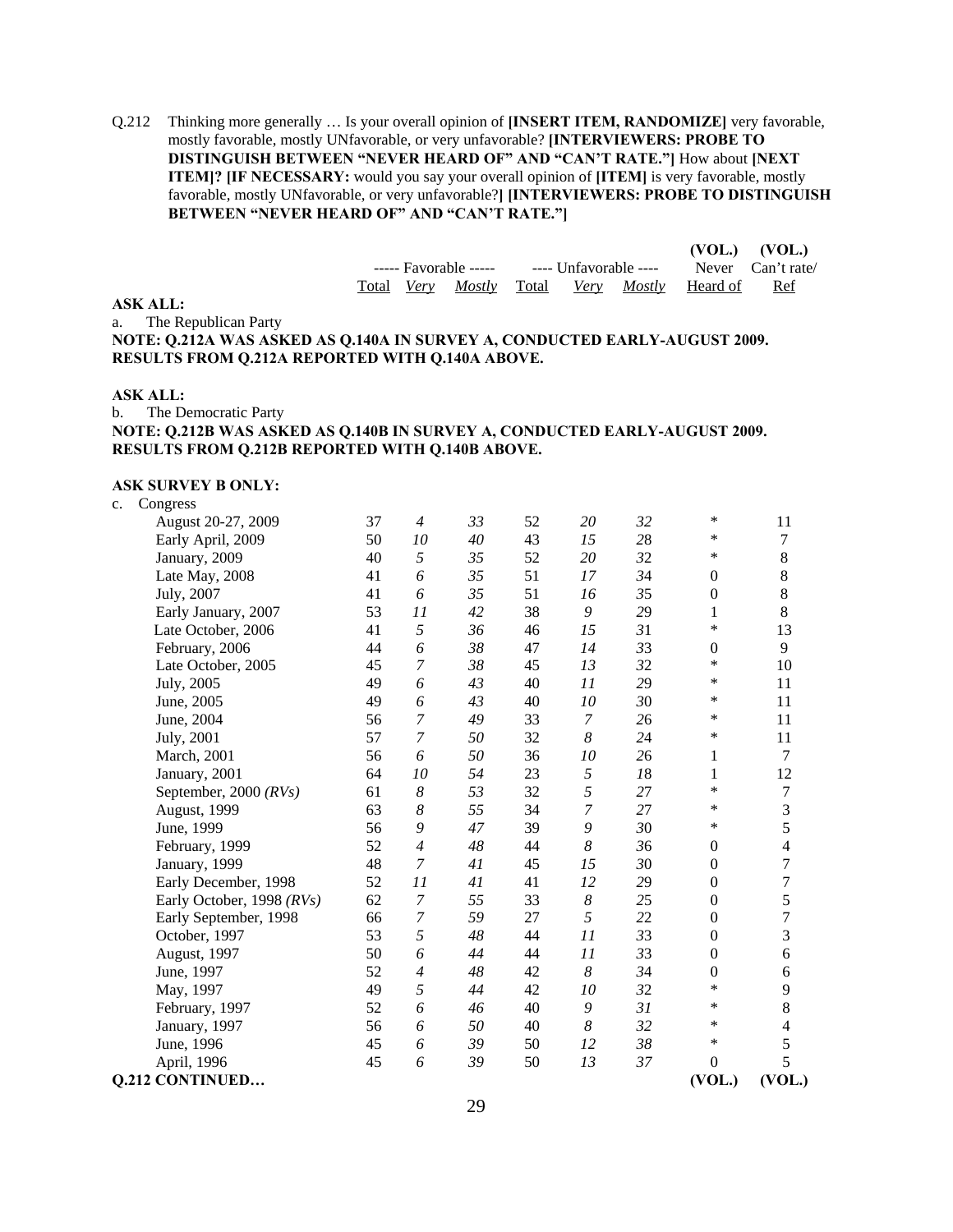|                |       | Favorable -----<br>----- |        | ---- Unfavorable ---- |                |        | Never    | Can't rate/ |
|----------------|-------|--------------------------|--------|-----------------------|----------------|--------|----------|-------------|
|                | Total | Very                     | Mostly | Total                 | <b>Very</b>    | Mostly | Heard of | <b>Ref</b>  |
| January, 1996  | 42    | $\overline{4}$           | 38     | 54                    | 16             | 38     | *        | 4           |
| October, 1995  | 42    | 4                        | 38     | 55                    | 13             | 42     | $\theta$ |             |
| August, 1995   | 45    | 5                        | 40     | 47                    | 13             | 34     | *        |             |
| June, 1995     | 53    | $\boldsymbol{8}$         | 45     | 42                    | 11             | 31     | $\ast$   |             |
| February, 1995 | 54    | 10                       | 44     | 37                    | 10             | 27     | 0        | 9           |
| July, 1994     | 53    | 7                        | 46     | 43                    | 9              | 34     | $\ast$   |             |
| May, 1993      | 43    | 8                        | 35     | 48                    | 13             | 35     | $\theta$ | 9           |
| November, 1991 | 51    | 7                        | 44     | 43                    | 9              | 34     | $\theta$ | 6           |
| March, 1991    | 66    | 16                       | 50     | 26                    | 7              | 19     | $\theta$ | 8           |
| May, 1990      | 59    | 6                        | 53     | 34                    | 9              | 25     |          | 6           |
| May, 1988      | 64    | $\boldsymbol{8}$         | 56     | 28                    | 5              | 23     | 0        | 8           |
| January, 1988  | 64    | 6                        | 58     | 29                    | 4              | 25     | 0        |             |
| May, 1987      | 74    | 10                       | 64     | 20                    | $\overline{4}$ | 16     | *        | 6           |
| January, 1987  | 59    | 7                        | 52     | 31                    | 8              | 23     | $\theta$ | 10          |
| July, 1985     | 67    | 9                        | 58     | 26                    | 5              | 21     | *        |             |

# **NO QUESTIONS 213 AND 214**

# **ASK ALL SURVEY B:**

Q.215 How much, if anything, have you heard about the bills in Congress to overhaul the health care system? **[READ]**

|    |                                       | July |
|----|---------------------------------------|------|
|    |                                       | 2009 |
| 53 | A lot                                 | 41   |
| 40 | A little [OR]                         | 47   |
| 7  | Nothing at all                        | 10   |
|    | Don't know/Refused [VOL. DO NOT READ] |      |

# **ASK ALL SURVEY B:**

Q.216 As of right now, do you generally favor or generally oppose the health care proposals being discussed in Congress?

# **ASK IF Q.216=1,2:**

Q.217 Do you (favor/oppose) these health care proposals very strongly, or not so strongly?

|                           | July |
|---------------------------|------|
|                           | 2009 |
| Generally favor           | 38   |
| Very strongly             |      |
| Not so strongly           |      |
| Don't know (how strongly) |      |
| Generally oppose          | 14   |
| Very strongly             |      |
| Not so strongly           |      |
| Don't know (how strongly) |      |
| Don't know/Refused (VOL.) | 18   |
|                           |      |

# **NO QUESTIONS 218 AND 219**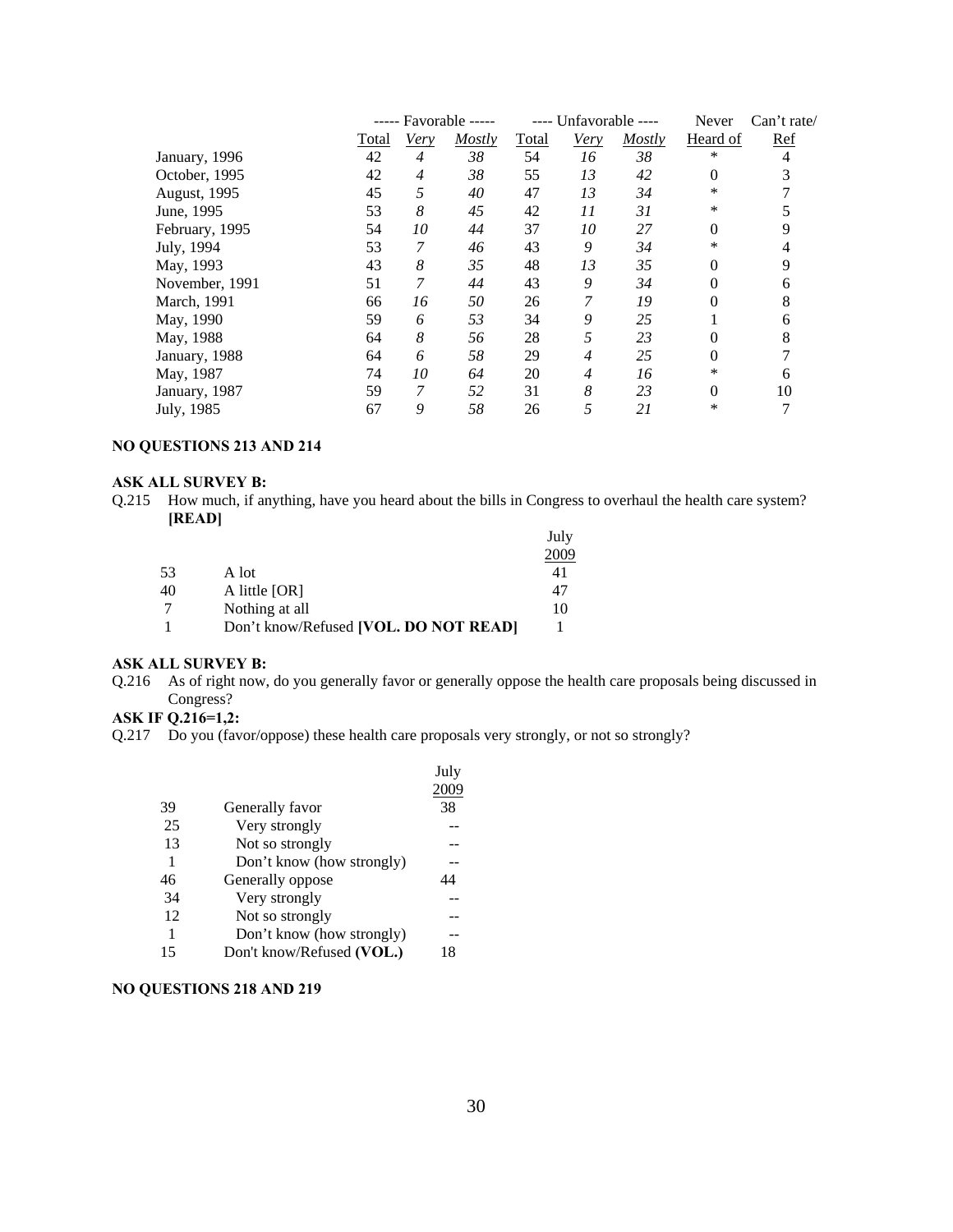#### **ASK ALL SURVEY B:**

Q.220 How much confidence do you have in **[INSERT ITEM; RANDOMIZE]** to do the right thing when it comes to dealing with health care reform – a great deal of confidence, a fair amount of confidence, not too much confidence, or no confidence at all?

| a. | Barack Obama                   | A great<br><u>deal</u><br>26 | A fair<br>amount<br>30 | much | Not too No confidence<br>at all<br>22 | (VOL.)<br>DK/Ref |
|----|--------------------------------|------------------------------|------------------------|------|---------------------------------------|------------------|
| b. | Democratic leaders in Congress |                              | 33                     | 28   | 24                                    |                  |
| c. | Republican leaders in Congress |                              | 32                     | 36   |                                       |                  |

#### **ASK ALL SURVEY B:**

Q.221 Do you think **[INSERT ITEM; RANDOMIZE]** would be **[RANDOMIZE:** better off (or) worse off**]** if the president and Congress passed health care reform, or don't you think it would make much difference?

|    |                        |     |     | Better Worse Not much (VOL.) (VOL.) |                   |        |
|----|------------------------|-----|-----|-------------------------------------|-------------------|--------|
|    |                        | off | off |                                     | different Depends | DK/Ref |
|    | a. You and your family | 27  | 30  | 36                                  |                   |        |
| b. | The country as a whole | 39  | 33  | 19                                  |                   |        |

#### **TREND FOR COMPARISON:**

Do you think **(INSERT AND ROTATE)** would be (better off) or (worse off) if the president and Congress passed health care reform, or don't you think it would make much difference? **(ROTATE VERBIAGE IN PARENTHESES)**

|    |                         | <b>Better</b> | Worse | Not much  | (VOL.)  | (VOL.) |
|----|-------------------------|---------------|-------|-----------|---------|--------|
|    |                         | off           | off   | different | Depends | DK/Ref |
| a. | You and your family     |               |       |           |         |        |
|    | August, 2009 Kaiser     | 36            | 31    | 27        | 2       | 4      |
|    | July, 2009 Kaiser       | 39            | 21    | 32        | 4       | 3      |
|    | June, 2009 Kaiser       | 39            | 16    | 36        | 3       |        |
|    | April, 2009 Kaiser      | 43            | 14    | 36        | 4       | 4      |
|    | February, 2009 Kaiser   | 38            | 11    | 43        | 4       | 3      |
| b. | The country as a whole. |               |       |           |         |        |
|    | August, 2009 Kaiser     | 45            | 34    | 14        | 3       |        |
|    | July, 2009 Kaiser       | 51            | 23    | 16        | 4       | 6      |
|    | June, 2009 Kaiser       | 57            | 16    | 19        | 3       |        |
|    | April, 2009 Kaiser      | 56            | 15    | 21        | 3       |        |
|    | February, 2009 Kaiser   | 59            | 12    | 19        |         |        |

#### **NO QUESTIONS 222 TO 239**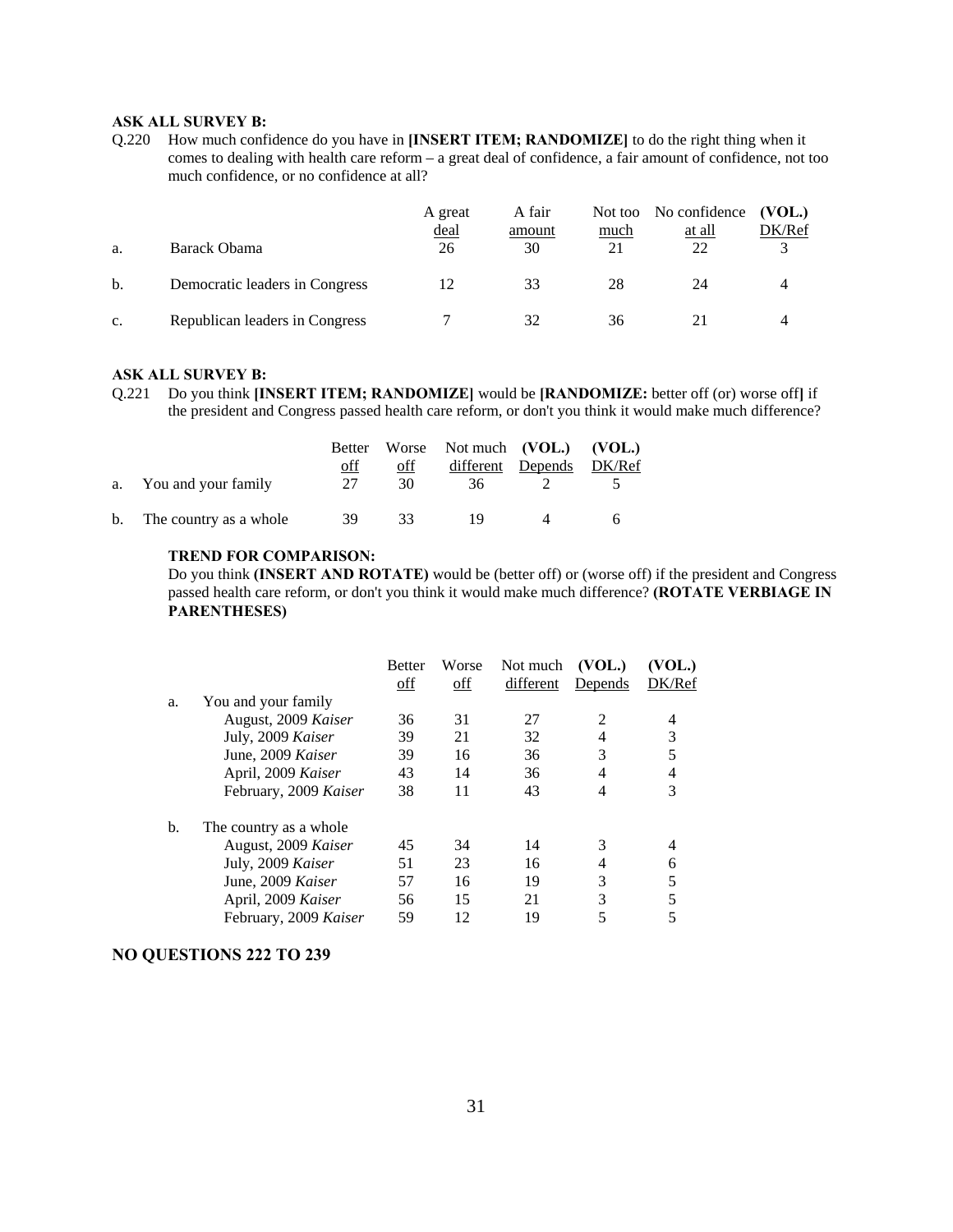# **ASK ALL:**

On another subject…

#### Q.240 Do you think abortion should be **[READ] (PLEASE READ CATEGORIES IN REVERSE ORDER FOR HALF THE SAMPLE) NOTE: Q.240 WAS ASKED AS Q.125 IN SURVEY A. RESULTS FROM Q.240 REPORTED WITH Q.125 ABOVE.**

# **ASK ALL SURVEY B:**

Q.241 Do you ever wonder whether your own position on abortion is the right one or not?

|    |                           |      | Gallup |
|----|---------------------------|------|--------|
|    |                           | July | Dec    |
|    |                           | 2006 | 1988   |
| 26 | Yes                       | 30   | 33     |
| 66 | No                        | 66   | 60     |
|    | Don't know/Refused (VOL.) | 4    |        |

# **ASK ALL SURVEY B:**

Q.242 Do you think the issue of abortion is a critical issue facing the country, one among many important issues, or not that important compared to other issues?

|    |                                             | March |
|----|---------------------------------------------|-------|
|    |                                             | 2006  |
| 15 | A critical issue facing the country         | 28    |
| 33 | One among many important issues             | 38    |
| 48 | Not that important compared to other issues | 32    |
|    | Don't know/Refused (VOL.)                   |       |

# **ASK SURVEY B IF ABORTION SHOULD BE LEGAL (Q.240=1,2) [N=973]:**

- Q.243 And do you think the view that abortion should be against the law is a respectable opinion for someone to hold, or not?
	- 50 Yes
	- 42 No
	- 8 Don't know/Refused **(VOL)**

#### **ASK SURVEY B IF ABORTION SHOULD BE ILLEGAL (Q.240=3,4) [N=882]:**

- Q.244 And do you think the view that abortion should be legal is a respectable opinion for someone to hold, or not?
	- 44 Yes
	- 47 No
	- 9 Don't know/Refused **(VOL)**

# **NO QUESTIONS 245 TO 248**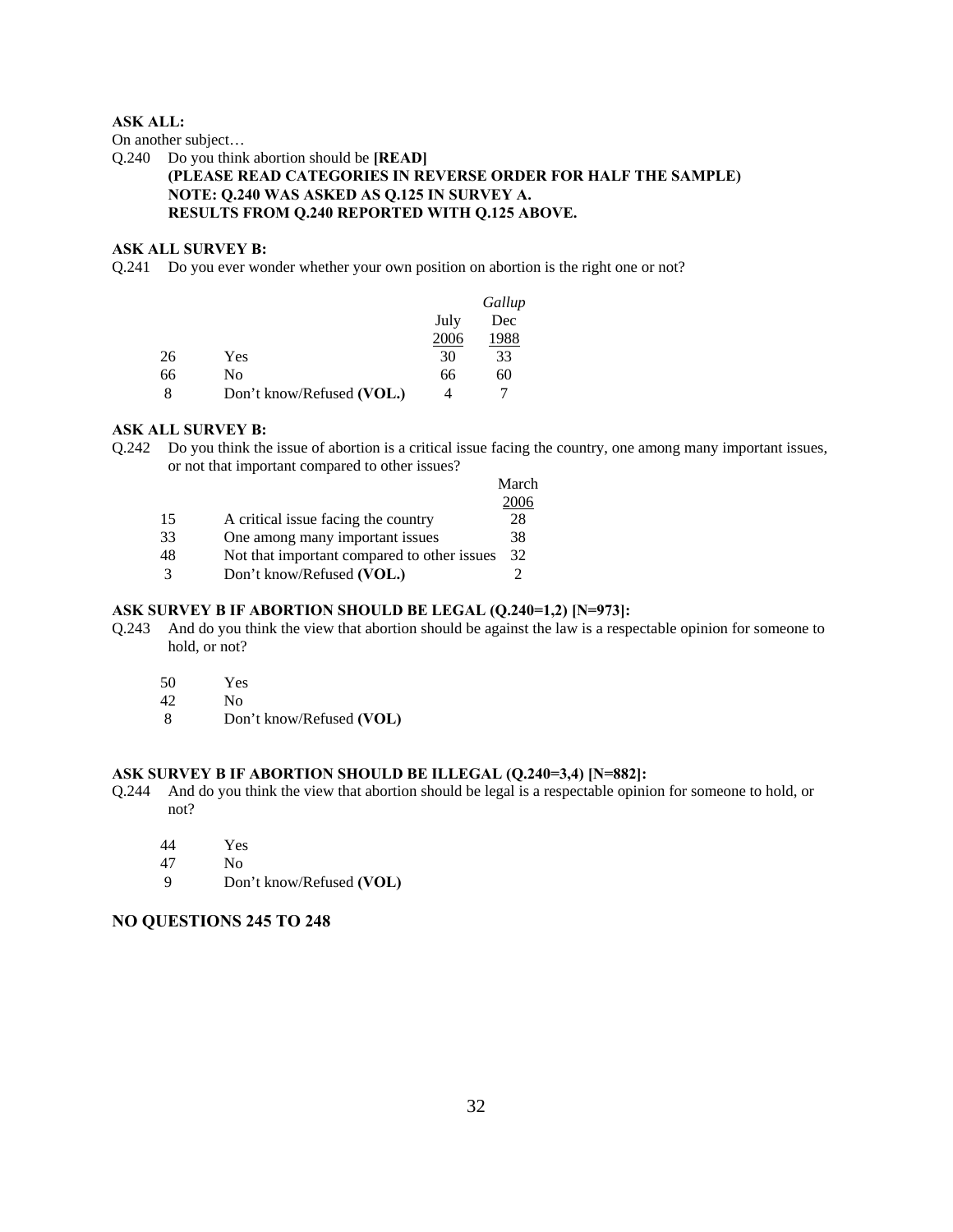#### **ASK ALL:**

On another subject…

Q.249 Do you strongly favor, favor, oppose, or strongly oppose allowing churches and other houses of worship to apply, along with other organizations, for government funding to provide social services such as job training or drug treatment counseling to people who need them? **NOTE: Q.249 WAS ASKED AS Q.145A IN SURVEY A. RESULTS FROM Q.249 REPORTED WITH Q.145A ABOVE.**

#### **ASK ALL SURVEY B:**

Q.250 As I name some groups, please tell me whether you feel each one is generally FRIENDLY toward religion, NEUTRAL toward religion, or UNFRIENDLY toward religion? First, do you feel that **[INSERT ITEM AND RANDOMIZE]** [is/are] generally friendly toward religion, neutral toward religion, or unfriendly toward religion? How about **[NEXT ITEM; REPEAT OPTIONS AS NECESSARY]** 

|                |                                    | Friendly |    | Neutral Unfriendly | (VOL.)<br>DK/Ref |
|----------------|------------------------------------|----------|----|--------------------|------------------|
| a.             | The Democratic Party               |          |    |                    |                  |
|                | August 20-27, 2009                 | 29       | 39 | 22                 | 11               |
|                | August, 2008                       | 38       | 37 | 15                 | 10               |
|                | August, 2007                       | 30       | 37 | 15                 | 18               |
|                | July, 2006                         | 26       | 42 | 20                 | 12               |
|                | July, 2005                         | 29       | 38 | 20                 | 13               |
|                | August, 2004                       | 40       | 34 | 13                 | 13               |
|                | Mid-July, 2003                     | 42       | 36 | 12                 | 10               |
| $\mathbf{b}$ . | The Republican Party               |          |    |                    |                  |
|                | August 20-27, 2009                 | 48       | 29 | 12                 | 12               |
|                | August, 2008                       | 52       | 29 | 9                  | 10               |
|                | August, 2007                       | 50       | 23 | 9                  | 18               |
|                | July, 2006                         | 47       | 28 | 13                 | 12               |
|                | July, 2005                         | 55       | 23 | 9                  | 13               |
|                | August, 2004                       | 52       | 24 | 10                 | 14               |
|                | Mid-July, 2003                     | 52       | 27 | 10                 | 11               |
| $c_{\cdot}$    | Hollywood and the makers of movies |          |    |                    |                  |
|                | and TV entertainment shows         |          |    |                    |                  |
|                | August 20-27, 2009                 | 11       | 34 | 47                 | 9                |
|                | July, 2003                         | 16       | 31 | 45                 | 8                |
| d.             | News reporters and the news media  |          |    |                    |                  |
|                | August 20-27, 2009                 | 14       | 42 | 35                 | 9                |
|                | July, 2003                         | 16       | 41 | 34                 | 9                |
|                | NO ITEM e.                         |          |    |                    |                  |
| f.             | The Obama administration           |          |    |                    |                  |
|                | August 20-27, 2009                 | 37       | 36 | 17                 | 10               |
| g.             | Scientists<br>August 20-27, 2009   | 12       | 42 | 35                 | 11               |
|                |                                    |          |    |                    |                  |

# **NO QUESTIONS 251 TO 259**

**ASK ALL SURVEY B:**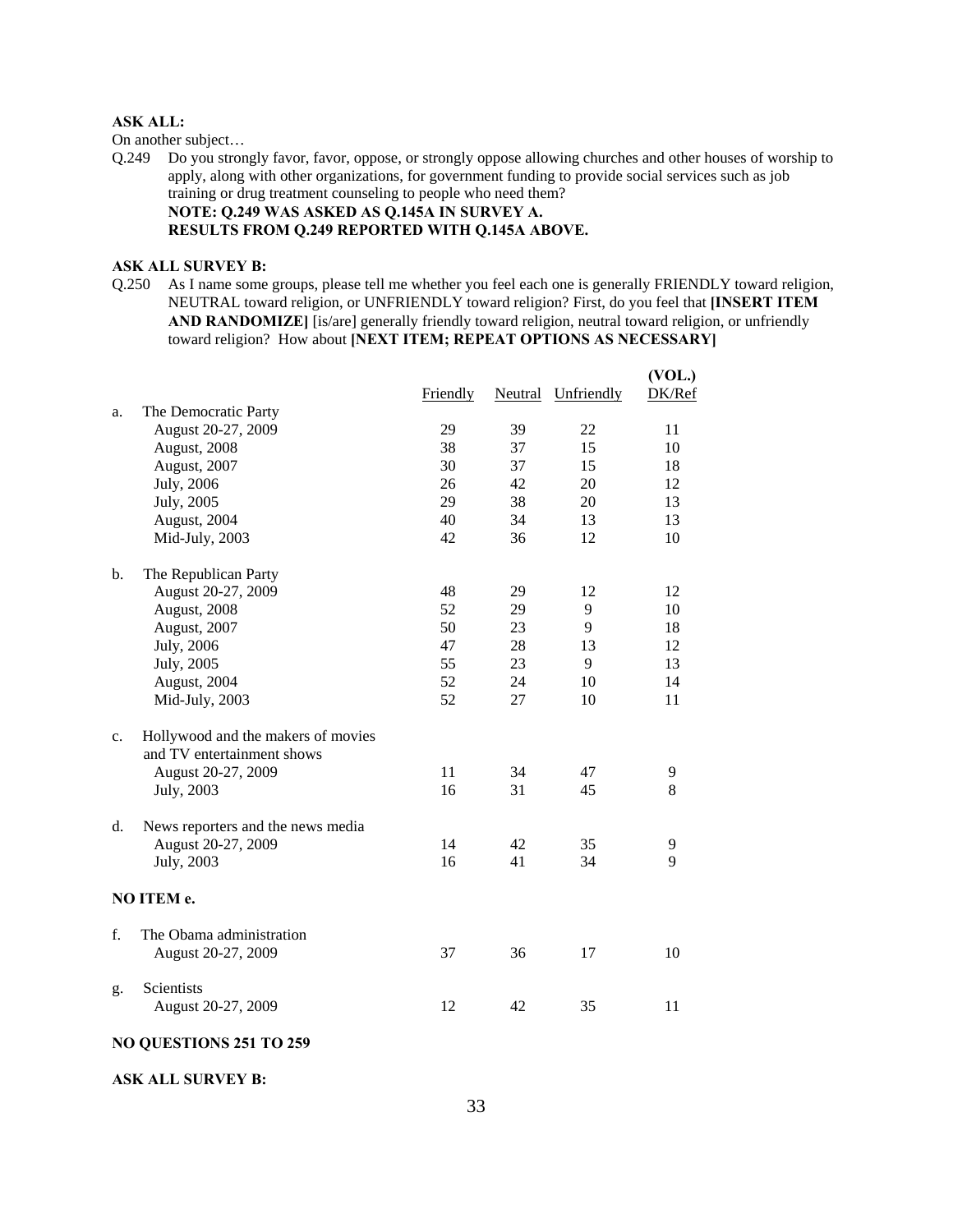Q.260 In general, who do you think can do the best job of providing services to people in need... **[READ AND RANDOMIZE]** 

|    |                                                   | Aug  | Mar  |
|----|---------------------------------------------------|------|------|
|    |                                                   | 2008 | 2001 |
| 37 | Religious organizations                           | 31   | 37   |
| 28 | Non-religious, community-based organizations [OR] | 29   | 27   |
| 25 | Federal and state government agencies             | 31   | 28   |
| *  | Family/friends/other [VOL. DO NOT READ]           |      |      |
| 2  | None of the above [VOL. DO NOT READ]              |      |      |
| 8  | Don't know/Refused [VOL. DO NOT READ]             |      | h    |

#### **ASK ALL SURVEY B:**

Q.261 Now, thinking about some specific problem areas. For each item that I read, please tell me WHO you think could do the best job of providing services to people in need. (First,) **[INSERT ITEM; RANDOMIZE AND OBSERVE FORM SPLITS]**... who could do the best job providing these types of services: a religious organization, a non-religious community-based group, or a federal or state government agency?

|      |                                          | Religious<br>organization | Non-religious<br>community-<br>based group | Federal/<br>state govt.<br>agency | (VOL.)<br>None of<br>the above | (VOL.)<br>DK/Ref |
|------|------------------------------------------|---------------------------|--------------------------------------------|-----------------------------------|--------------------------------|------------------|
|      | <b>ASK FORM 1 SURVEY B [N=1034]:</b>     |                           |                                            |                                   |                                |                  |
| a.F1 | Treatment for drug and alcohol addiction |                           |                                            |                                   |                                |                  |
|      | August 20-27, 2009                       | 29                        | 40                                         | 24                                | $\overline{c}$                 | 6                |
|      | March, 2001                              | 27                        | 36                                         | 31                                | $\overline{2}$                 | $\overline{4}$   |
|      | ASK FORM 2 SURVEY B [N=969]:             |                           |                                            |                                   |                                |                  |
| b.F2 | Literacy training                        |                           |                                            |                                   |                                |                  |
|      | August 20-27, 2009                       | 13                        | 36                                         | 43                                | 1                              | 8                |
|      | March, 2001                              | 12                        | 31                                         | 49                                | $\overline{2}$                 | 6                |
|      | <b>ASK FORM 1 SURVEY B [N=1034]:</b>     |                           |                                            |                                   |                                |                  |
| c.F1 | Mentoring programs for young people      |                           |                                            |                                   |                                |                  |
|      | August 20-27, 2009                       | 42                        | 38                                         | 12                                | 2                              | 6                |
|      | March, 2001                              | 40                        | 39                                         | 15                                | $\overline{2}$                 | $\overline{4}$   |
|      | <b>ASK FORM 2 SURVEY B [N=969]:</b>      |                           |                                            |                                   |                                |                  |
| d.F2 | Feeding the homeless                     |                           |                                            |                                   |                                |                  |
|      | August 20-27, 2009                       | 52                        | 21                                         | 21                                | 1                              | $\mathfrak s$    |
|      | March, 2001                              | 40                        | 25                                         | 28                                | $\overline{2}$                 | 5                |
|      | <b>ASK FORM 1 SURVEY B [N=1034]:</b>     |                           |                                            |                                   |                                |                  |
| e.F1 | Counseling teens about pregnancy         |                           |                                            |                                   |                                |                  |
|      | August 20-27, 2009                       | 39                        | 39                                         | 15                                | 3                              | $\mathfrak s$    |
|      | March, 2001                              | 39                        | 42                                         | 12                                | 3                              | $\overline{4}$   |
|      | <b>ASK FORM 2 SURVEY B [N=969]:</b>      |                           |                                            |                                   |                                |                  |
| f.F2 | Child care                               |                           |                                            |                                   |                                |                  |
|      | August 20-27, 2009                       | 32                        | 34                                         | 27                                | 2                              | 5                |
|      | March, 2001                              | 29                        | 32                                         | 29                                | $\overline{4}$                 | 6                |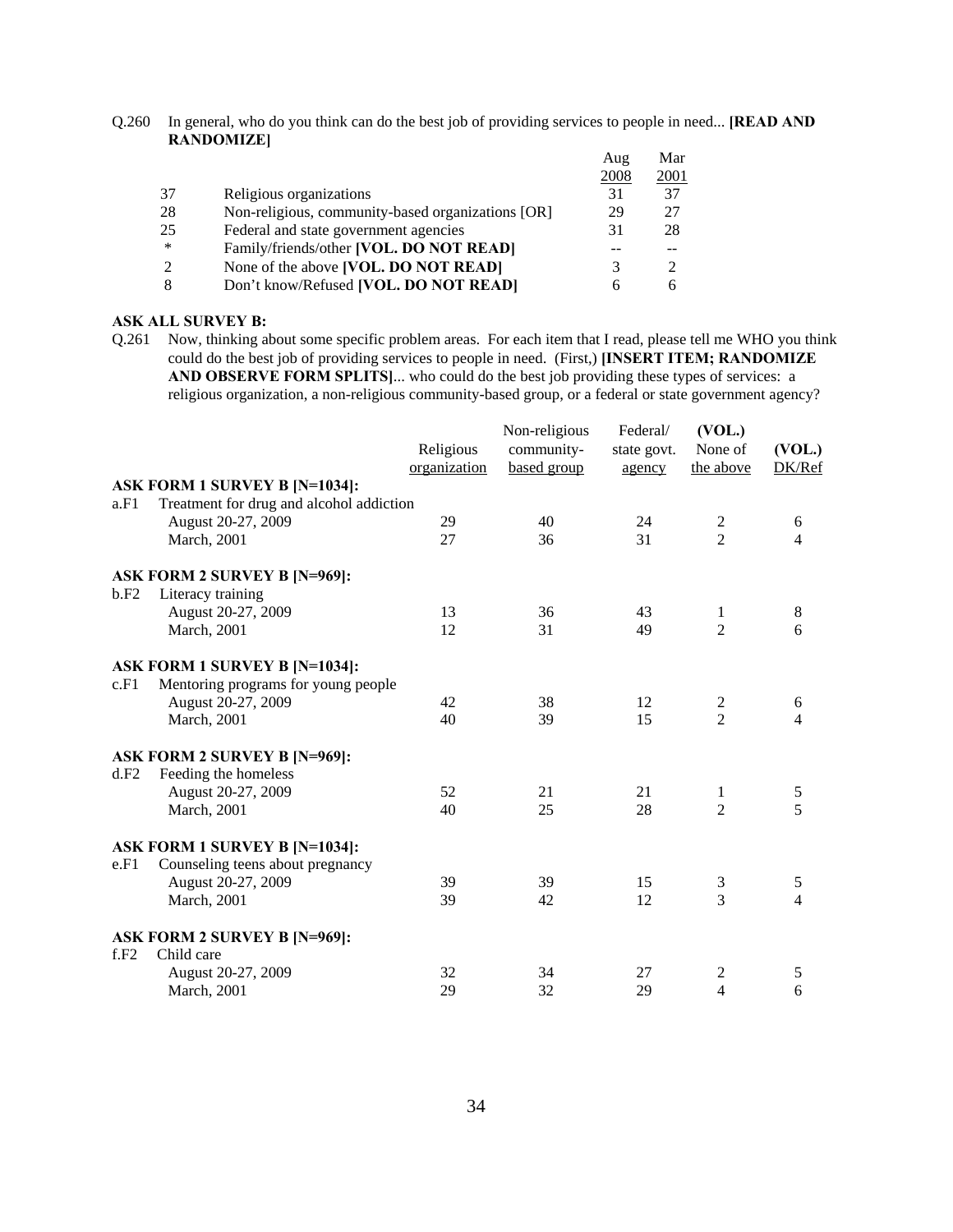| <b>Q.261 CONTINUED</b>               |                    | Non-religious | Federal/    | (VOL.)         |           |
|--------------------------------------|--------------------|---------------|-------------|----------------|-----------|
|                                      | Religious          | community-    | State govt. | None of        | (VOL.)    |
|                                      |                    |               |             |                | DK/Ref    |
| <b>ASK FORM 1 SURVEY B [N=1034]:</b> |                    |               |             |                |           |
| Health care                          |                    |               |             |                |           |
| August 20-27, 2009                   | 12                 | 34            | 43          | 4              |           |
| March, 2001                          | 9                  | 28            | 56          | 2              | 5         |
| <b>ASK FORM 2 SURVEY B [N=969]:</b>  |                    |               |             |                |           |
| Job training                         |                    |               |             |                |           |
|                                      |                    | 35            | 51          | 1              | 6         |
| March, 2001                          | 5                  | 28            | 61          |                | 5         |
| ASK FORM 1 SURVEY B [N=1034]:        |                    |               |             |                |           |
| Counseling and educating prisoners   |                    |               |             |                |           |
| August 20-27, 2009                   | 38                 | 23            | 31          | 2              | 6         |
| March, 2001                          | 40                 | 18            | 35          | $\overline{2}$ | 5         |
|                                      | August 20-27, 2009 | organization  | based group | agency         | the above |

# **ASK ALL SURVEY B:**

Q.262 I'm going to read the names of some specific religious groups. For each one that I name, please tell me whether you would favor or oppose this group applying for government funds to provide social services to people who need them. First, **[INSERT ITEM; RANDOMIZE WITHIN BLOCKS, BEGINNING WITH a./b., THEN c. THRU h.; ITEM i. SHOULD ALWAYS COME LAST. OBSERVE FORM SPLITS.]** 

|    |                                                             | Favor | <b>Oppose</b> | (VOL.)<br>DK/Ref         |
|----|-------------------------------------------------------------|-------|---------------|--------------------------|
| a. | Individual churches, synagogues and other houses of worship |       |               |                          |
|    | August 20-27, 2009                                          | 59    | 36            | 6                        |
|    | August, 2008                                                | 60    | 36            | 4                        |
|    | <b>March</b> , 2001                                         | 60    | 35            | 5                        |
| b. | Charitable organizations that have a religious affiliation  |       |               |                          |
|    | August 20-27, 2009                                          | 68    | 27            | 5                        |
|    | August, 2008                                                | 68    | 28            | $\overline{\mathcal{L}}$ |
|    | March, 2001                                                 | 69    | 26            | 5                        |
|    | <b>ASK FORM 1 SURVEY B [N=1034]:</b>                        |       |               |                          |
|    | c.F1 Catholic churches                                      |       |               |                          |
|    | August 20-27, 2009                                          | 60    | 36            | 4                        |
|    | August, 2008                                                | 61    | 35            | 4                        |
|    | March, 2001                                                 | 62    | 32            | 6                        |
|    | <b>ASK FORM 2 SURVEY B [N=969]:</b>                         |       |               |                          |
|    | d.F <sub>2</sub> Protestant churches                        |       |               |                          |
|    | August 20-27, 2009                                          | 56    | 35            | 9                        |
|    | August, 2008                                                | 59    | 35            | 6                        |
|    | <b>March</b> , 2001                                         | 61    | 31            | 8                        |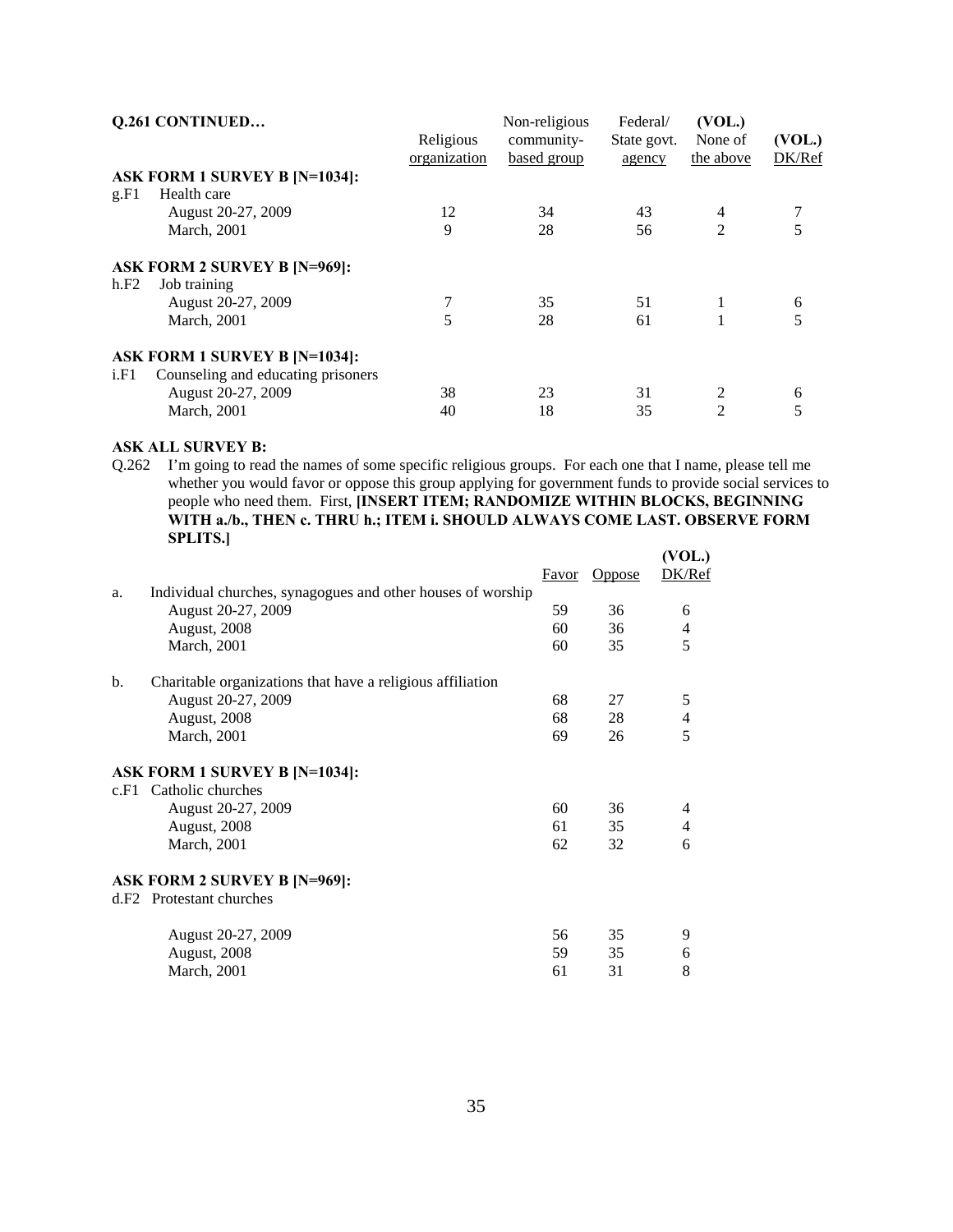| Q.262 CONTINUED                                              |       |               | (VOL.) |
|--------------------------------------------------------------|-------|---------------|--------|
|                                                              | Favor | <b>Oppose</b> | DK/Ref |
| <b>ASK FORM 1 SURVEY B [N=1034]:</b>                         |       |               |        |
| Muslim mosques<br>e.F1                                       |       |               |        |
| August 20-27, 2009                                           | 39    | 52            | 9      |
| August, 2008                                                 | 40    | 53            | 7      |
| March, 2001                                                  | 38    | 46            | 16     |
| <b>ASK FORM 2 SURVEY B [N=969]:</b>                          |       |               |        |
| f.F2 Jewish synagogues                                       |       |               |        |
| August 20-27, 2009                                           | 52    | 36            | 11     |
| August, 2008                                                 | 55    | 39            | 6      |
| <b>March</b> , 2001                                          | 58    | 34            | 8      |
| <b>ASK FORM 2 SURVEY B [N=969]:</b>                          |       |               |        |
| g.F2 The Church of Jesus Christ of Latter-day Saints,        |       |               |        |
| or Mormon churches                                           |       |               |        |
| August 20-27, 2009                                           | 48    | 43            | 9      |
| August, 2008                                                 | 50    | 44            | 6      |
| March, 2001                                                  | 51    | 41            | 8      |
| <b>ASK FORM 1 SURVEY B [N=1034]:</b>                         |       |               |        |
| h.F1 Evangelical Christian churches                          |       |               |        |
| August 20-27, 2009                                           | 55    | 38            | 7      |
| August, 2008                                                 | 55    | 38            | 7      |
| March, 2001                                                  | 52    | 35            | 13     |
| <b>ASK ALL SURVEY B:</b>                                     |       |               |        |
| $\mathbf{i}$ .<br>Groups that encourage religious conversion |       |               |        |
| as part of the services they provide                         |       |               |        |
| August 20-27, 2009                                           | 28    | 63            | 9      |
| August, 2008                                                 | 32    | 61            | 7      |
| March, 2001                                                  | 32    | 59            | 9      |
| RANDOMIZE Q.263 AND Q.264                                    |       |               |        |

# **ASK ALL SURVEY B:**

Q.263 Here are a few reasons why some people OPPOSE the idea of allowing churches and other houses of worship to use government money to provide social services. Please tell me whether each one is an important concern of yours, or not. (First,) **[READ AND RANDOMIZE WITH ITEM a. ALWAYS FIRST]**... Is this an important concern of yours, or not?

|    |                                                                                              |         | Important Not important | (VOL.) |
|----|----------------------------------------------------------------------------------------------|---------|-------------------------|--------|
|    |                                                                                              | concern | concern                 | DK/Ref |
| a. | This would interfere with the separation<br>between church and state                         |         |                         |        |
|    | August 20-27, 2009                                                                           | 52      | 45                      | 3      |
|    | <b>March</b> , 2001                                                                          | 52      | 45                      | 3      |
| b. | The people who receive these services<br>might be forced to take part in religious practices |         |                         |        |
|    | August 20-27, 2009                                                                           | 60      | 38                      | 3      |
|    | <b>March</b> , 2001                                                                          | 60      | 38                      | 2      |
|    | <b>O.263 CONTINUED</b>                                                                       |         | Important Not important |        |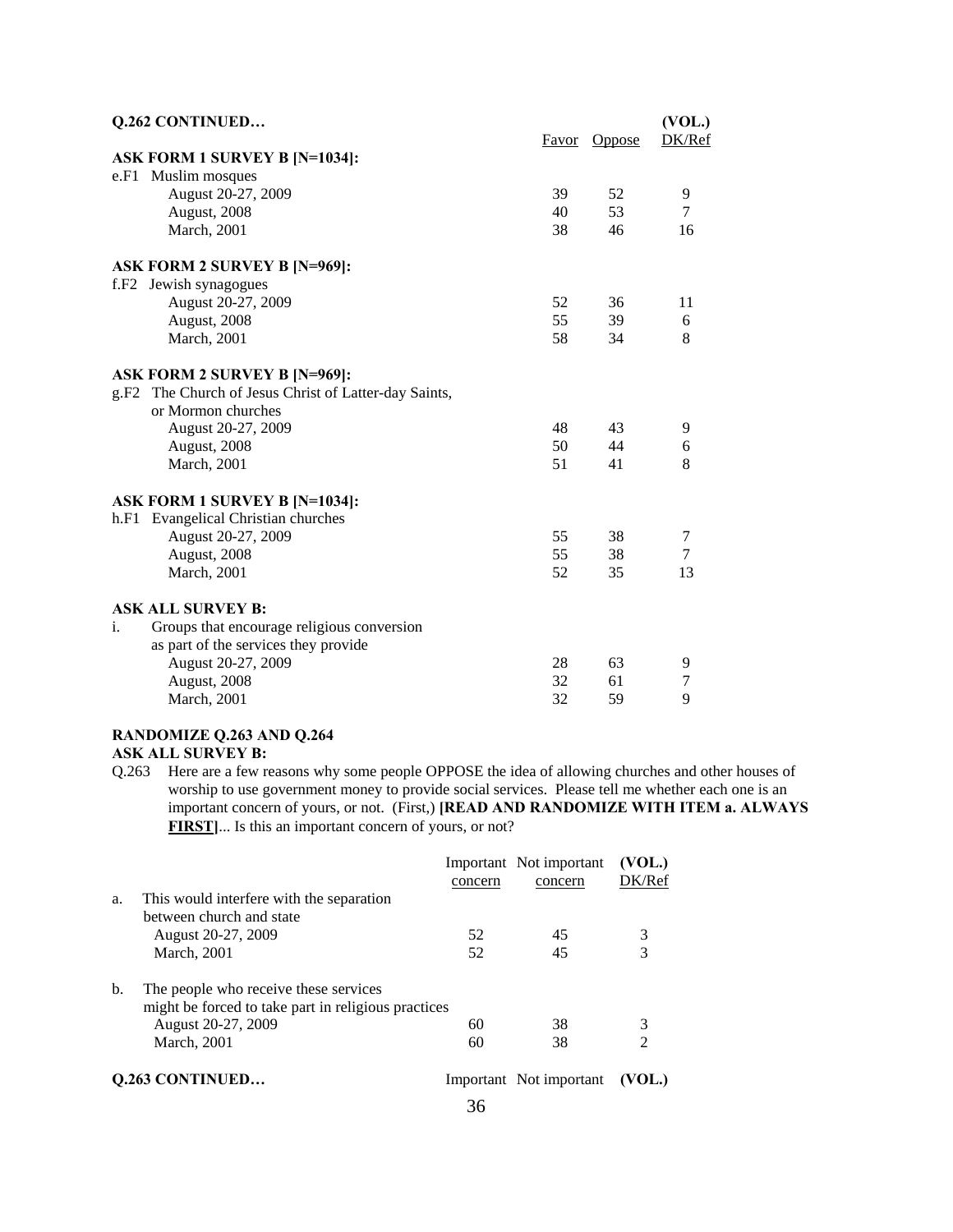|    |                                                | concern | concern | K/Ref |
|----|------------------------------------------------|---------|---------|-------|
| c. | The programs may not meet the same             |         |         |       |
|    | standards as government-based programs         |         |         |       |
|    | August 20-27, 2009                             | 48      | 48      | 4     |
|    | <b>March</b> , 2001                            | 47      | 48      |       |
| d. | This might increase religious divisions within |         |         |       |
|    | this country                                   |         |         |       |
|    | August 20-27, 2009                             | 47      | 49      |       |
|    | <b>March</b> , 2001                            | 48      | 48      |       |
| e. | Government might get too involved in what      |         |         |       |
|    | religious organizations do                     |         |         |       |
|    | August 20-27, 2009                             | 69      | 28      | 3     |
|    | <b>March</b> , 2001                            | 68      | 30      |       |
|    |                                                |         |         |       |

# **RANDOMIZE Q.263 AND Q.264**

# **ASK ALL SURVEY B:**

Q.264 Here are a few reasons why some people FAVOR the idea of allowing churches and other houses of worship to use government money to provide social services. Please tell me whether you think each one is an important reason to favor this, or not? (First,) **[READ AND RANDOMIZE]**... Do you think this is an important reason, or not?

|                |                                                 |        | Important Not important | (VOL.) |
|----------------|-------------------------------------------------|--------|-------------------------|--------|
|                |                                                 | reason | reason                  | DK/Ref |
| a.             | Religious groups could do a better job because  |        |                         |        |
|                | the power of religion can change people's lives |        |                         |        |
|                | August 20-27, 2009                              | 59     | 37                      | 3      |
|                | <b>March</b> , 2001                             | 62     | 35                      | 3      |
| $\mathbf{b}$ . | The people who provide the services would be    |        |                         |        |
|                | more caring and compassionate                   |        |                         |        |
|                | August 20-27, 2009                              | 68     | 28                      | 4      |
|                | <b>March</b> , 2001                             | 72     | 25                      | 3      |
| c.             | Religious groups could provide services         |        |                         |        |
|                | more efficiently than government programs       |        |                         |        |
|                | August 20-27, 2009                              | 59     | 36                      | 5      |
|                | <b>March</b> , 2001                             | 60     | 36                      |        |
| d.             | People who need social services should          |        |                         |        |
|                | have a variety of options to pick from          |        |                         |        |
|                | August 20-27, 2009                              | 78     | 19                      | 3      |
|                | <b>March</b> , 2001                             | 77     | 20                      | 3      |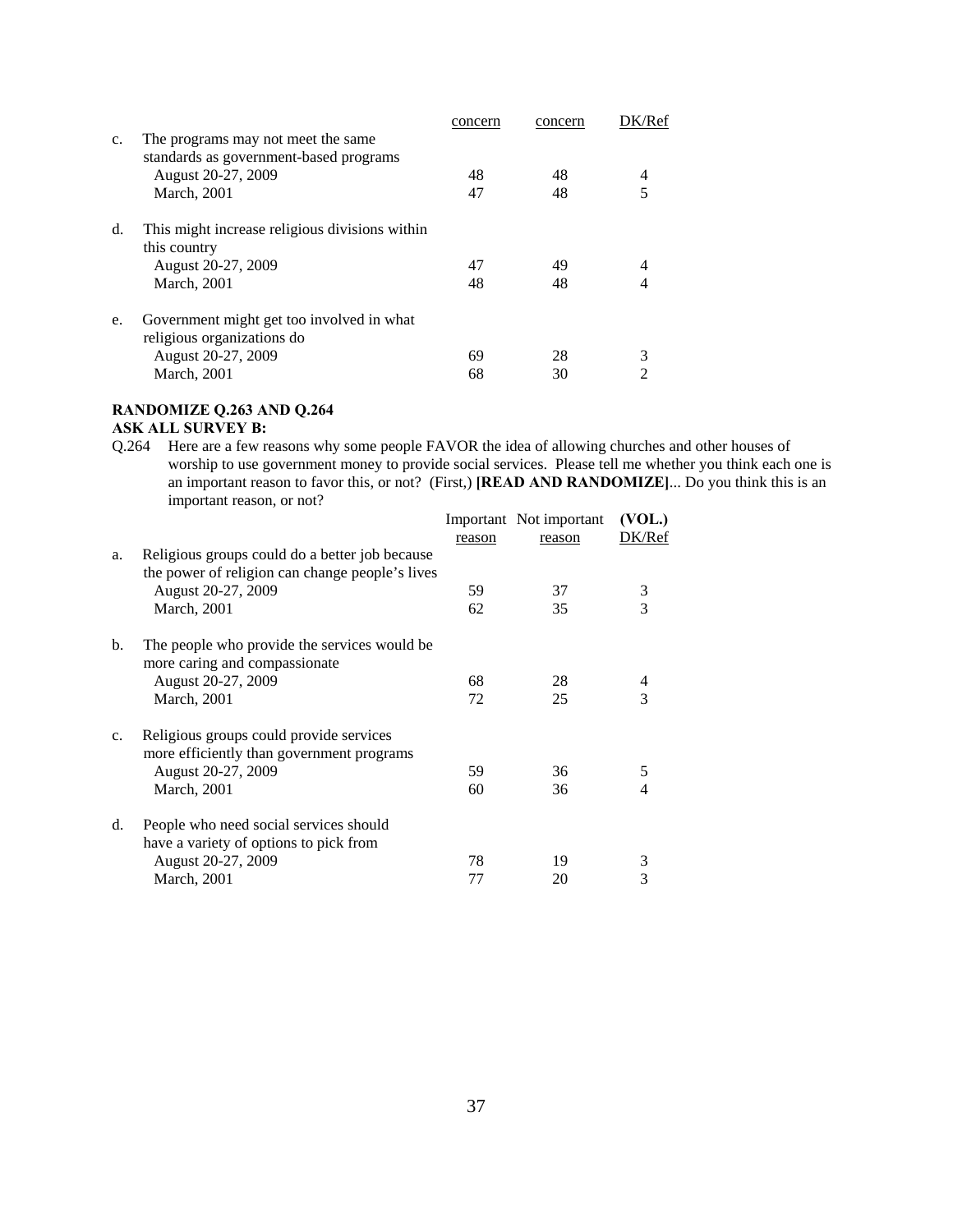#### **ASK ALL SURVEY B:**

Q.265 If religious organizations do use government funds to provide social services, do you think these organizations should be allowed to ONLY hire people who share their religious beliefs, or should they not be allowed to do this?

|    |                                                                         | Aug  | March        |
|----|-------------------------------------------------------------------------|------|--------------|
|    |                                                                         | 2008 | <u> 2001</u> |
| 21 | Should be allowed to only hire people who share their religious beliefs | 22   |              |
| 74 | Shouldn't be allowed to do this                                         | 73   | 78           |
|    | Don't know/Refused (VOL.)                                               |      |              |

#### **NO QUESTIONS 266 TO 269**

# **RANDOMIZE Q.270/Q.271 BLOCK WITH Q.272**

# **ASK ALL SURVEY B:**

- Q.270 From what you know, does Barack Obama favor or oppose allowing churches and other houses of worship to apply for government funding to provide social services?
	- 27 Favor
	- 18 Oppose
	- 54 Don't know/Refused **(VOL)**

# **RANDOMIZE Q.270/Q.271 BLOCK WITH Q.272**

# **ASK SURVEY B IF Q.270=1 [N=492]**

Q.271 Do you think Barack Obama emphasizes this issue too much, too little, or about the right amount?

- 10 Too much
- 18 Too little
- 66 About the right amount
- 6 Don't know/Refused **(VOL.)**

# **RANDOMIZE Q.270/Q.271 BLOCK WITH Q.272**

# **ASK ALL SURVEY B:**

- Q.272 From what you know, did George W. Bush favor or oppose allowing churches and other houses of worship to apply for government funding to provide social services?
	- 36 Favor
	- 16 Oppose
	- 48 Don't know/refused **(VOL.)**

#### **ASK ALL:**

RELIG What is your present religion, if any? Are you Protestant, Roman Catholic, Mormon, Orthodox such as Greek or Russian Orthodox, Jewish, Muslim, Buddhist, Hindu, atheist, agnostic, something else, or nothing in particular?

**[INTERVIEWER: IF R VOLUNTEERS** "nothing in particular, none, no religion, etc." **BEFORE REACHING END OF LIST, PROMPT WITH:** And would you say that's atheist, agnostic, or just nothing in particular?**]** 

**IF SOMETHING ELSE, NOTHING IN PARTICULAR OR DK/REF (RELIG=11, 12, 99) ASK:**  CHR Do you think of yourself as a Christian or not? **NOTE: RELIG AND CHR FOR BOTH SURVEY A AND SURVEY B REPORTED ABOVE.**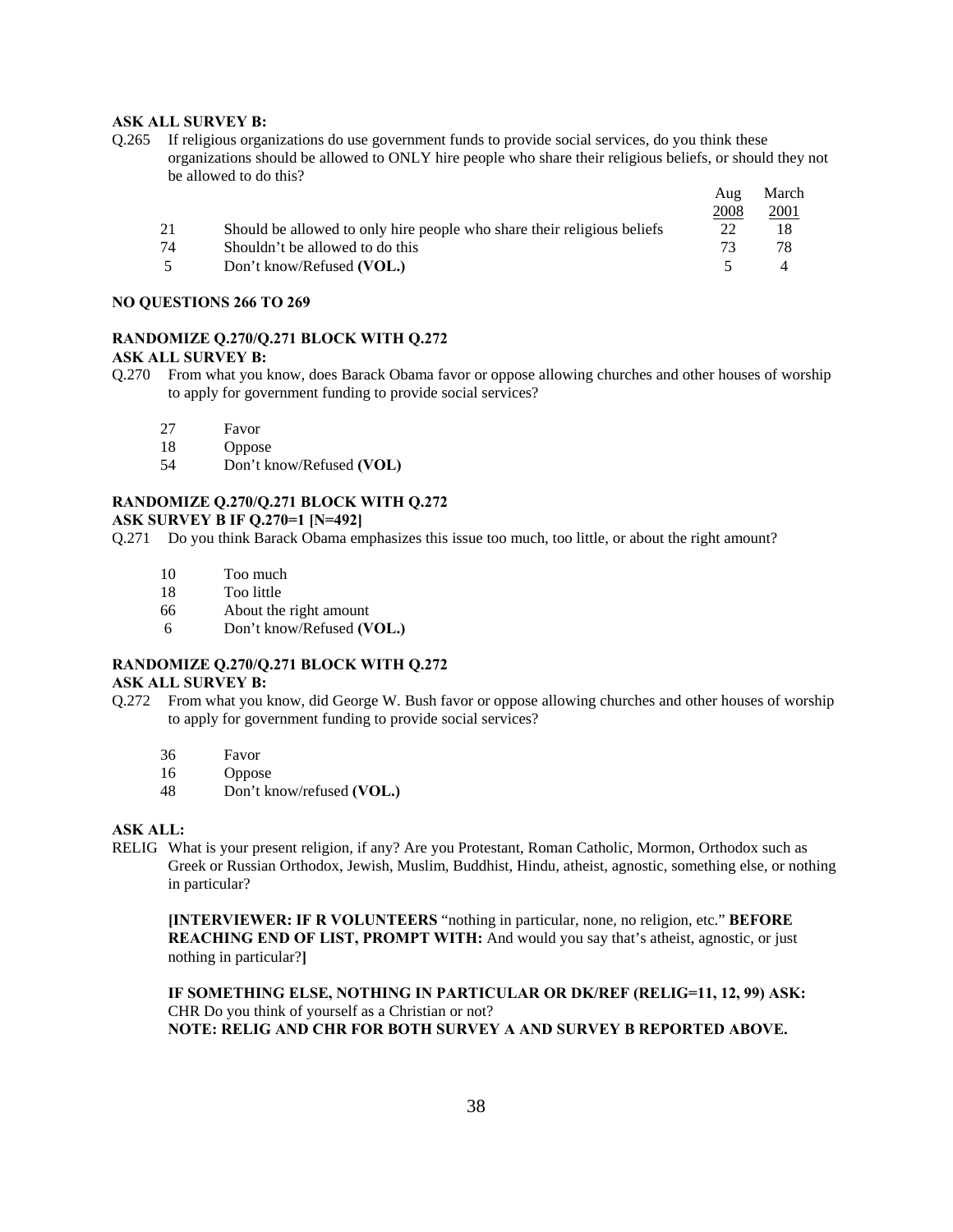#### **IF CHRISTIAN (RELIG=1-4, 13 OR ((RELIG=11 OR RELIG=99) AND CHR=1)):**

BORN Would you describe yourself as a "born again" or evangelical Christian, or not? **NOTE: BORN FOR BOTH SURVEY A AND SURVEY B ARE REPORTED ABOVE.** 

#### **ASK ALL:**

ATTEND Aside from weddings and funerals, how often do you attend religious services... more than once a week, once a week, once or twice a month, a few times a year, seldom, or never? **NOTE: ATTEND FOR BOTH SURVEY A AND SURVEY B REPORTED ABOVE.** 

#### **NO QUESTIONS 273 TO 279**

#### **ASK ALL:**

Q.280 How important is religion in your life – very important, somewhat important, not too important, or not at all important?

#### **NOTE: Q.280 WAS ASKED AS Q.185 ON SURVEY B. RESULTS FROM Q.280 REPORTED WITH Q.185 ABOVE.**

#### **ASK SURVEY B IF ATTEND AT LEAST A FEW TIMES A YEAR (ATTEND=1-4):**

Q.281 Aside from when you're traveling and special events like weddings and funerals, do you always attend religious services at the same place, mostly attend at one place but occasionally go to different places, or do you go to different places on a regular basis?

#### **BASED ON TOTAL SURVEY B**

- 36 Always attend at the same place
- 26 Mostly attend at one place but occasionally go to different places
- 9 Go to different places on a regular basis
- 1 Don't know/Refused **(VOL.)**
- *(28) Attend religious services less than yearly*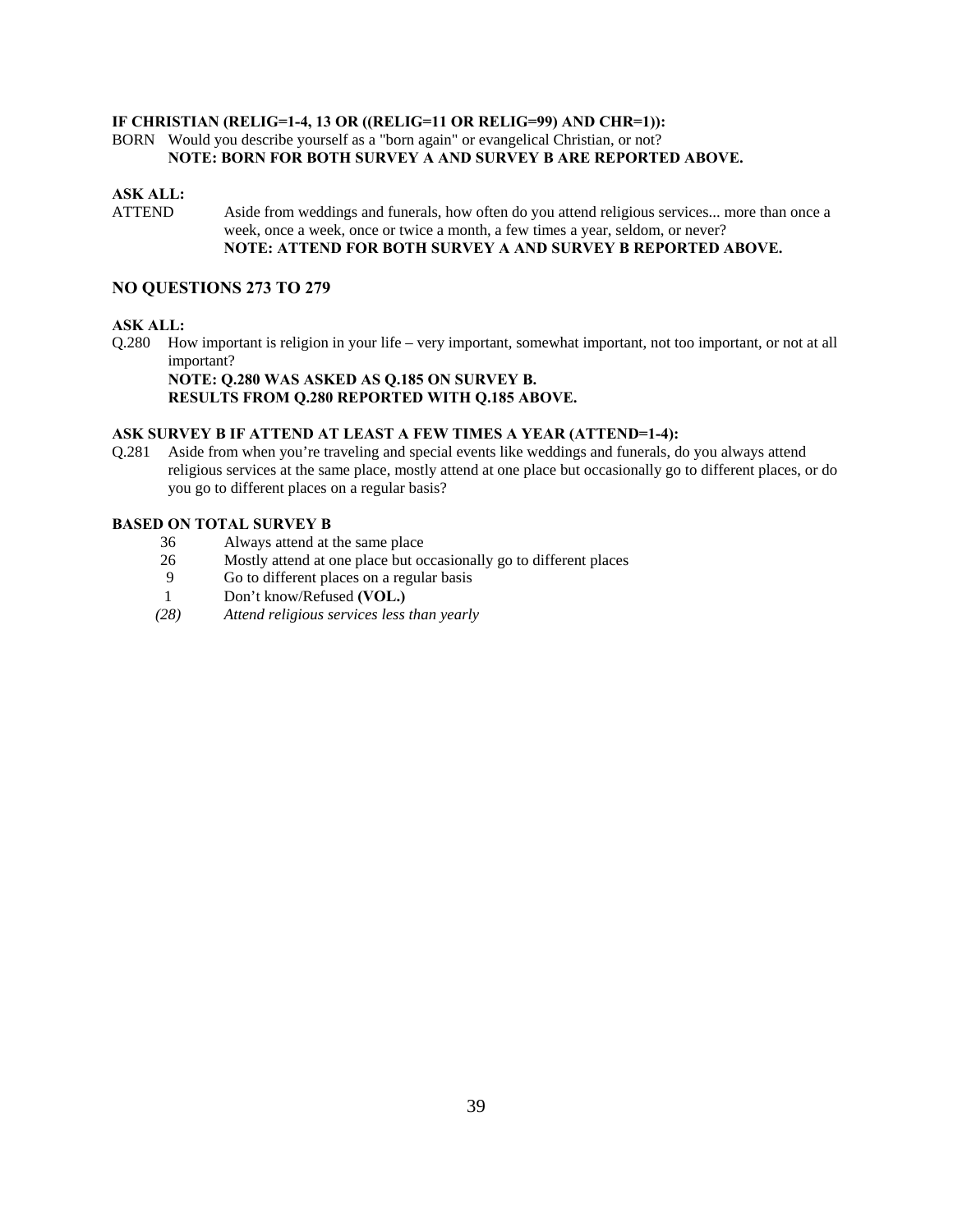#### **ASK SURVEY B IF ATTEND AT MORE THAN ONE PLACE (Q.281=2,3):**

Q.282 And aside from weddings and funerals, do you ever **[INSERT; RANDOMIZE]**? Do you ever **[INSERT NEXT ITEM]**?

|             |                                                                                                                                   |                       |     |              | Don't  |                    |
|-------------|-----------------------------------------------------------------------------------------------------------------------------------|-----------------------|-----|--------------|--------|--------------------|
|             |                                                                                                                                   | ---Multiple places--- |     |              | attend | Attend             |
|             |                                                                                                                                   |                       |     | (VOL.)       |        | multiple less than |
|             |                                                                                                                                   | Yes                   | No. | DK/Ref       | places | yearly             |
|             | ASK IF PROTESTANT/JUST CHRISTIAN (RELIG=1,13) [N=1099]:                                                                           |                       |     |              |        |                    |
| a.          | attend services at a Protestant denomination different than your own                                                              | 24                    | 13  | 2            | 44     | 17                 |
|             | ASK IF NOT PROTESTANT/JUST CHRISTIAN (RELIG#1,13)<br>$[N=904]:$                                                                   |                       |     |              |        |                    |
| b.          | attend services at a Protestant church                                                                                            | 13                    | 18  | $\ast$       | 29     | 40                 |
| $c_{\cdot}$ | ASK IF NOT CATHOLIC (RELIG#2) [N=1566]:<br>attend Catholic mass                                                                   | 14                    | 20  | ∗            | 35     | 31                 |
|             | ASK IF NOT JEWISH (RELIG#5) [N=1968]:<br>d. attend services at a Jewish synagogue                                                 | 4                     | 31  | ∗            | 37     | 28                 |
|             | ASK IF NOT MUSLIM (RELIG#6) [N=1991]:                                                                                             |                       |     |              |        |                    |
| e.          | attend services at a Muslim mosque                                                                                                | 2                     | 34  | $\mathbf{0}$ | 37     | 28                 |
| f.          | ASK ALL WHO ATTEND AT MORE THAN ONE PLACE<br>$(Q.281=2,3)$ [N=2003]:<br>attend services of a religion different than yours that I |                       |     |              |        |                    |
|             | haven't mentioned (SPECIFY)                                                                                                       | 8                     | 26  | 1            | 37     | 28                 |

#### **ASK SURVEY B IF ALWAYS AT THE SAME PLACE: (Q.281=1):**

Q.283 Are the religious services you attend held at a church or house of worship, or are they held at some other location such as at a restaurant or a person's home?

# **ASK SURVEY B IF NOT ALWAYS AT THE SAME PLACE: (Q.281=2-9):**

Q.284 In general, are the religious services you attend held at houses of worship such as churches, synagogues or mosques, are they held at other locations such as at restaurants or people's homes, or do you attend services both in houses of worship and at other locations?

#### **BASED ON TOTAL SURVEY B**

- 60 At church(es)/house(es) of worship
- 3 At other location(s)<br>8 Both churches/house
- 8 Both churches/houses of worship and other locations
- 1 Don't know/Refused **(VOL)**
- *(28) Attend religious services less than yearly*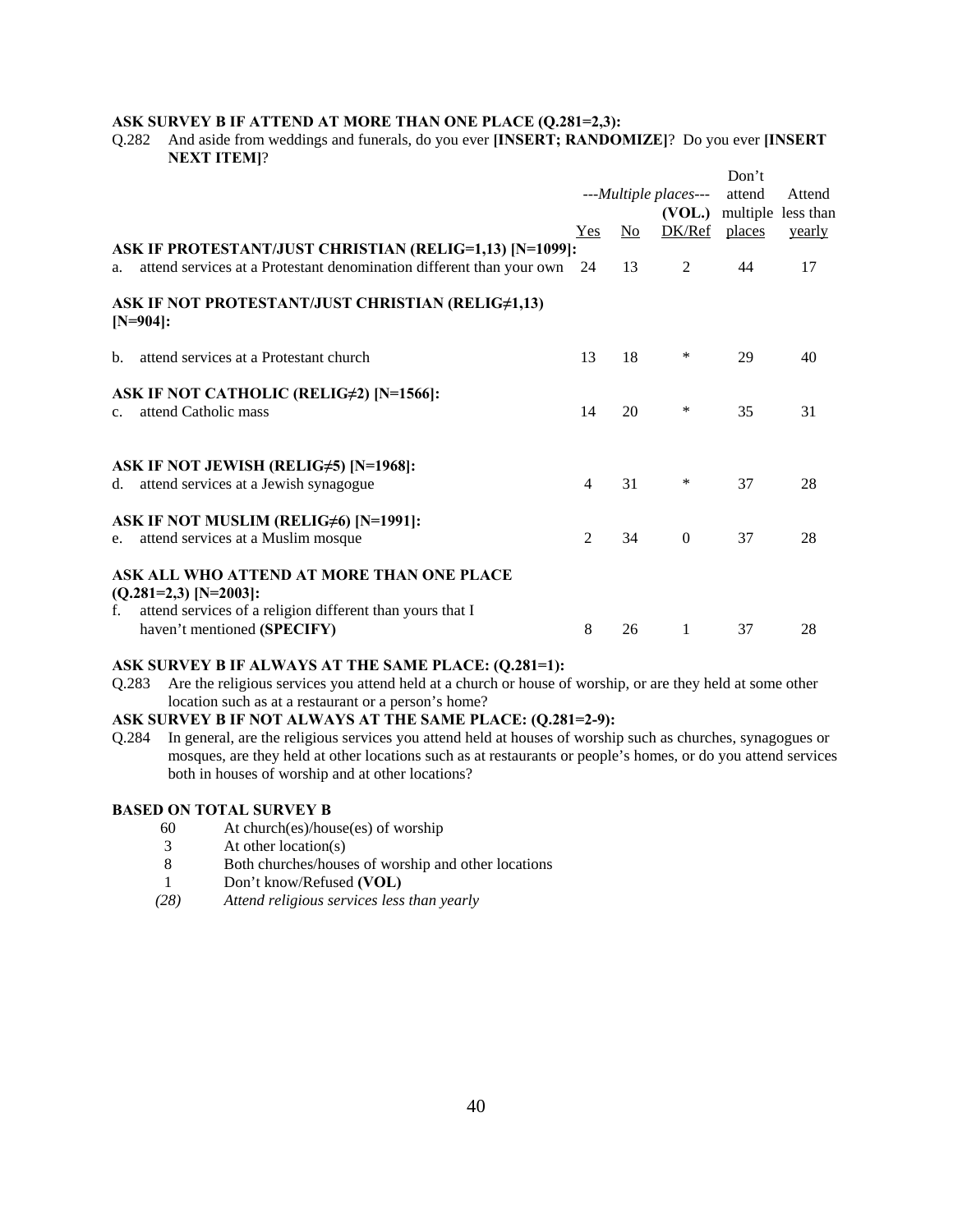- Q.285 **IF 'OTHER LOCATIONS' (Q.283=2 OR Q.284=2) ASK:** And what kind of place or location is this? **IF "BOTH" (Q.284=3) ASK:** What kinds of places are these other locations? **[RECORD VERBATIM RESPONSE] [INTERVIEWER NOTE: We are interested in the type of place R attends other than a church/house of worship, for example a restaurant, home, park or other location. We are not interested in a specific address or geographic place, such as a city. Please clarify for R as needed, such as** "For example, is it a restaurant, or someone's home, or a park, or what?"**] [N=192]** 
	- 94 Answer Given
	- 6 Don't know/Refused

#### **ASK ALL**

Q.286 Which comes closest to your view? **[READ, IN ORDER]**

**[Holy book: If Christian or no religion (RELIG=1-4, 9, 10, 12, 13 OR CHR=1) insert "the Bible"; If Jewish (RELIG=5), insert "the Torah"; If Muslim (RELIG=6), insert, "the Koran"; If other non-Christian affiliations (RELIG=7,8,14 OR (RELIG=11 AND CHR=2,9)), insert "the Holy Scripture"; IF DK/REF IN RELIGION (RELIG=99) AND CHR=2,9, insert "the Bible"]** 

**IF BELIEVE HOLY BOOK IS WORD OF GOD (Q.286=1), ASK:** 

Q.287 And would you say that **[READ, IN ORDER]**? **NOTE: Q.286/Q.287 WERE ASKED AS Q.186/Q.187 IN SURVEY A. Q.286/Q.287 REPORTED WITH Q.186/Q.187 ABOVE.** 

#### **ASK ALL:**

Q.288 People practice their religion in different ways. Outside of attending religious services, do you pray several times a day, once a day, a few times a week, once a week, a few times a month, seldom, or never? **NOTE: Q.288 ASKED AS Q.188 IN SURVEY A. Q.288 REPORTED WITH Q.188 ABOVE.** 

#### **ASK ALL SURVEY B:**

Q.290 Would you say that you have ever had a 'religious or mystical experience'-- that is, a moment of sudden religious insight or awakening?

|    |                           | Ipsos Newsweek ---Gallup--- |            |      |      |
|----|---------------------------|-----------------------------|------------|------|------|
|    |                           | April                       | <b>Nov</b> | Aug  | Feb  |
|    |                           | 2006                        | 1994       | 1976 | 1962 |
| 49 | Yes                       | 47                          | 33         | 31   | 22   |
| 48 | No                        | 51                          | 65         | 69   | 78   |
|    | Don't know/Refused (VOL.) |                             |            |      |      |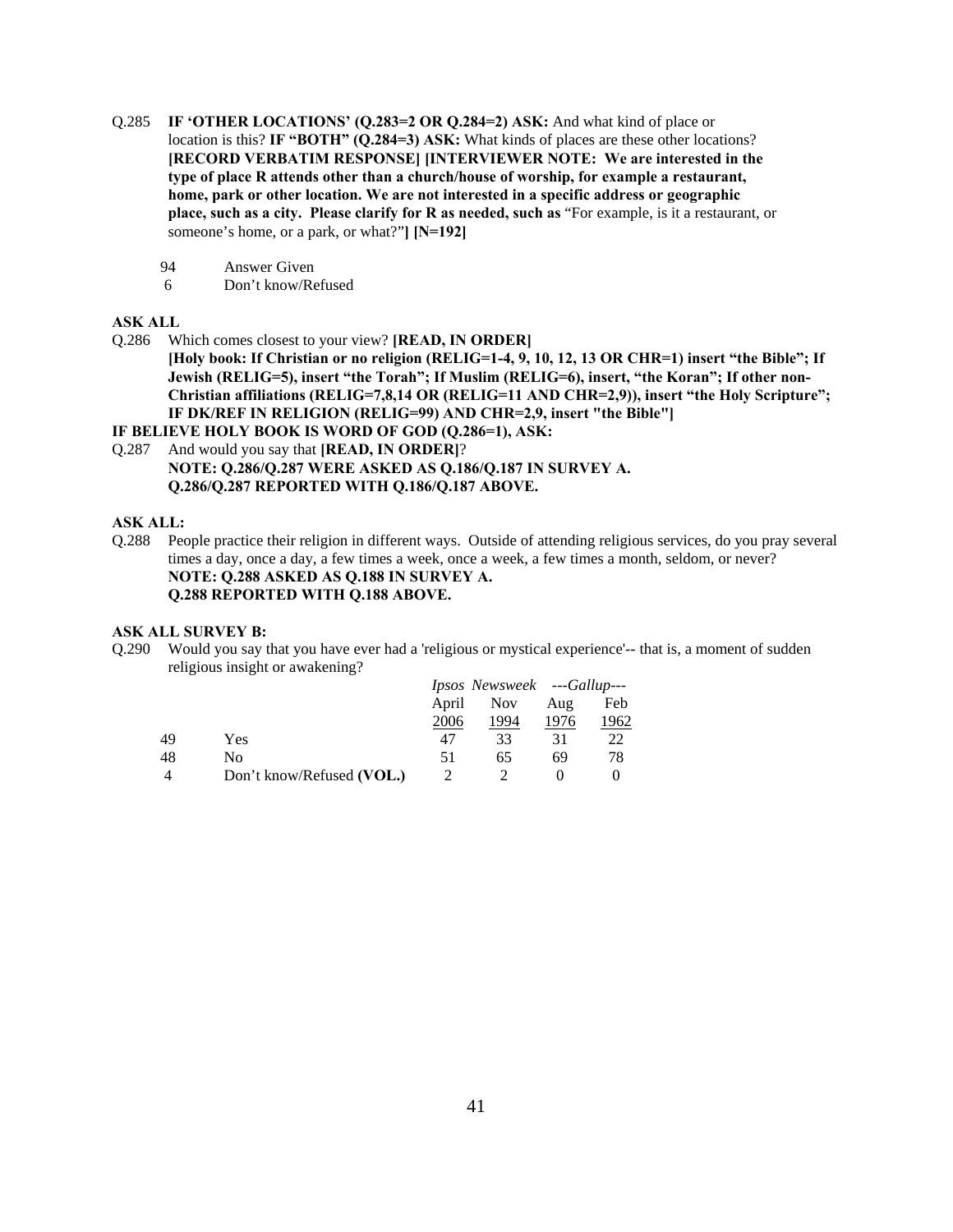# **ASK ALL SURVEY B:**

Q.291 Which, if any, of the following do you believe in? Do you believe **[INSERT; RANDOMIZE]**? Do you believe **[INSERT NEXT ITEM]**?

|             |                                                                                                                   | Yes.<br>believe in | No, don't<br>believe | (VOL.)<br>DK/Ref |
|-------------|-------------------------------------------------------------------------------------------------------------------|--------------------|----------------------|------------------|
| a.          | in reincarnation, that people will be reborn<br>in this world again and again                                     | 24                 | 69                   | 6                |
| b.          | in spiritual energy located in physical things,<br>such as mountains, trees or crystals                           | 26                 | 69                   | 5                |
| $C_{\star}$ | in yoga, not just as exercise, but as a spiritual practice                                                        | 23                 | 70                   | 7                |
|             | <b>NO ITEM d.</b><br><b>Q.291 CONTINUED</b>                                                                       | Yes.<br>believe in | No, don't<br>believe | (VOL.)<br>DK/Ref |
| e.          | in the "evil eye" or that certain people can cast curses<br>or spells that cause bad things to happen to some one | 16                 | 81                   | $\mathfrak{D}$   |
| f.          | in astrology, or that the position of the stars and planets<br>can affect people's lives                          | 25                 | 71                   | 4                |

#### **ASK ALL SURVEY B:**

Q.292 Have you ever **[INSERT; RANDOMIZE]**? Have you ever **[INSERT NEXT ITEM]**?

|    |                                                               |     |                | (VOL.)        |
|----|---------------------------------------------------------------|-----|----------------|---------------|
|    |                                                               | Yes | N <sub>0</sub> | DK/Ref        |
| a. | felt that you were in touch with someone who has already died |     |                |               |
|    | August 20-27, 2009                                            | 29  | 69             | 2             |
|    | September, 1996 Gallup                                        | 18  | 81             |               |
|    | June, 1990 Gallup                                             | 17  | 82             |               |
| b. | consulted a fortune-teller or psychic                         |     |                |               |
|    | August 20-27, 2009                                            | 15  | 85             |               |
|    | September, 1996 Gallup                                        | 17  | 83             | ∗             |
|    | June, 1990 Gallup                                             | 14  | 85             |               |
| c. | seen or been in the presence of a ghost                       |     |                |               |
|    | August 20-27, 2009                                            | 18  | 80             | 2             |
|    | September, 1996 Gallup                                        | 9   | 90             | $\mathcal{L}$ |
|    | June, 1990 Gallup                                             | 9   | 90             |               |
|    |                                                               |     |                |               |